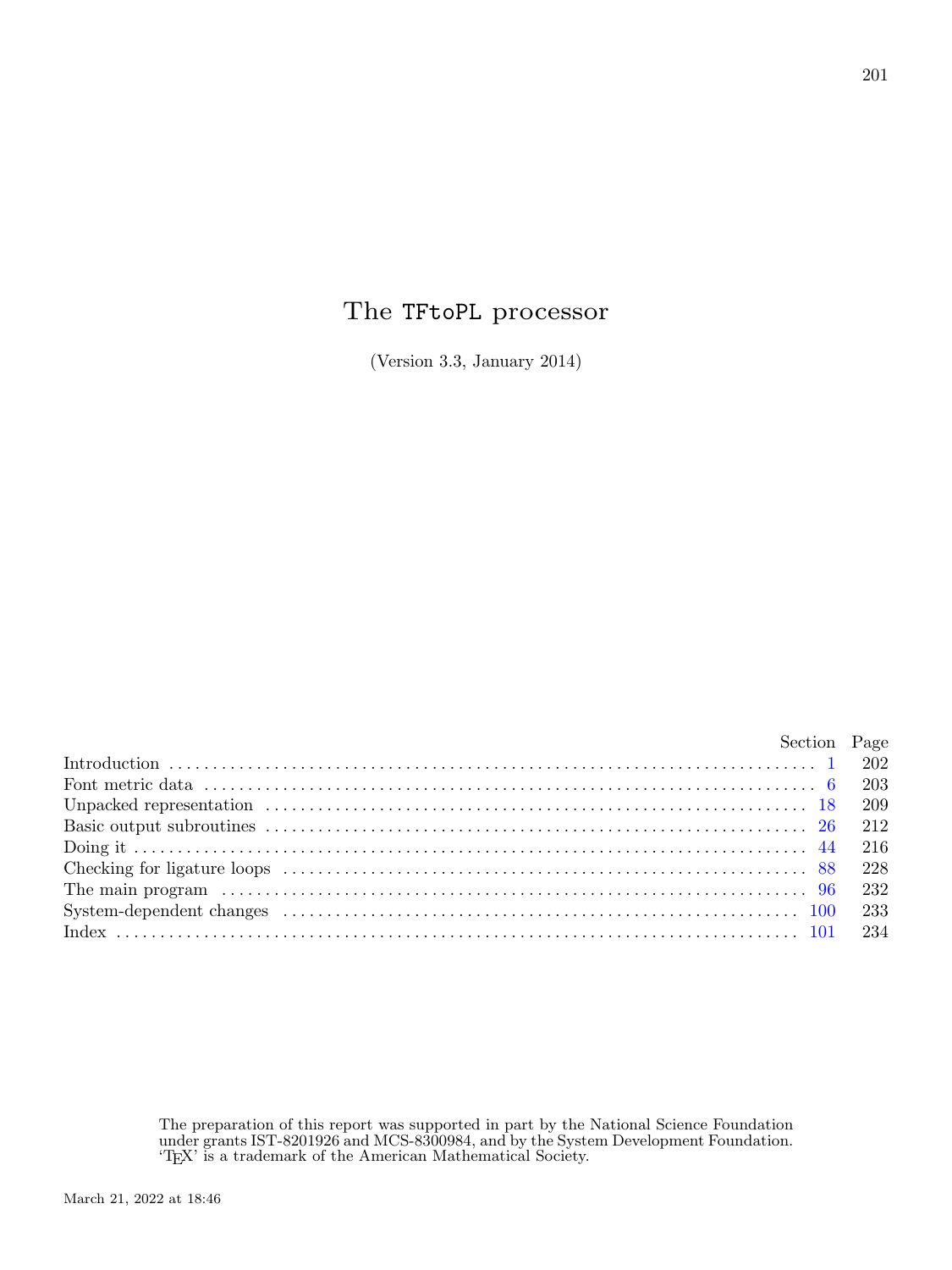<span id="page-1-0"></span>1. Introduction. The TFtoPL utility program converts T<sub>F</sub>X font metric ("TFM") files into equivalent property-list ("PL") files. It also makes a thorough check of the given TFM file, using essentially the same algorithm as T<sub>E</sub>X. Thus if T<sub>E</sub>X complains that a TFM file is "bad," this program will pinpoint the source or sources of badness. A PL file output by this program can be edited with a normal text editor, and the result can be converted back to TFM format using the companion program PLtoTF.

The first TFtoPL program was designed by Leo Guibas in the summer of 1978. Contributions by Frank Liang, Doug Wyatt, and Lyle Ramshaw also had a significant effect on the evolution of the present code.

Extensions for an enhanced ligature mechanism were added by the author in 1989.

The banner string defined here should be changed whenever TFtoPL gets modified.

define  $\text{banner} \equiv \text{`This} \sqcup \text{is} \sqcup \text{TrtoPL}, \sqcup \text{version} \sqcup 3.3'$  { printed when the program starts }

2. This program is written entirely in standard Pascal, except that it occasionally has lower case letters in strings that are output. Such letters can be converted to upper case if necessary. The input is read from  $t/m$ -file, and the output is written on  $p$ -file; error messages and other remarks are written on the *output* file, which the user may choose to assign to the terminal if the system permits it.

The term *print* is used instead of *write* when this program writes on the *output* file, so that all such output can be easily deflected.

```
define print(\textbf{\#}) \equiv write(\textbf{\#})define print\_ln(F) \equiv write\_ln(F)\mathbf{program} \; TF to PL (tfm\_file, pl\_file, output);label \langle Labels in the outer block 3\rangleconst \langle Constants in the outer block 4\rangletype \langle18\ranglevar \langle6\rangleprocedure initialize; {this procedure gets things started properly }
    begin print\_ln(banner);
    \langle7\rangleend;
```
**3.** If the program has to stop prematurely, it goes to the 'final end'.

define  $final\_end = 9999$  { label for the end of it all }

 $\langle$  Labels in the outer block  $3 \rangle \equiv$  $final$ .

This code is used in section 2.

4. The following parameters can be changed at compile time to extend or reduce TFtoPL's capacity.

 $\langle$  Constants in the outer block  $4 \rangle \equiv$ 

 $tfmsize = 30000; \{ maximum length of tfm data, in bytes\}$  $lig\_size = 5000; \{$  maximum length of lig<sub>kern</sub> program, in words {}  $hash\_size = 5003$ ;

{ preferably a prime number, a bit larger than the number of character pairs in lig/kern steps } This code is used in section 2.

5. Here are some macros for common programming idioms.

define  $incr(\texttt{\#}) \equiv \texttt{\#} \leftarrow \texttt{\#} + 1$  {increase a variable by unity} define  $decr(\texttt{\#}) \equiv \texttt{\#} \leftarrow \texttt{\#} - 1$  { decrease a variable by unity } define  $do\_nothing \equiv \{$  empty statement  $\}$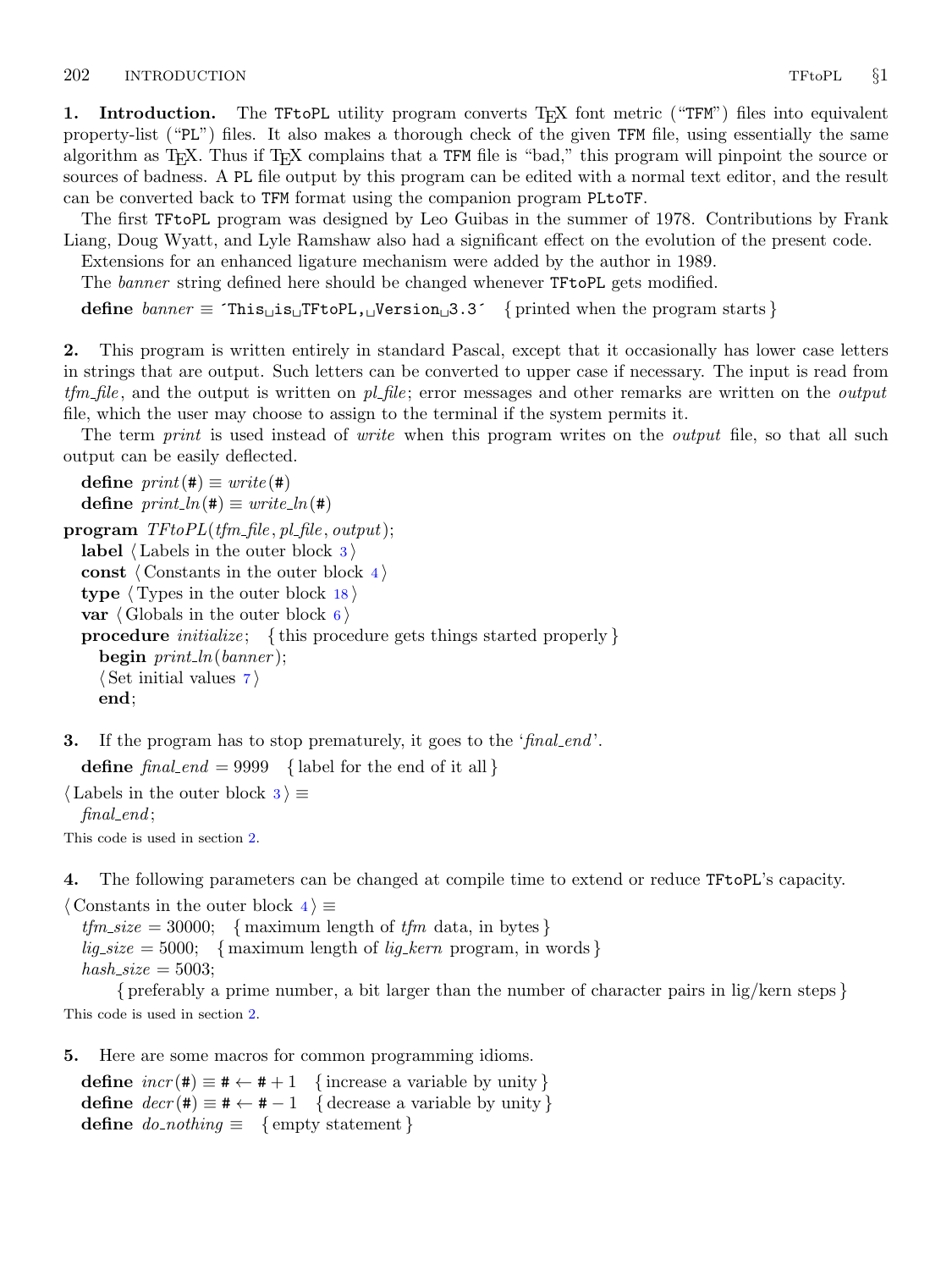<span id="page-2-0"></span>6. Font metric data. The idea behind TFM files is that typesetting routines like T<sub>F</sub>X need a compact way to store the relevant information about several dozen fonts, and computer centers need a compact way to store the relevant information about several hundred fonts. TFM files are compact, and most of the information they contain is highly relevant, so they provide a solution to the problem.

The information in a TFM file appears in a sequence of 8-bit bytes. Since the number of bytes is always a multiple of 4, we could also regard the file as a sequence of 32-bit words; but T<sub>E</sub>X uses the byte interpretation, and so does TFtoPL. Note that the bytes are considered to be unsigned numbers.

 $\langle$  Globals in the outer block 6  $\rangle \equiv$  $tfm_file$ : packed file of  $0.255$ ; See also sections 8, [16,](#page-7-0) [19](#page-8-0), [22,](#page-9-0) [25](#page-10-0), [27](#page-11-0), [29,](#page-11-0) [32](#page-11-0), [45](#page-15-0), [47,](#page-15-0) [63](#page-20-0), [65,](#page-20-0) and [89](#page-27-0). This code is used in section [2](#page-1-0).

7. On some systems you may have to do something special to read a packed file of bytes. For example, the following code didn't work when it was first tried at Stanford, because packed files have to be opened with a special switch setting on the Pascal that was used.

 $\langle$  Set initial values 7 $\rangle \equiv$  $reset(fm$ -file); See also sections [17](#page-7-0), [28,](#page-11-0) [33](#page-12-0), [46](#page-15-0), and [64](#page-20-0). This code is used in section [2](#page-1-0).

8. The first 24 bytes (6 words) of a TFM file contain twelve 16-bit integers that give the lengths of the various subsequent portions of the file. These twelve integers are, in order:

> $lf =$  length of the entire file, in words;  $lh = \text{length of the header data}, \text{ in words};$  $bc =$  smallest character code in the font;  $ec =$  largest character code in the font;  $nw =$  number of words in the width table;  $nh$  = number of words in the height table;  $nd =$  number of words in the depth table;  $ni =$  number of words in the italic correction table;  $nl =$  number of words in the lig/kern table;  $nk =$  number of words in the kern table;  $ne =$  number of words in the extensible character table;  $np =$  number of font parameter words.

They are all nonnegative and less than  $2^{15}$ . We must have  $bc - 1 \leq ec \leq 255$ ,  $ne \leq 256$ , and

 $lf = 6 + lh + (ec - bc + 1) + nw + nh + nd + ni + nl + nk + ne + np.$ 

Note that a font may contain as many as 256 characters (if  $bc = 0$  and  $ec = 255$ ), and as few as 0 characters (if  $bc = ec + 1$ ).

Incidentally, when two or more 8-bit bytes are combined to form an integer of 16 or more bits, the most significant bytes appear first in the file. This is called BigEndian order.

 $\langle$  Globals in the outer block 6  $\rangle$  +=

If,  $lh, bc, ec, nw, nh, nd, ni, nl, nk, ne, np: 0$ .  $\forall$ 7777; { subfile sizes }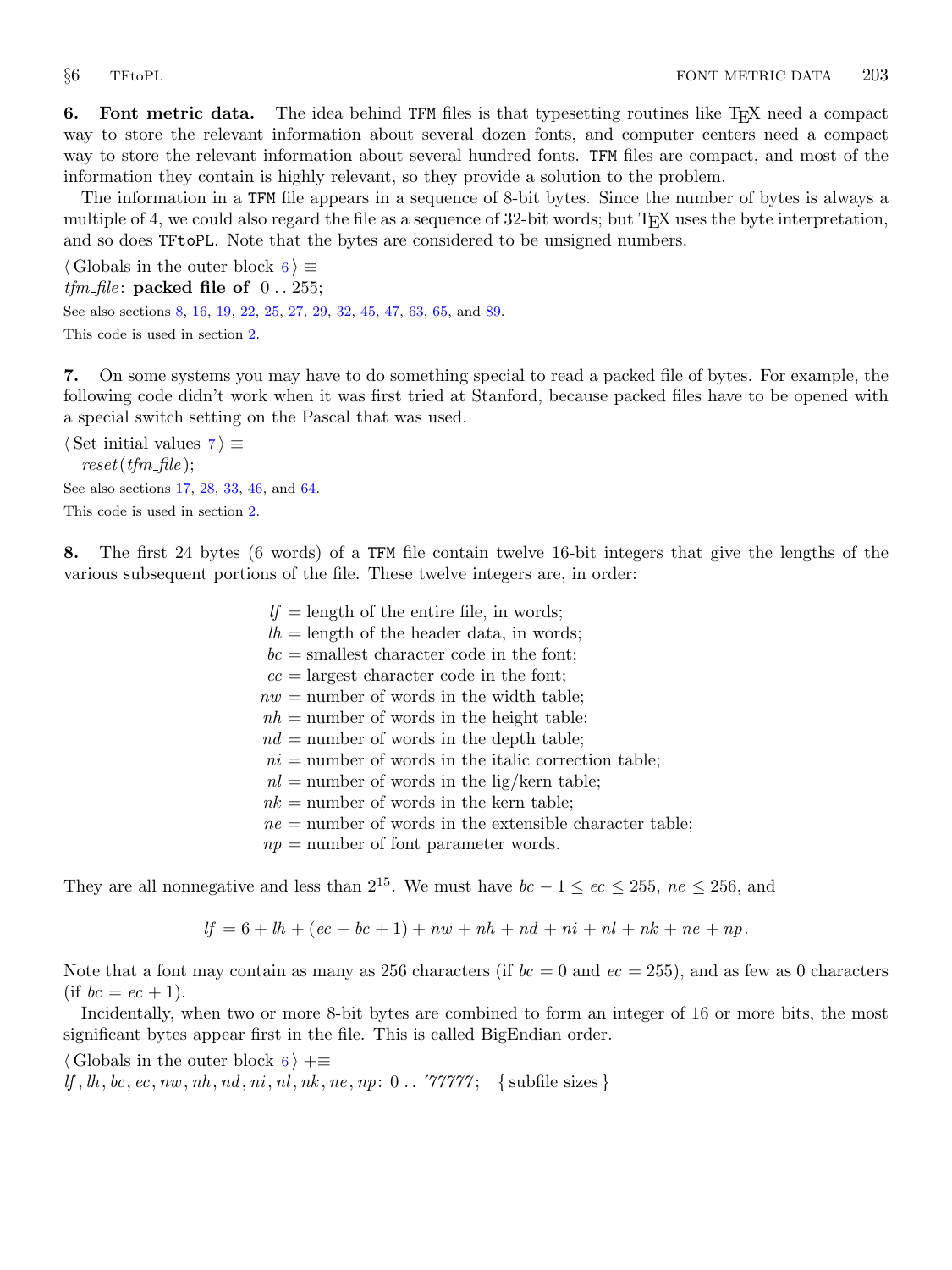<span id="page-3-0"></span>9. The rest of the TFM file may be regarded as a sequence of ten data arrays having the informal specification

```
header : array [0..th-1] of stuff
char_info:array [bc...ec] of char_info_word
   width : array [0.. <math>nw-1] of fix\_wordheight : array [0.. nh - 1] of fix\_worddepth:array [0..nd-1] of fix\_worditalic : array [0.. ni - 1] of fix\_wordlig_kern : \text{array} [0 . . nl - 1] of lig_kern_command
    kern : array [0..nk-1] of fix\_wordexten : array [0 . . ne - 1] of extensible_recipe
  param : array [1.. np] of fix\_word
```
The most important data type used here is a  $fix\_word$ , which is a 32-bit representation of a binary fraction. A fix-word is a signed quantity, with the two's complement of the entire word used to represent negation. Of the 32 bits in a fix word, exactly 12 are to the left of the binary point; thus, the largest fix word value is  $2048 - 2^{-20}$ , and the smallest is  $-2048$ . We will see below, however, that all but one of the fix-word values will lie between  $-16$  and  $+16$ .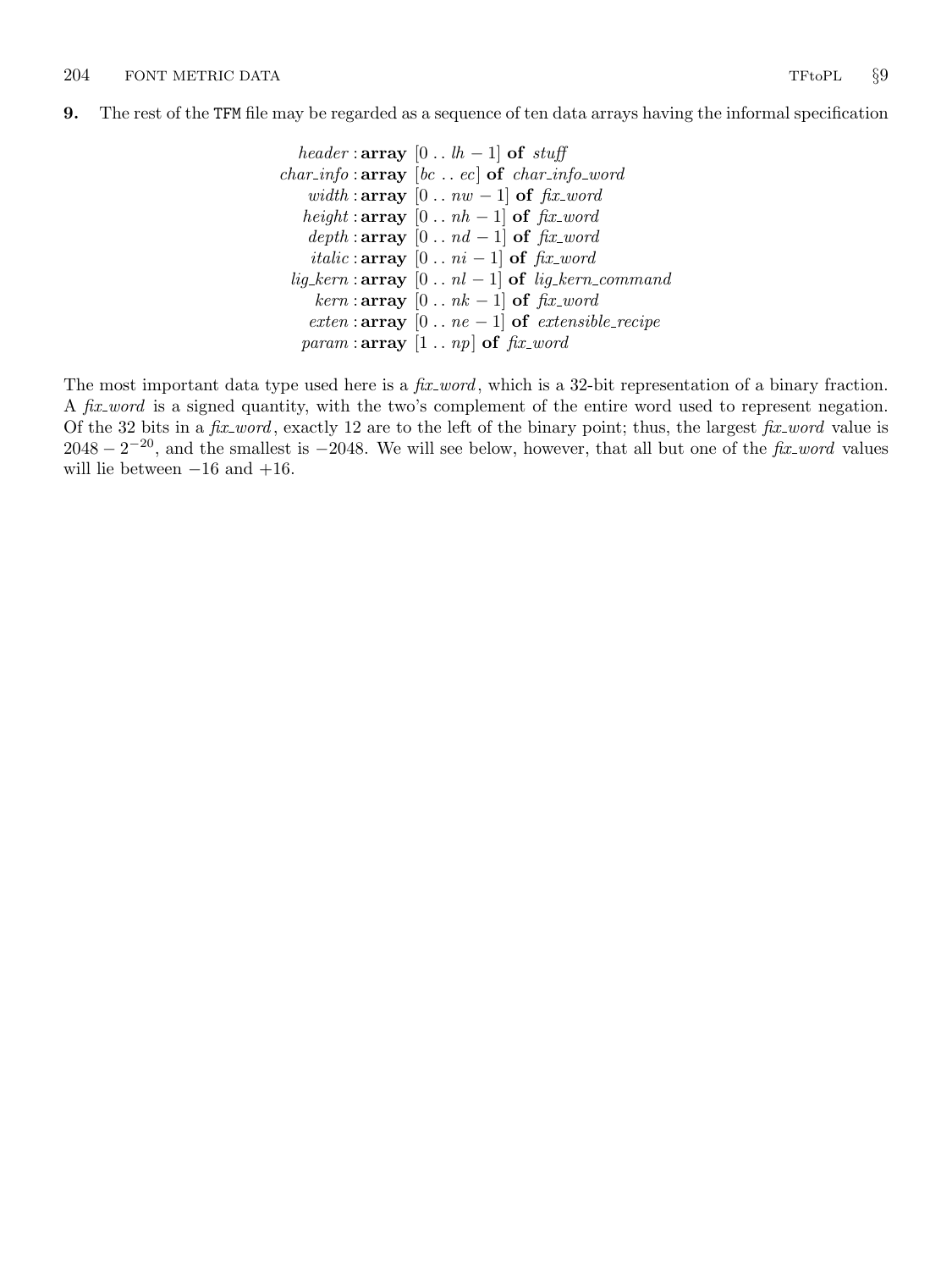<span id="page-4-0"></span>10. The first data array is a block of header information, which contains general facts about the font. The header must contain at least two words, and for TFM files to be used with Xerox printing software it must contain at least 18 words, allocated as described below. When different kinds of devices need to be interfaced, it may be necessary to add further words to the header block.

- header [0] is a 32-bit check sum that TEX will copy into the DVI output file whenever it uses the font. Later on when the DVI file is printed, possibly on another computer, the actual font that gets used is supposed to have a check sum that agrees with the one in the TFM file used by T<sub>F</sub>X. In this way, users will be warned about potential incompatibilities. (However, if the check sum is zero in either the font file or the TFM file, no check is made.) The actual relation between this check sum and the rest of the TFM file is not important; the check sum is simply an identification number with the property that incompatible fonts almost always have distinct check sums.
- header [1] is a fix-word containing the design size of the font, in units of T<sub>E</sub>X points (7227 T<sub>E</sub>X points = 254 cm). This number must be at least 1.0; it is fairly arbitrary, but usually the design size is 10.0 for a "10 point" font, i.e., a font that was designed to look best at a 10-point size, whatever that really means. When a T<sub>E</sub>X user asks for a font 'at  $\delta$  pt', the effect is to override the design size and replace it by  $\delta$ , and to multiply the x and y coordinates of the points in the font image by a factor of  $\delta$  divided by the design size. All other dimensions in the TFM file are fix word numbers in design-size units. Thus, for example, the value of param [6], one em or **\quad**, is often the fix word value  $2^{20} = 1.0$ , since many fonts have a design size equal to one em. The other dimensions must be less than 16 design-size units in absolute value; thus, header [1] and param [1] are the only fix word entries in the whole TFM file whose first byte might be something besides 0 or 255.
- header  $[2 \tcdot 11]$ , if present, contains 40 bytes that identify the character coding scheme. The first byte, which must be between 0 and 39, is the number of subsequent ASCII bytes actually relevant in this string, which is intended to specify what character-code-to-symbol convention is present in the font. Examples are ASCII for standard ASCII, TeX text for fonts like cmr10 and cmti9, TeX math extension for cmex10, XEROX text for Xerox fonts, GRAPHIC for special-purpose nonalphabetic fonts, UNSPECIFIED for the default case when there is no information. Parentheses should not appear in this name. (Such a string is said to be in BCPL format.)
- $header[12.. 16]$ , if present, contains 20 bytes that name the font family (e.g., CMR or HELVETICA), in BCPL format. This field is also known as the "font identifier."
- header [17], if present, contains a first byte called the *seven bit safe flag*, then two bytes that are ignored, and a fourth byte called the *face*. If the value of the fourth byte is less than 18, it has the following interpretation as a "weight, slope, and expansion": Add 0 or 2 or 4 (for medium or bold or light) to 0 or 1 (for roman or italic) to 0 or 6 or 12 (for regular or condensed or extended). For example, 13 is  $0+1+12$ , so it represents medium italic extended. A three-letter code (e.g., MIE) can be used for such face data.
- header [18]. whatever] might also be present; the individual words are simply called header [18], header [19], etc., at the moment.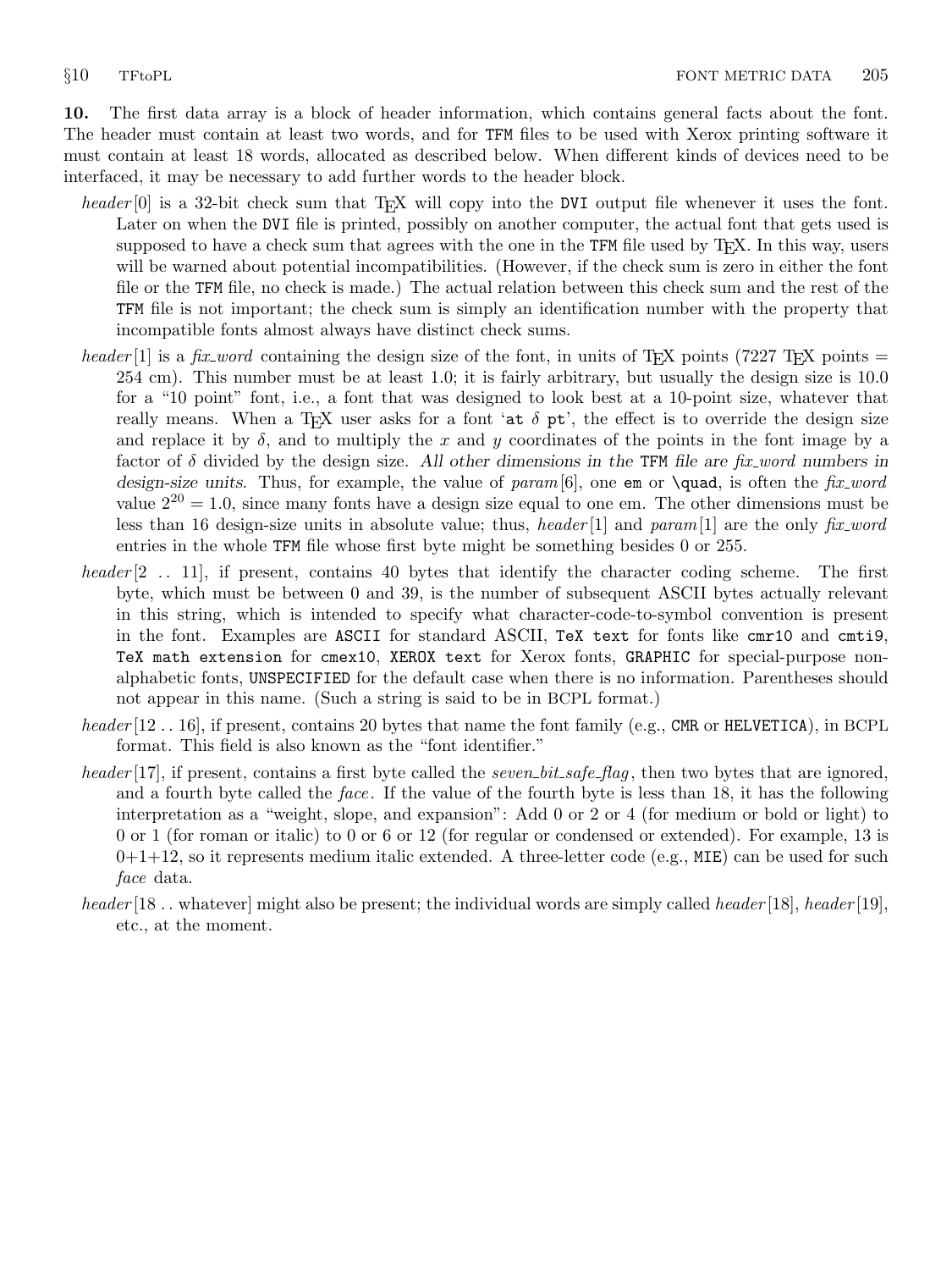<span id="page-5-0"></span>11. Next comes the *char-info* array, which contains one *char-info-word* per character. Each *char-info-word* contains six fields packed into four bytes as follows.

first byte:  $width\_index$  (8 bits) second byte: *height\_index* (4 bits) times 16, plus *depth\_index* (4 bits) third byte: *italic\_index* (6 bits) times 4, plus tag  $(2 \text{ bits})$ fourth byte: remainder (8 bits)

The actual width of a character is *width*  $[width\_index]$ , in design-size units; this is a device for compressing information, since many characters have the same width. Since it is quite common for many characters to have the same height, depth, or italic correction, the TFM format imposes a limit of 16 different heights, 16 different depths, and 64 different italic corrections.

Incidentally, the relation width  $[0] = height[0] = depth[0] = italic[0] = 0$  should always hold, so that an index of zero implies a value of zero. The *width index* should never be zero unless the character does not exist in the font, since a character is valid if and only if it lies between bc and ec and has a nonzero width-index.

12. The tag field in a *char-info-word* has four values that explain how to interpret the *remainder* field.

 $tag = 0$  (no\_tag) means that remainder is unused.

- $tag = 1$  (lig-tag) means that this character has a ligature/kerning program starting at lig-kern [remainder].
- $tag = 2$  (list\_tag) means that this character is part of a chain of characters of ascending sizes, and not the largest in the chain. The *remainder* field gives the character code of the next larger character.
- $tag = 3$  (ext\_tag) means that this character code represents an extensible character, i.e., a character that is built up of smaller pieces so that it can be made arbitrarily large. The pieces are specified in exten[remainder ].

**define**  $no\_tag = 0$  { vanilla character } define  $lig\_tag = 1$  { character has a ligature/kerning program } define  $list\_tag = 2$  { character has a successor in a charlist} define  $ext\_tag = 3$  { character is extensible }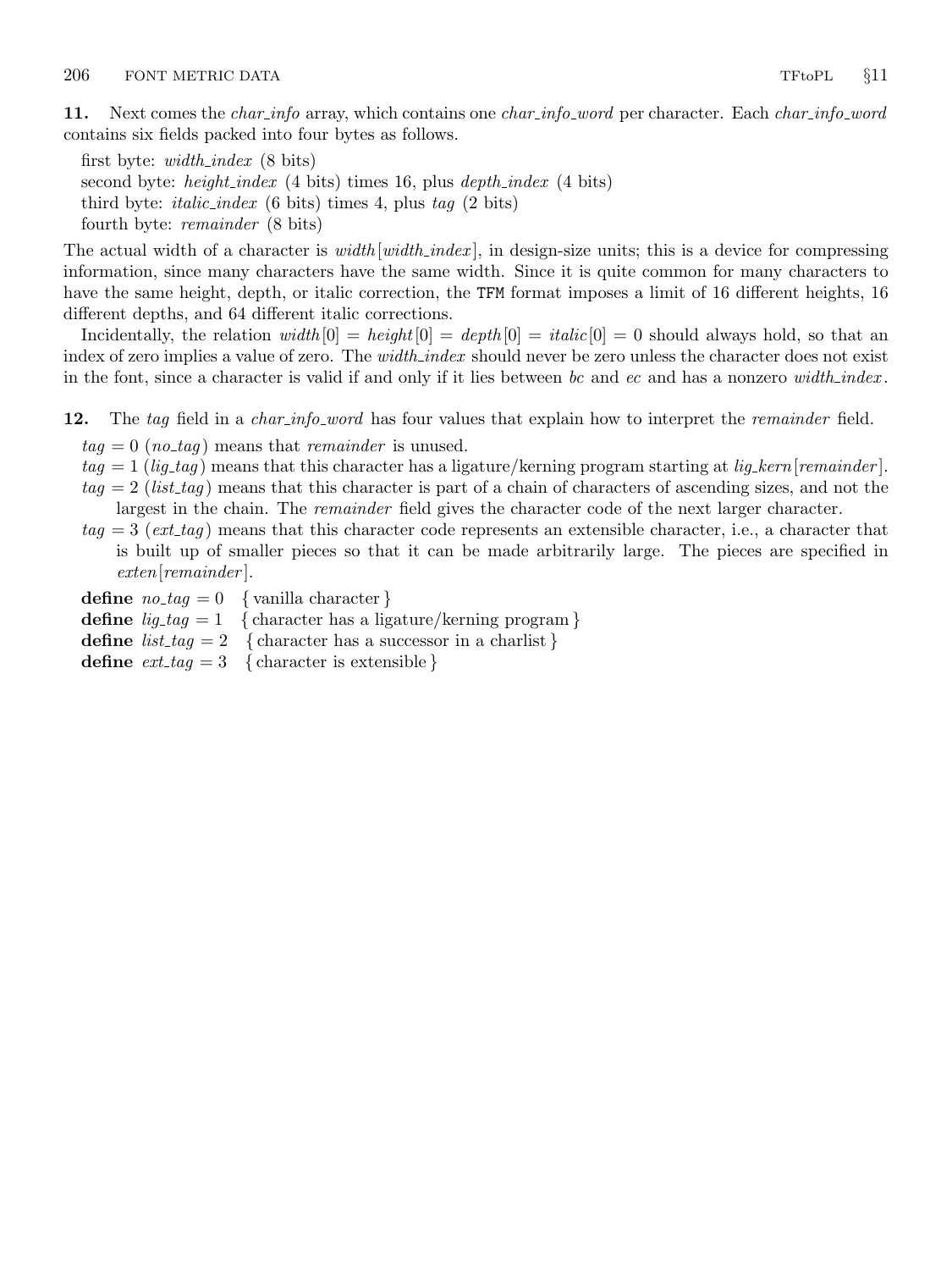<span id="page-6-0"></span>13. The *lig<sub>kern</sub>* array contains instructions in a simple programming language that explains what to do for special letter pairs. Each word is a *lig\_kern\_command* of four bytes.

first byte: *skip\_byte*, indicates that this is the final program step if the byte is 128 or more, otherwise the next step is obtained by skipping this number of intervening steps.

second byte: next char, "if next char follows the current character, then perform the operation and stop, otherwise continue."

third byte:  $op_bpt_e$ , indicates a ligature step if less than 128, a kern step otherwise.

fourth byte: *remainder*.

In a kern step, an additional space equal to  $\text{kern}[256 * (op\_byte - 128) + \text{remainder}]$  is inserted between the current character and *next char*. This amount is often negative, so that the characters are brought closer together by kerning; but it might be positive.

There are eight kinds of ligature steps, having  $op_b yte$  codes  $4a+2b+c$  where  $0 \le a \le b+c$  and  $0 \le b, c \le 1$ . The character whose code is *remainder* is inserted between the current character and *next* char; then the current character is deleted if  $b = 0$ , and next char is deleted if  $c = 0$ ; then we pass over a characters to reach the next current character (which may have a ligature/kerning program of its own).

Notice that if  $a = 0$  and  $b = 1$ , the current character is unchanged; if  $a = b$  and  $c = 1$ , the current character is changed but the next character is unchanged. TFtoPL will check to see that infinite loops are avoided.

If the very first instruction of the *lig<sub>kern</sub>* array has  $skip_b$  byte = 255, the next char byte is the so-called right boundary character of this font; the value of *next char* need not lie between bc and ec. If the very last instruction of the *lig<sub>kern</sub>* array has  $skip_b$  byte = 255, there is a special ligature/kerning program for a left boundary character, beginning at location 256 \*  $op\_byte + remainder$ . The interpretation is that T<sub>E</sub>X puts implicit boundary characters before and after each consecutive string of characters from the same font. These implicit characters do not appear in the output, but they can affect ligatures and kerning.

If the very first instruction of a character's *lig\_kern* program has  $skip_bpt \geq 128$ , the program actually begins in location 256 \*  $op\_byte +remainder$ . This feature allows access to large *lig\_kern* arrays, because the first instruction must otherwise appear in a location  $\leq$  255.

Any instruction with  $skip_bpt\ kip_byte > 128$  in the lig kern array must have  $256 * op_byte + remainder < n!$ . If such an instruction is encountered during normal program execution, it denotes an unconditional halt; no ligature command is performed.

**define**  $stop\_{flag} = 128$  { value indicating 'STOP' in a lig/kern program } **define** kern  $flag = 128$  { op code for a kern step }

14. Extensible characters are specified by an *extensible\_recipe*, which consists of four bytes called top,  $mid$ bot, and rep (in this order). These bytes are the character codes of individual pieces used to build up a large symbol. If top, mid, or bot are zero, they are not present in the built-up result. For example, an extensible vertical line is like an extensible bracket, except that the top and bottom pieces are missing.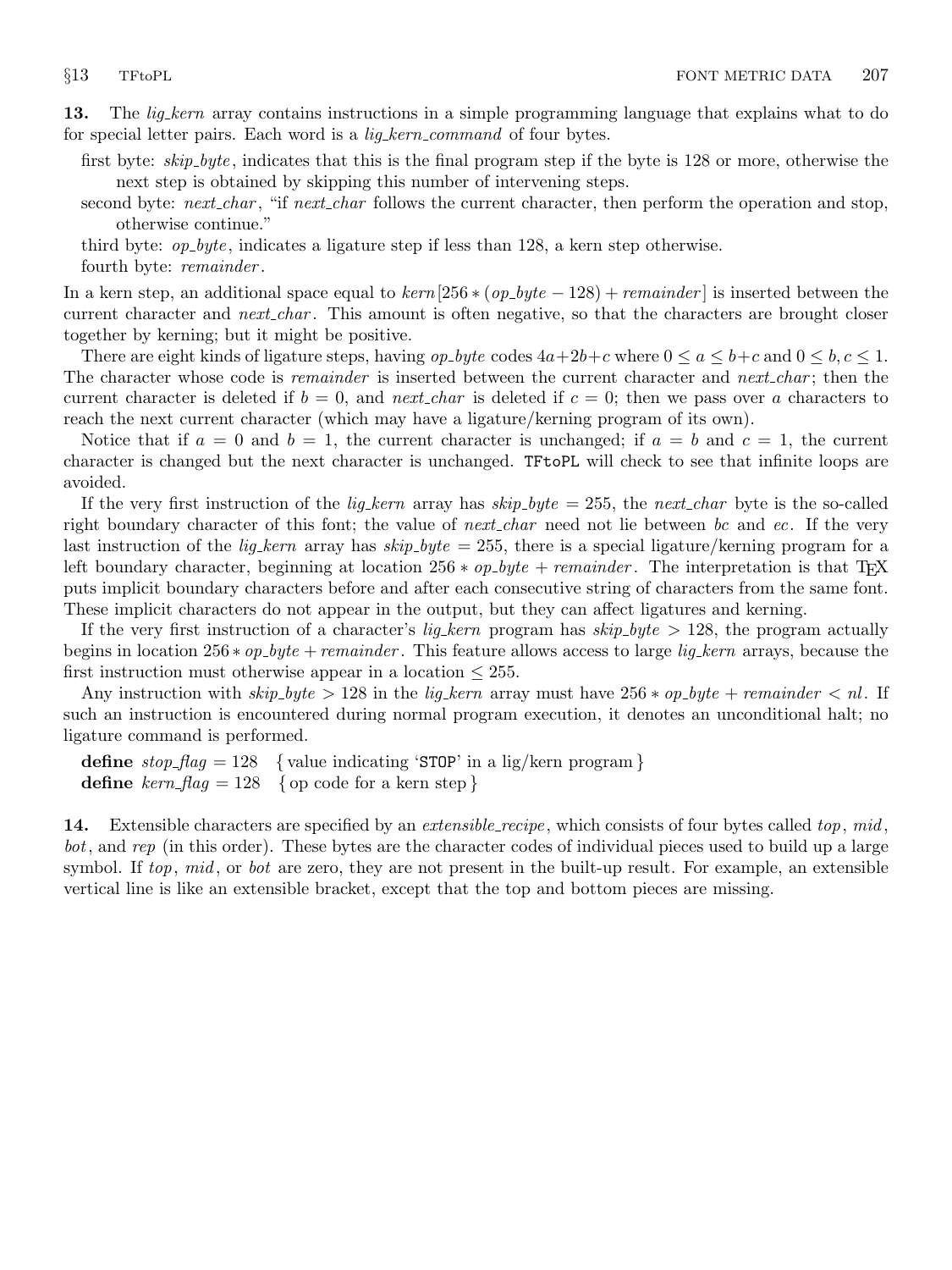- <span id="page-7-0"></span>15. The final portion of a TFM file is the *param* array, which is another sequence of  $fix\_word$  values.
	- $param[1] = slant$  is the amount of italic slant, which is used to help position accents. For example,  $slant = .25$  means that when you go up one unit, you also go  $.25$  units to the right. The slant is a pure number; it's the only *fix word* other than the design size itself that is not scaled by the design size.
	- param $[2] = space$  is the normal spacing between words in text. Note that character " $\Box$ " in the font need not have anything to do with blank spaces.
	- $param[3] = space\_stretch$  is the amount of glue stretching between words.
	- $param[4] = space\_shrink$  is the amount of glue shrinking between words.
	- $param[5] = x \nheight$  is the height of letters for which accents don't have to be raised or lowered.
	- $param[6] = quad$  is the size of one em in the font.
	- param $[7] = \text{extra-space}$  is the amount added to param $[2]$  at the ends of sentences.

When the character coding scheme is TeX math symbols, the font is supposed to have 15 additional parameters called num1, num2, num3, denom1, denom2, sup1, sup2, sup3, sub1, sub2, supdrop, subdrop,  $delim1$ ,  $delim2$ , and  $axis\_height$ , respectively. When the character coding scheme is TeX math extension, the font is supposed to have six additional parameters called *default\_rule\_thickness* and *big\_op\_spacing1* through  $big\_op\_spacing5$ .

16. So that is what TFM files hold. The next question is, "What about PL files?" A complete answer to that question appears in the documentation of the companion program, PLtoTF, so it will not be repeated here. Suffice it to say that a PL file is an ordinary Pascal text file, and that the output of TFtoPL uses only a subset of the possible constructions that might appear in a PL file. Furthermore, hardly anybody really wants to look at the formal definition of PL format, because it is almost self-explanatory when you see an example or two.

 $\langle$  Globals in the outer block [6](#page-2-0)  $\rangle$  +≡  $pl$ -file: text;

1[7](#page-2-0).  $\langle$  Set initial values 7  $\rangle$  +≡  $rewrite (pl$ -file  $);$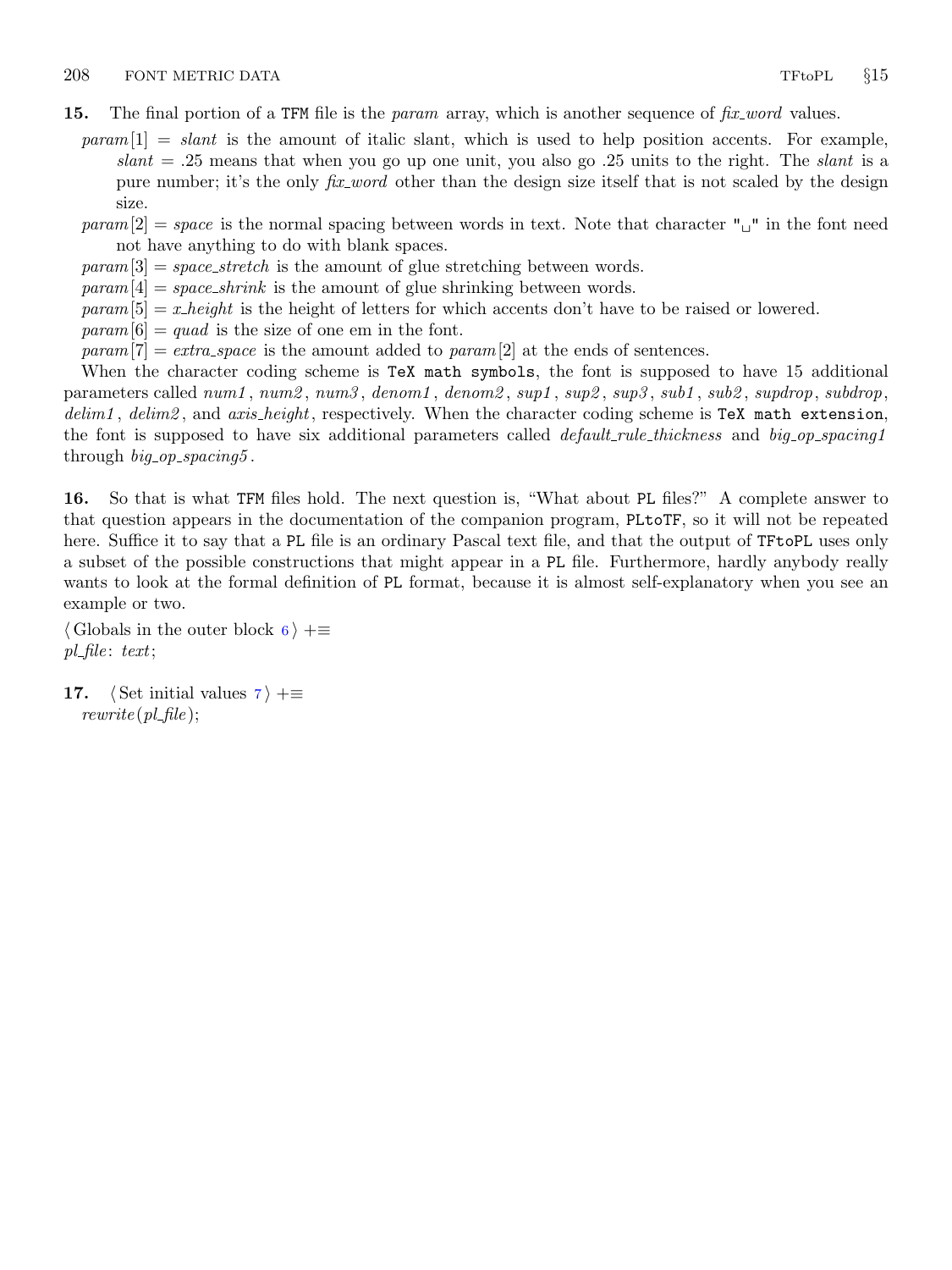<span id="page-8-0"></span>18. Unpacked representation. The first thing TF to PL does is read the entire  $tfm$  file into an array of bytes,  $tfm[0.. (4 * lf - 1)].$ 

 $\langle$  Types in the outer block 18  $\rangle \equiv$ 

 $byte = 0$ ... 255; {unsigned eight-bit quantity} index = 0.. tfm\_size; { address of a byte in tfm }

This code is used in section [2](#page-1-0).

19.  $\langle$  Globals in the outer block [6](#page-2-0)  $\rangle$  +≡

tfm:  $array \ [-1000 \dots \text{tfm.size}]\$  of  $byte; \ \{the input data all goes here\}$ 

{ the negative addresses avoid range checks for invalid characters }

20. The input may, of course, be all screwed up and not a TFM file at all. So we begin cautiously.

define  $abort(\#) \equiv$ begin  $print\_ln(#);$  ${\it print\_ln}$ (´Sorry, ${\tt \footnotesize \texttt{ubut\_l\_can}}$ ´t ${\tt \footnotesize \texttt{ugo\_on}}$ ; ${\tt \footnotesize \texttt{aare\_you\_sure\_this\_is\_a\_TFM?}}$ ´);  ${\tt goto \textit{final\_end}};$ end

 $\langle$  Read the whole input file 20  $\rangle \equiv$  $read(tfm\_file, tfm[0]);$ if  $tfm[0] > 127$  then  $abort('The \text{ifirst} \text{__byte} \text{__of} \text{__the} \text{__input} \text{__file} \text{__exceeds} \text{__127!}$ ; if  $\epsilon$  ( $t$ fm\_file) then  $\epsilon$  abort( $\tau$ The<sub>l</sub>input<sub>u</sub>file<sub>u</sub>is<sub>u</sub>only one byte<sub>u</sub>long! $\tau$ ); read (tfm\_file, tfm[1]);  $lf \leftarrow tfm[0] * 400 + tfm[1];$ if  $lf = 0$  then  $abort('The_ifile_1clains_1to_1hase_1length_1zero, \tibut_1that 's_1impossible!');$ if 4 ∗ lf − 1 > tfm size then abort(´The file is bigger than I can handle!´); for  $tfm\_ptr \leftarrow 2$  to  $4 * lf - 1$  do begin if  $eof (tfm_{\text{m}} file)$  then  $abort('The_{\text{m}} file_{\text{m}} base_{\text{m}} bytes_{\text{m}} bytes_{\text{m}} that_{\text{m}} is !')$ ;  $read(tfm_{\textit{-}}file, tfm_{\textit{}}[tfm_{\textit{-}}ptr])$ ; end; if  $\neg \textit{cof}(\textit{tfm}\textit{—file})$  then  $begin *begining{}>1.5em\textwidth}{\textwidth} \begin{subarray}{c} \text{begin} \text{of} \end{subarray} \begin{subarray}{c} \text{of} \end{subarray} \begin{subarray}{c} \text{of} \end{subarray} \begin{subarray}{c} \text{of} \end{subarray} \begin{subarray}{c} \text{of} \end{subarray} \begin{subarray}{c} \text{of} \end{subarray} \begin{subarray}{c} \text{of} \end{subarray} \begin{subarray}{c} \text{of} \end{subarray} \begin{subarray}{c} \text{of} \end{subarray} \begin{subarray}{c} \text{of} \end{subarray} \begin{subarray*$  $\mathit{print\_ln}(\verb|`but_{\sqcup}I^{\frown}11_{\sqcup} \verb|proceed_{\sqcup}as_{\sqcup}if_{\sqcup}it_{\sqcup} \verb|were|`'t_{\sqcup}there.{}');$ end

This code is used in section [96](#page-31-0).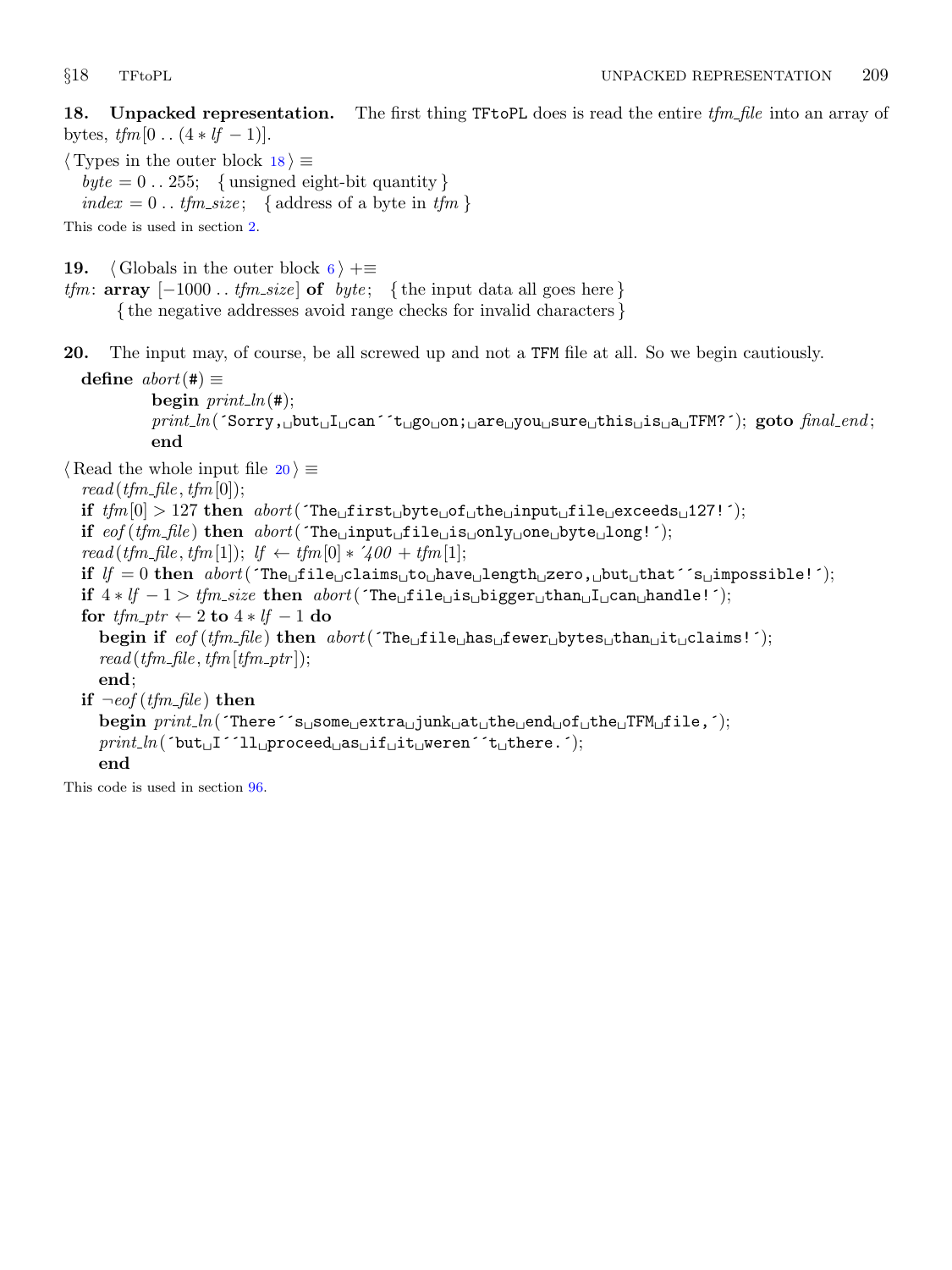<span id="page-9-0"></span>21. After the file has been read successfully, we look at the subfile sizes to see if they check out.

```
define eval\_two\_bytes (#) \equivbegin if tfm[fm\_ptr] > 127 then abort('One<sub>U</sub>of<sub>U</sub>the<sub>U</sub>subfile<sub>U</sub>size<sub>U</sub>is<sub>U</sub>negative!');\# \leftarrow \text{tfm}{[tfm\_ptr] * 400 + tfm}{[tfm\_ptr + 1]}; \text{tfm\_ptr} \leftarrow \text{tfm\_ptr + 2};end
```

```
\langle Set subfile sizes lh, bc, ..., np 21\rangle \equivbegin tfm\_ptr \leftarrow 2;eval\_two\_bytes(lh); \; eval\_two\_bytes(bc); \; eval\_two\_bytes(ec); \; eval\_two\_bytes(nh); \; eval\_two\_bytes(lh);eval\_two\_bytes(nd); \text{ } eval\_two\_bytes(ni); \text{ } eval\_two\_bytes(nl); \text{ } eval\_two\_bytes(nk); \text{ } eval\_two\_bytes(ne);eval\_two\_bytes(np);if lh < 2 then abort('The \text{[header] length} \text{[is} \text{[only]}, lh : 1, '!');if nl > lig.size then abort('The_{nl}ig/kern_{nl}rogram_{nl}is_{nl}onger_{nl}than_{nl}I_{nl}can_{nl}handle!');if (bc > ec + 1) \vee (ec > 255) then
     abort('The <sub>U</sub> character <sub>U</sub>code<sub>U</sub>range<sub>U</sub>', bc : 1, ', . . , ec : 1, 'u is <sub>U</sub>illegal!');if (nw = 0) \vee (nh = 0) \vee (nd = 0) \vee (ni = 0) then
      abort('Incomplete\_\text{subfiles\_\text{f}or\_\text{c}character\_\text{d}imensions!');if ne > 256 then abort('There \sqcup are \sqcup', ne: 1, \sqcup \text{extension} \sqcup \text{recipes!'});if lf \neq 6 + lh + (ec - bc + 1) + nw + nh + nd + ni + nl + nk + ne + np then
     abort('Subfile\_sizes \text{dom}^t_t_aadd \text{up}^t_bto \text{the}^t_sstad \text{d}^t_bto \text{d}^t_i;
  end
This code is used in section 96.
```
22. Once the input data successfully passes these basic checks, TFtoPL believes that it is a TFM file, and the conversion to PL format will take place. Access to the various subfiles is facilitated by computing the following base addresses. For example, the *char-info* for character c will start in location  $4 * (char base + c)$ of the tfm array.

 $\langle$  Globals in the outer block [6](#page-2-0)  $\rangle$  +≡

 $char\_base$ , width  $base$ , height  $base$ , depth  $base$ , italic  $base$ ,  $lig$  kern  $base$ , kern  $base$ , exten  $base$ , param  $base$ : integer; { base addresses for the subfiles }

23.  $\langle$  Compute the base addresses 23  $\rangle \equiv$ 

**begin** char base  $\leftarrow 6 + lh - bc$ ; width base  $\leftarrow char$  base + ec + 1; height base  $\leftarrow width$  base + nw; depth base ← height base + nh ; italic base ← depth base + nd ; lig kern base ← italic base + ni ;  $kern\_base \leftarrow lig\_kern\_base + nl; \text{ }exten\_base \leftarrow kern\_base + nk; \text{ }param\_base \leftarrow exten\_base + ne - 1;$ end

This code is used in section [96](#page-31-0).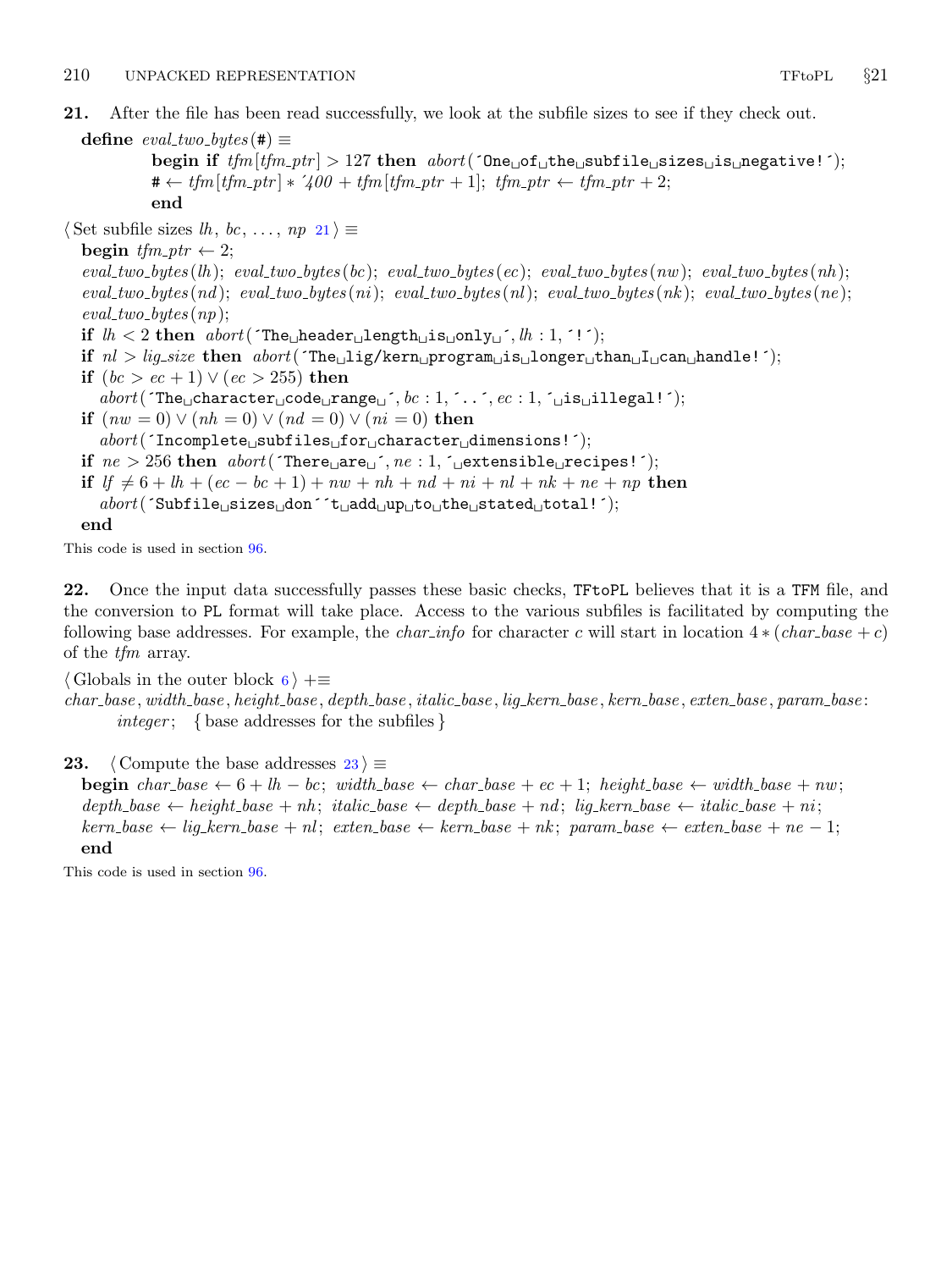<span id="page-10-0"></span>24. Of course we want to define macros that suppress the detail of how the font information is actually encoded. Each word will be referred to by the  $t/m$  index of its first byte. For example, if c is a character code between bc and ec, then  $tfm[char.info(c)]$  will be the first byte of its char info, i.e., the width index; furthermore  $width(c)$  will point to the *fix-word* for c's width.

```
define check\_sum = 24define design\_size = check\_sum + 4define scheme = design_size + 4define family = scheme + 40define random\_word = family + 20define char\_info(\#) \equiv 4 * (char\_base + \#)define width\_index (#) \equiv tfm[char\_info (#)]
define \text{nonexistent}(\textbf{#}) \equiv ((\textbf{#} < bc) \vee (\textbf{#} > ec) \vee (\text{width}\_\text{index}(\textbf{#}) = 0))define height\_index (#) \equiv (tfm[char\_info(\#) + 1] div 16)
define depth\_index (#) \equiv (tfm[char\_info (#) + 1 mod 16)
define \text{ } italic\_index (\#) \equiv (\text{ } t\text{ }fn \text{ }[\text{ }char\_info(\#) + 2] \text{ div } 4)define tag (\#) \equiv (tfm[char\_info (\#) + 2] \mod 4)define reset\_tag (#) \equiv tfm \left[char\_info(\text{#}) + 2 \right] \leftarrow 4 * italic\_index(\text{#}) + no\_tagdefine remainder(\textbf{\#}) \equiv t/m[char\_info(\textbf{\#})+3]define width(\#) \equiv 4 * (width\_base + width\_index(\#))define height(\#) \equiv 4 * (height\_base + height\_index(\#))define depth(\#) \equiv 4 * (depth\_base + depth\_index(\#))define italic(\texttt{\#}) \equiv 4 * (italic\_base + italic\_index(\texttt{\#}))define exten(\textbf{#}) \equiv 4 * (exten\_base + remainder(\textbf{#}))define lig\_step(\#) \equiv 4 * (lig\_kern\_base + (\#))define \text{kern}(\textbf{\#}) \equiv 4 \cdot (\text{kern} - \text{base} + \textbf{\#}) { here # is an index, not a character }
define param(\#) \equiv 4 * (param\_base + \#) { likewise }
```
25. One of the things we would like to do is take cognizance of fonts whose character coding scheme is TeX math symbols or TeX math extension; we will set the  $font_type$  variable to one of the three choices vanilla, mathsy, or mathex.

define  $vanilla = 0$  { not a special scheme} define  $mathsy = 1$  {TeX math symbols scheme} define  $\textit{math} = 2$  {TeX math extension scheme}  $\langle$  Globals in the outer block [6](#page-2-0)  $\rangle$  +≡ font\_type: vanilla ... mathex; { is this font special? }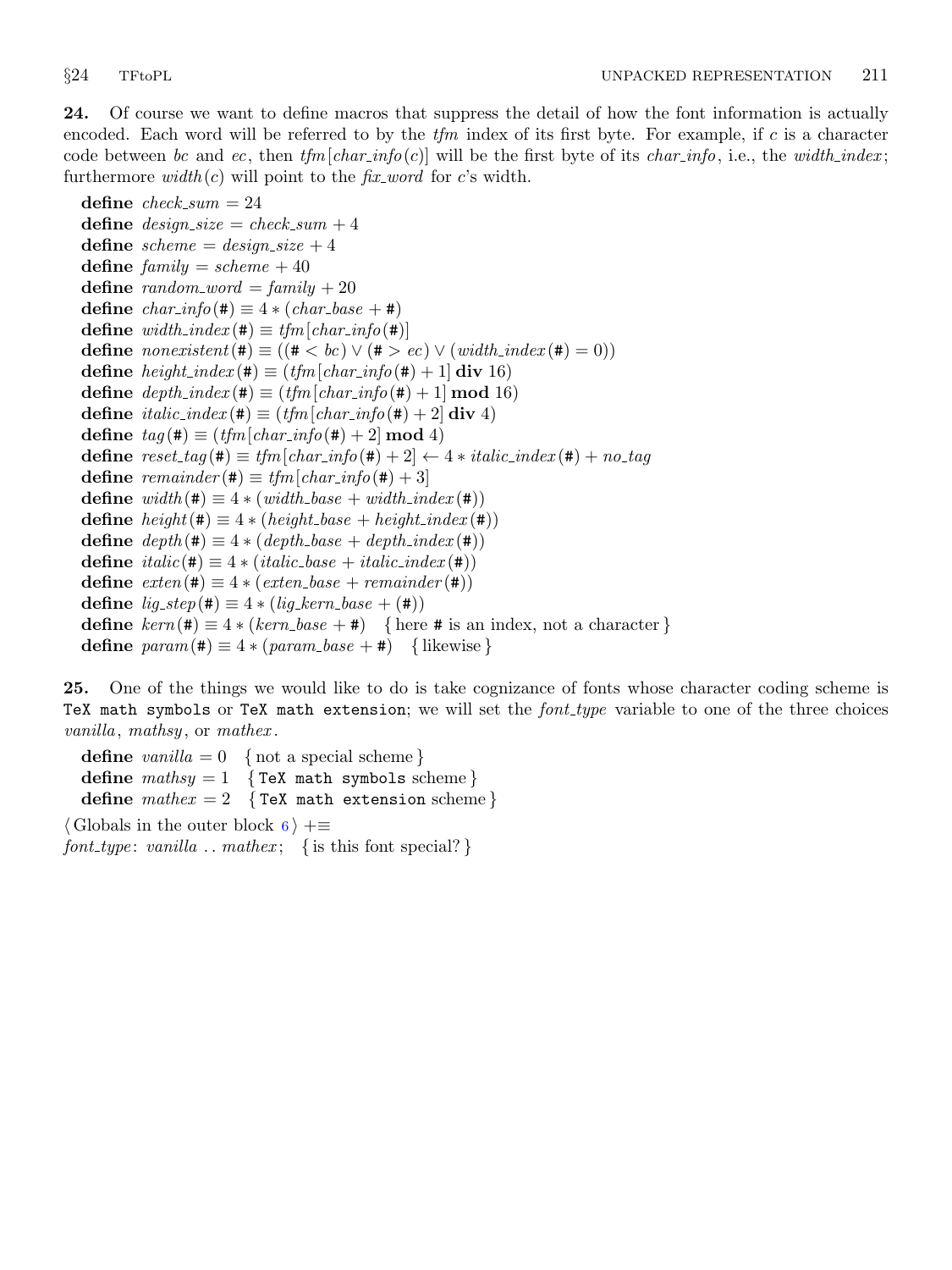<span id="page-11-0"></span>26. Basic output subroutines. Let us now define some procedures that will reduce the rest of TFtoPL's work to a triviality.

First of all, it is convenient to have an abbreviation for output to the PL file:

define  $out(\#) \equiv write(\text{pl}\_file, \#)$ 

27. In order to stick to standard Pascal, we use three strings called  $ASCH_04$ ,  $ASCH_10$ , and  $ASCH_4$ , in terms of which we can do the appropriate conversion of ASCII codes. Three other little strings are used to produce face codes like MIE.

```
\langle6 \rangle +≡
ASCII_04, ASCII_10, ASCII_14: packed array [1..32] of char;
          { strings for output in the user's external character set }
MBL<sub>string</sub>, RL<sub>string</sub>, RCE<sub>string</sub>: <b>package array</b> <math>[1..3]</math> <b>of</b> <i>char</i>;{ handy string constants for face codes }
```

```
28. \langle7 \rangle +≡
     ASCII_04 \leftarrow \text{`}_0!"#$%&´´()*+,−./0123456789:;<=>?´;
     ASCII_10 \leftarrow \text{\textdegree} \blacksquare \blacksquare \blacksquare \blacksquare \blacksquare \blacksquare \blacksquare \blacksquare \blacksquare \blacksquare \blacksquare \blacksquare \blacksquare \blacksquare \blacksquare \blacksquare \blacksquare \blacksquare \blacksquare \blacksquare \blacksquare \blacksquare \blacksquare \blacksquare \blacksquare \blacksquare \blacksquare \blacksquare \blacksASCII_14 \leftarrow ^ abcdefghijklmnopqrstuvwxyz{|}~
     MBL\_string \leftarrow \text{YB-L}; RI\_string \leftarrow \text{RIL}; RCE\_string \leftarrow \text{RCE};
```
**29.** The array *dig* will hold a sequence of digits to be output.

```
\langle6 \rangle +≡
dig: array [0..11] of 0..9;
```
**30.** Here, in fact, are two procedures that output  $\frac{di}{g} |j - 1| \dots \frac{di}{g} |0|$ , given  $j > 0$ .

```
procedure out_digs(j : integer); { outputs j digits }
  begin repeat decr(j); out(diq[j]:1);
  until j = 0;
  end;
procedure print\_digs (j : integer); { prints j digits }
  begin repeat decr(j); print(dig[j]:1);
  until i = 0;
  end;
```
**31.** The *print<sub>-</sub>octal* procedure indicates how *print-digs* can be used. Since this procedure is used only to print character codes, it always produces three digits.

```
procedure print_octal(c : byte); { prints octal value of c}
  var j: 0 \ldots 2; {index into dig}
  begin print(''''); { an apostrophe indicates the octal notation }
  for j \leftarrow 0 to 2 do
     begin dig[j] \leftarrow c \mod 8; c \leftarrow c \text{ div } 8;end;
  print\_digs(3);end;
```
32. A PL file has nested parentheses, and we want to format the output so that its structure is clear. The level variable keeps track of the depth of nesting.

```
\langle6 \rangle +≡
level: 0 \ldots 5;
```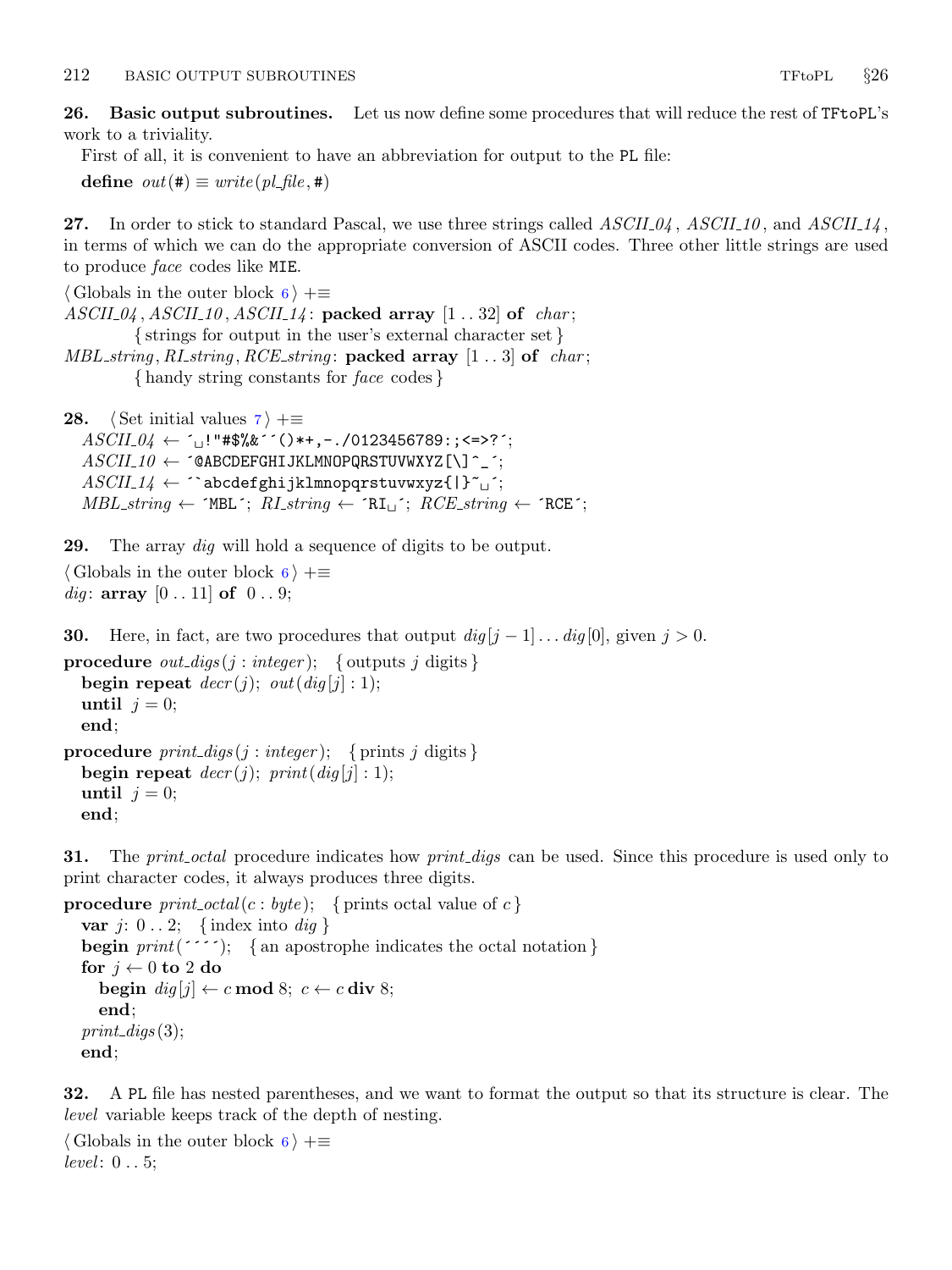```
33. \langle Set initial values 7 \rangle +≡
   level \leftarrow 0;
```
34. Three simple procedures suffice to produce the desired structure in the output.

**procedure** *out\_ln*; { finishes one line, indents the next } **var**  $l: 0...5$ ; begin  $write\_ln(pl\_file)$ ; for  $l \leftarrow 1$  to level do out( $\tau_{\text{full}}$ ; end; **procedure** *left*; { outputs a left parenthesis } begin  $\text{incr}(level); \text{ out}(\text{'}(\text{'});$ end; **procedure** right; { outputs a right parenthesis and finishes a line } begin  $decr(level); out(')'); out\_ln;$ end;

35. The value associated with a property can be output in a variety of ways. For example, we might want to output a BCPL string that begins in  $tfm[k]$ :

```
procedure out\_BCPL(k: index); { outputs a string, preceded by a blank space }
  var l: 0 \ldots 39; \{ the number of bytes remaining }
  begin out(\ulcorner \ulcorner); l \leftarrow tfm[k];
  while l > 0 do
     begin \text{incr}(k); \text{decr}(l);
     case t/m[k] div 40 of
     1: out(ASCII_04|1 + (tfm|k| \bmod 40));2: out(ASCII_10[1 + (tfm[k] \text{ mod } 70)]);3: out(ASCH_14[1 + (tfm[k] \text{ mod } 40)]);
     end;
     end;
  end;
```
**36.** The property value might also be a sequence of l bytes, beginning in  $tfm[k]$ , that we would like to output in octal notation. The following procedure assumes that  $l \leq 4$ , but larger values of l could be handled easily by enlarging the *dig* array and increasing the upper bounds on b and j.

```
procedure out_octal(k, l : index); { outputs l bytes in octal }
  var a: 0.. '1777; { accumulator for bits not yet output }
     b: 0 \ldots 32; {the number of significant bits in a}
     j: 0 \ldots 11; { the number of digits of output }
  begin out(\ulcorner\Box\mathsf{O}\Box\urcorner); \{ \text{specify octal format} \}a \leftarrow 0; b \leftarrow 0; j \leftarrow 0;while l > 0 do \langle37\rangle;
  while (a > 0) \vee (j = 0) do
     begin \text{dig}[j] \leftarrow a \mod 8; \ a \leftarrow a \text{ div } 8; \ \text{incr}(j);end;
  out\_digs(j);end;
```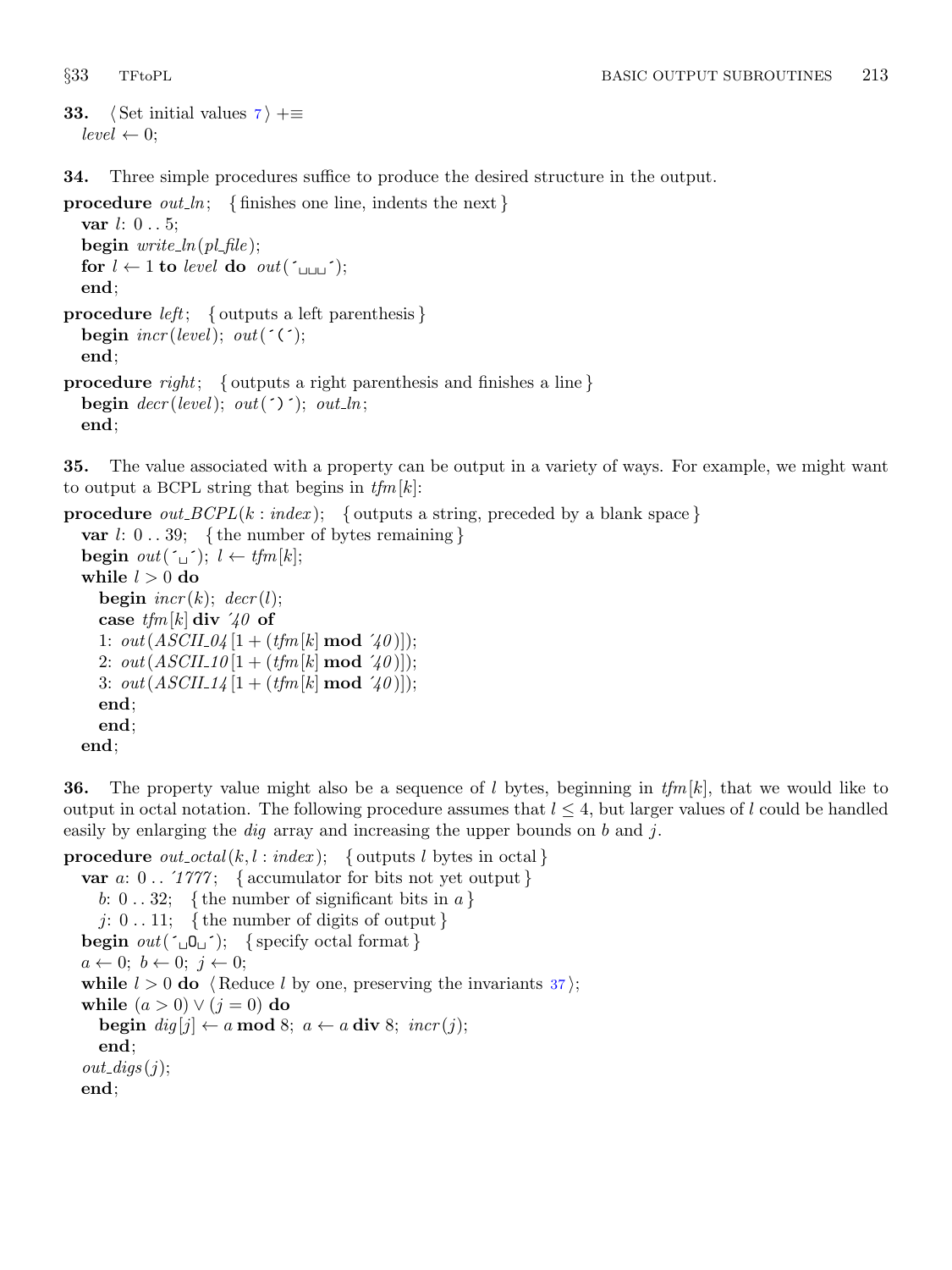```
37. \langle Reduce l by one, preserving the invariants 37 \rangle \equivbegin decr(l);if tfm[k+l] \neq 0 then
     begin while b > 2 do
        begin dig[j] \leftarrow a \mod 8; a \leftarrow a \text{ div } 8; b \leftarrow b - 3; incr(j);end;
     case b of
     0: a \leftarrow tfm [k + l];
     1: a \leftarrow a + 2 * tfm[k + l];
     2: a \leftarrow a + 4 * tfm[k+l];
     end;
     end;
  b \leftarrow b + 8;
  end
```
This code is used in section [36](#page-12-0).

38. The property value may be a character, which is output in octal unless it is a letter or a digit. This procedure is the only place where a lowercase letter will be output to the PL file.

```
procedure out\_char(c:byte); { outputs a character }
   begin if font\_type > vanilla then
      begin tfm[0] \leftarrow c; out\_octal(0, 1)end
   else if (c \geq "0") \wedge (c \leq "9") then out('_U C_U', c - "0" : 1)else if (c \geq \mathsf{N} A^{\mathsf{m}}) \wedge (c \leq \mathsf{N} Z^{\mathsf{m}}) then out(\ulcorner \Box C \Box \urcorner, ASCII\_10 \vert c - \mathsf{N} A^{\mathsf{m}} + 2 \vert)else if (c \geq "a") \wedge (c \leq "z") then out(\ulcorner \Box C \Box \urcorner, ASCII_14 [c - "a" + 2])else begin tfm[0] \leftarrow c; out_octal(0,1);
                end;
```
end;

39. The property value might be a "face" byte, which is output in the curious code mentioned earlier, provided that it is less than 18.

```
procedure out_face(k : index); { outputs a face }
  var s: 0 \ldots 1; \{ the slope \}b: 0 \ldots 8; {the weight and expansion }
  begin if tfm[k] \geq 18 then out\_octal(k, 1)else begin out(\lceil \exists F_{\sqcup} \rceil); {specify face-code format }
     s \leftarrow t/m[k] \mod 2; b \leftarrow t/m[k] \text{div } 2; out(MBL-string[1 + (b \mod 3)]); out(RL string[1 + s]);out(RCE\_string[1 + (b \div 3)]);end;
  end;
```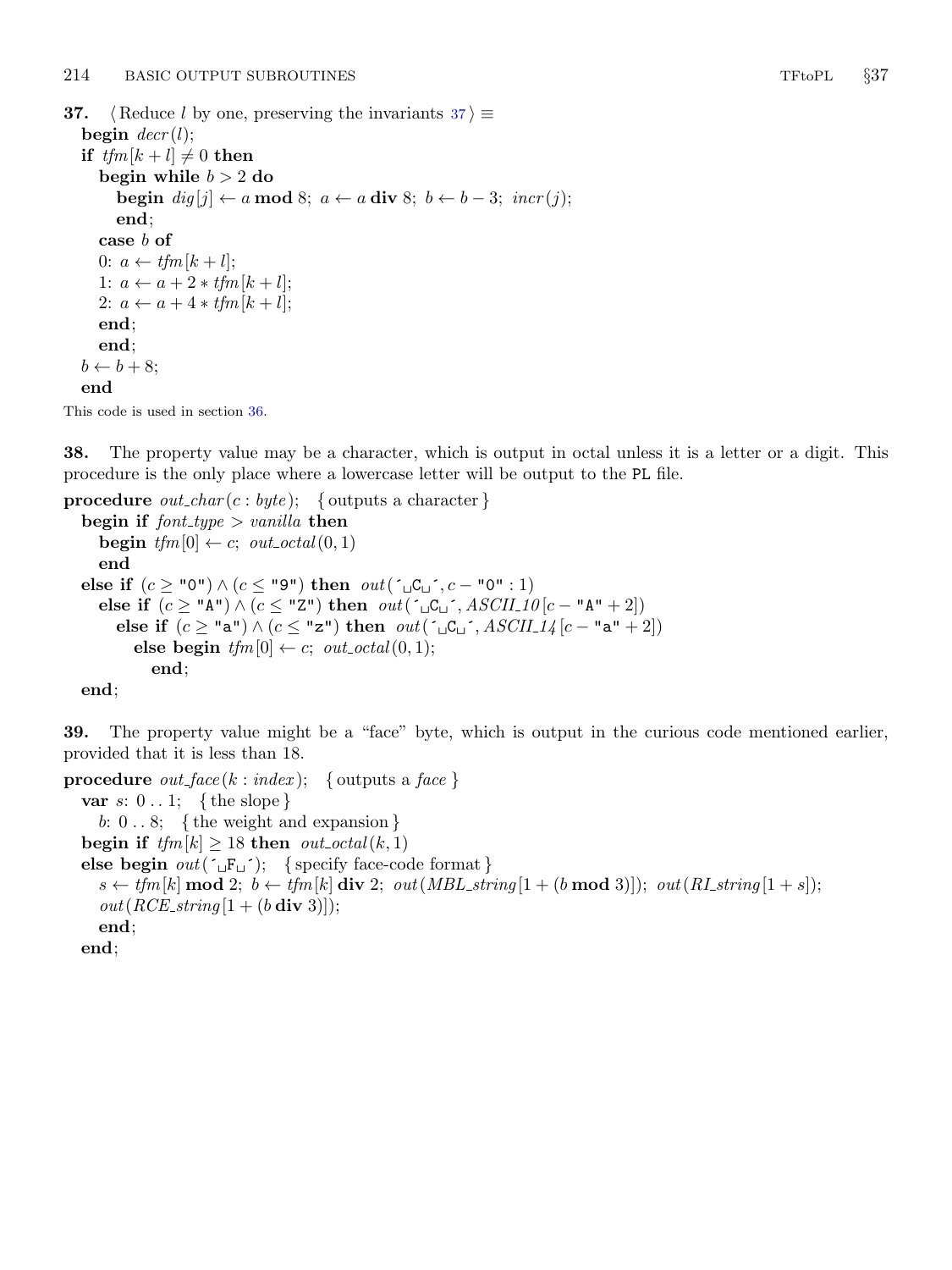<span id="page-14-0"></span>40. And finally, the value might be a  $fix\_word$ , which is output in decimal notation with just enough decimal places for PLtoTF to recover every bit of the given  $fix\_word$ .

All of the numbers involved in the intermediate calculations of this procedure will be nonnegative and less than  $10 \cdot 2^{24}$ .

**procedure** *out\_fix*  $(k : index);$  { outputs a *fix\_word* } var  $a: 0$ ...  $\gamma\gamma\gamma\gamma$ ; { accumulator for the integer part } f: integer; { $\{$  accumulator for the fraction part } j:  $0 \dots 12$ ; {index into *dig* }  $delta: integer; \{ amount if allowable inaccuracy \}$ **begin**  $out(\underline{\hspace{0.2cm}}\cdot E_{\sqcup} \cdot)$ ; { specify real format }  $a \leftarrow (tfm[k] * 16) + (tfm[k+1] \text{ div } 16);$   $f \leftarrow ((tfm[k+1] \text{ mod } 16) * 700 + tfm[k+2]) * 700 + tfm[k+3];$ if  $a > 3777$  then (Reduce negative to positive 43);  $\langle$  Output the integer part, a, in decimal notation 41 $\rangle$ ;  $\langle$  Output the fraction part,  $f / 2^{20}$ , in decimal notation 42); end;

41. The following code outputs at least one digit even if  $a = 0$ .

```
\langle Output the integer part, a, in decimal notation 41\rangle \equivbegin j \leftarrow 0;
  repeat dig[j] \leftarrow a \mod 10; \ a \leftarrow a \text{ div } 10; \ incr(j);until a = 0;
   out\_digs(j);end
```
This code is used in section 40.

42. And the following code outputs at least one digit to the right of the decimal point.

 $\langle$  Output the fraction part,  $f / 2^{20}$ , in decimal notation  $42 \rangle \equiv$ **begin**  $out(\ulcorner \cdot \urcorner); f \leftarrow 10 * f + 5; delta \leftarrow 10;$ repeat if  $delta > 7000000$  then  $f \leftarrow f + 72000000 - (delta \times 2)$ ; out(f div '4000000 : 1); f ← 10 \* (f mod '4000000); delta ← delta \* 10; until  $f \leq delta$ ; end;

This code is used in section 40.

```
43. (Reduce negative to positive 43) \equivbegin out(\neg \neg); a \leftarrow \neg 10000 - a;
  if f > 0 then
     begin f \leftarrow \angle 4000000 - f; decr(a);
     end;
  end
```
This code is used in section 40.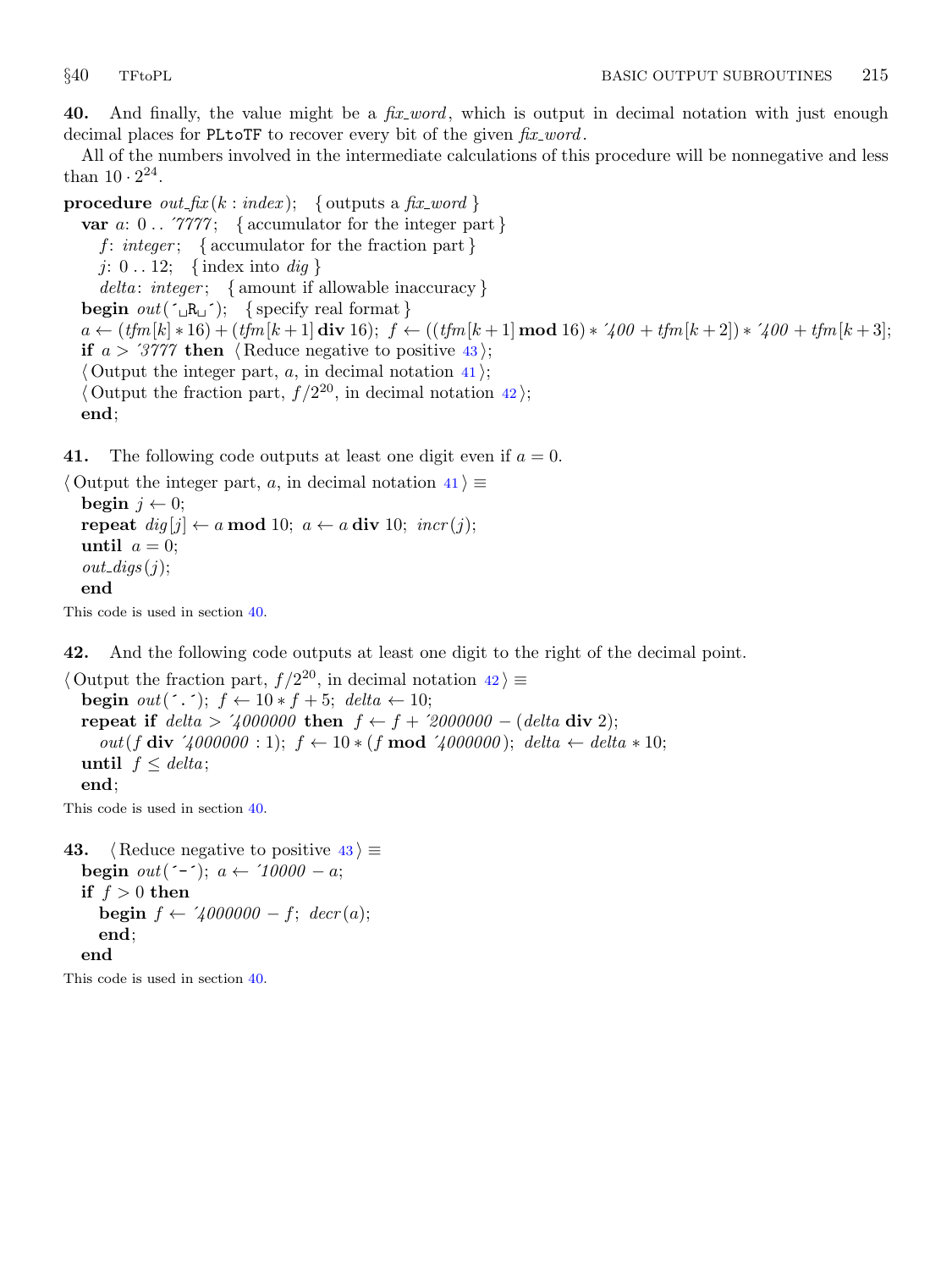<span id="page-15-0"></span>44. Doing it. TEX checks the information of a TFM file for validity as the file is being read in, so that no further checks will be needed when typesetting is going on. And when it finds something wrong, it just calls the file "bad," without identifying the nature of the problem, since TFM files are supposed to be good almost all of the time.

Of course, a bad file shows up every now and again, and that's where TFtoPL comes in. This program wants to catch at least as many errors as T<sub>E</sub>X does, and to give informative error messages besides. All of the errors are corrected, so that the PL output will be correct (unless, of course, the TFM file was so loused up that no attempt is being made to fathom it).

45. Just before each character is processed, its code is printed in octal notation. Up to eight such codes appear on a line; so we have a variable to keep track of how many are currently there. We also keep track of whether or not any errors have had to be corrected.

```
\langle6 \rangle +=
chars_on_line: 0 \ldots 8; {the number of characters printed on the current line}
perfect: boolean; { was the file free of errors? }
```

```
46. \langle7 \rangle +≡
  chars\_on\_line \leftarrow 0;perfect \leftarrow true; \{ \text{innocent until proved guilty} \}
```
47. Error messages are given with the help of the bad and range error and bad char macros:

```
define bad(\#) \equivbegin perfect \leftarrow false;if chars_on_line > 0 then print\_ln( \lceil \_;
               \textit{chars\_on\_line} \leftarrow 0; \textit{print\_ln}(\texttt{'Bad\_TFM\_file:}\_\text{\'},\texttt{\#});end
   define range_error(\#) \equivbegin perfect \leftarrow false; print ln(\ulcorner '); print (#, '_index_for character '); print octal(c);
               print\_ln('_{\text{u}}is_{\text{u}}to_{\text{u}}l\text{arg}e; ; print\_ln('so_{\text{u}}l\text{arg}et_{\text{u}}it_{\text{u}}to_{\text{u}}l\text{arg}et_{\text{u}};end
   define bad_char_tail(#) \equiv print\_octal(\#); print\_ln('.');
            end
   define bad\_char (#) \equivbegin perfect \leftarrow false;if chars_on_line > 0 then print\_ln( \cdot\textit{chars} \textit{.on} line \leftarrow 0; \textit{print}' (\texttt{Bad}_{\sqcup}TFM_{\sqcup}file:_{\sqcup}<sup>-</sup>, #, \lceil \text{.nonexistence} \rceil, \text{.on} anacter_{\sqcup}<sup>-</sup>); bad_char_tail
   define correct bad char tail(#) \equiv print octal(tfm[#]); print ln('.'); tfm[#] \leftarrow bc;
            end
   define correct\_bad\_char(\#) \equivbegin perfect \leftarrow false;if chars_on_line > 0 then print\_ln( \lceil \_;
            \textit{chars\_on\_line} \leftarrow 0; \textit{print}(\texttt{'Bad\_TFM\_file:~j'}, \texttt{\#}, \texttt{'\_nonexistent\_character\_'});correct bad char tail
\langle6 \rangle +\equivi: 0 \ldots 77777; { an index to words of a subfile }
c: 0... 256; { a random character }
d: 0 \ldots 3; { byte number in a word }
k: index; { a random index }
r: 0 \ldots 65535; { a random two-byte value }
count: 0 \ldots 127; { for when we need to enumerate a small set }
```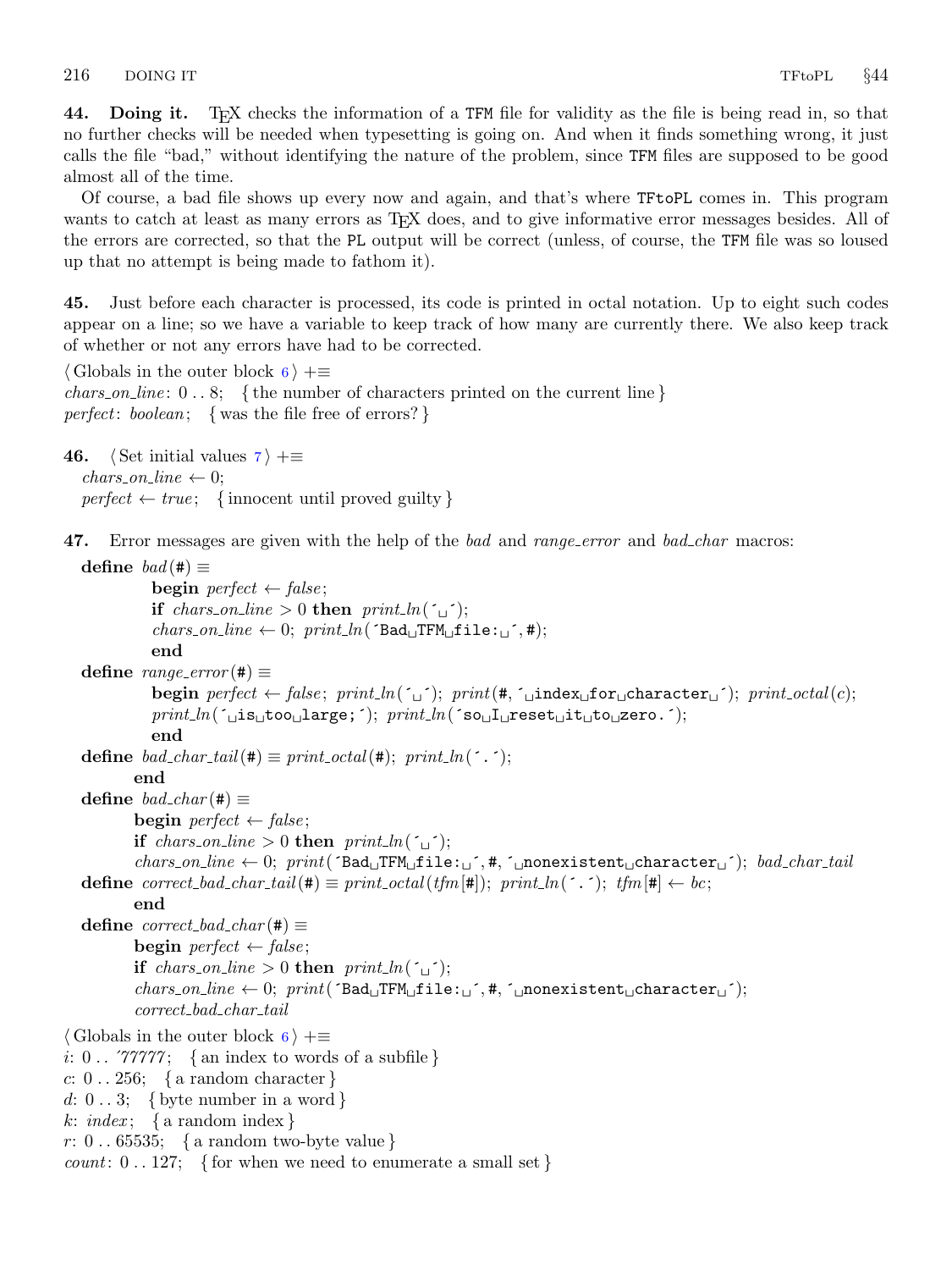<span id="page-16-0"></span>48. There are a lot of simple things to do, and they have to be done one at a time, so we might as well get down to business. The first things that TFtoPL will put into the PL file appear in the header part.

 $\langle$  Do the header 48  $\rangle \equiv$ begin font\_type  $\leftarrow$  vanilla; if  $lh \geq 12$  then **begin**  $\langle$  Set the true *font\_type* [53](#page-17-0) $\rangle$ ; if  $lh \geq 17$  then **begin**  $\langle$  Output the family name  $55$ ; if  $lh \geq 18$  then  $\langle$  Output the rest of the header [56](#page-17-0) $\rangle$ ; end;  $\langle$  Output the character coding scheme [54](#page-17-0) $\rangle$ ; end;  $\langle$  Output the design size  $51$ ;  $\langle$  Output the check sum 49 $\rangle$ ;  $\langle$  Output the seven bit safe flag [57](#page-18-0)  $\rangle$ ; end

This code is used in section [97](#page-31-0).

```
49. \langle Output the check sum 49 \rangle \equivleft; out(\text{CHECKSUM}; out_octal(check_sum, 4); right
```
This code is used in section 48.

50. Incorrect design sizes are changed to 10 points.

```
define bad_design(#) \equivbegin{min} bad(\texttt{Design\_size\_}^{\texttt{}}, \texttt{\#}, \texttt{'}'); \textit{print\_ln}(\texttt{'I'}^{\texttt{'}}ve \texttt{self\_it\_to\_10\_points.}'); \end{min}out(\ulcorner\Box D\Box 10\urcorner);end
```
**51.**  $\langle$  Output the design size 51  $\rangle \equiv$ 

 $left; out('DESIGNSIZE');$ if  $tfm[design\_size] > 127$  then  $bad\_design$  (negative) else if  $(t/m \leq 10) \wedge (t/m \leq 10)$  (design\_size + 1 \lefta \lefta 16) then bad\_design( $\text{`too\_small'}$ ) else  $out\_fix$  (design\_size);  $right; out('COMMENT \_DESTGNSIZE \_IS \_IN \_POLNTS)$ ;  $out\_ln;$  $out($  (COMMENT<sub>LI</sub>OTHER<sub>LI</sub>SIZES<sub>LI</sub>ARE<sub>LI</sub>MULTIPLES<sub>LI</sub>OF<sub>LI</sub>DESIGNSIZE)<sup>'</sup>);  $out\_ln$ 

This code is used in section 48.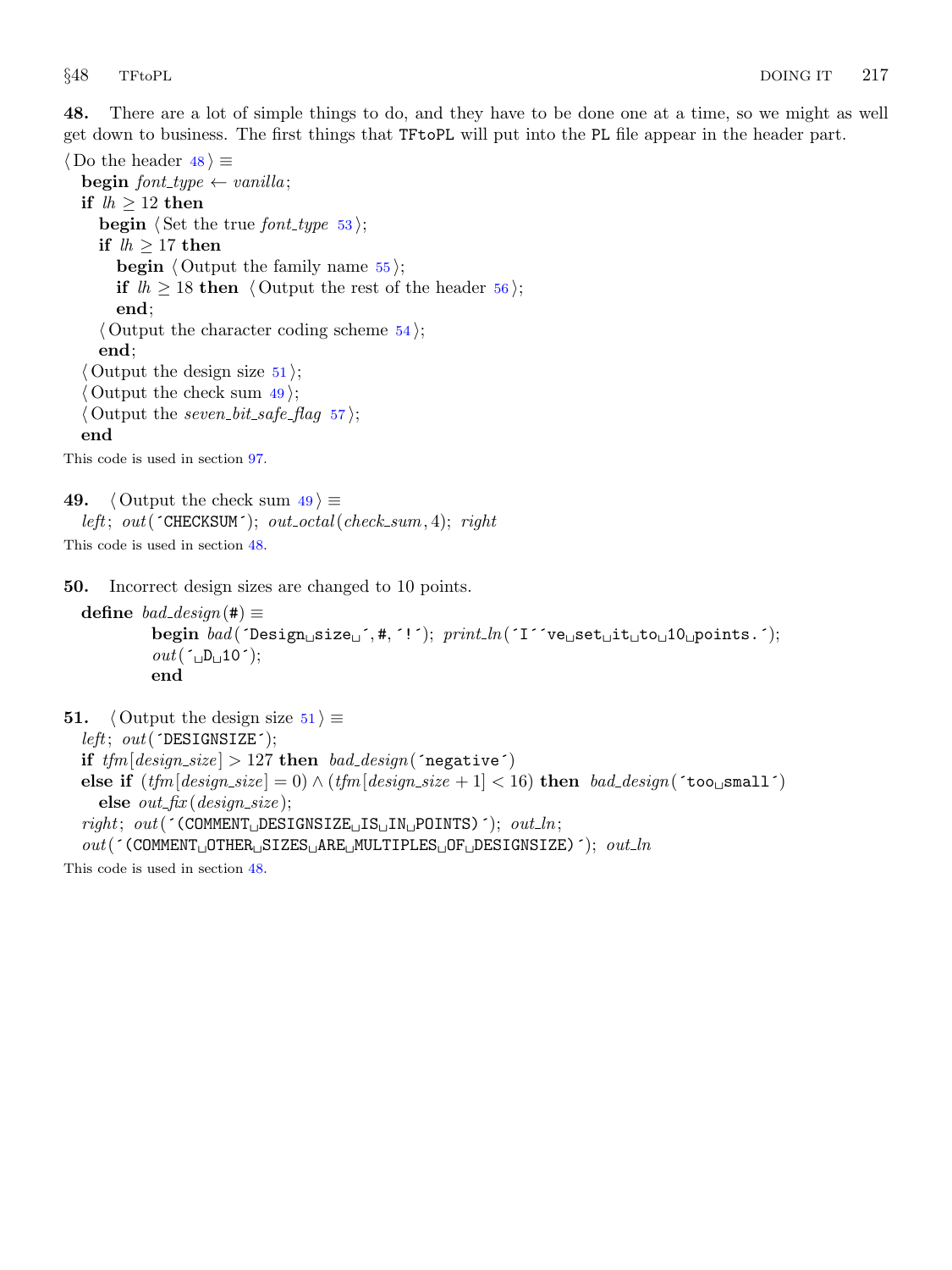<span id="page-17-0"></span>52. Since we have to check two different BCPL strings for validity, we might as well write a subroutine to make the check.

procedure  $check\_BCPL(k, l : index);$  { checks a string of length  $l$  } var j: index; { runs through the string } c: byte; { character being checked } begin if  $tfm[k] \geq l$  then begin  $bad$  (´String is too long; I<sup>'</sup>ve shortened it drastically.´);  $tfm[k] \leftarrow 1;$ end; for  $j \leftarrow k + 1$  to  $k + t$ fm[k] do **begin**  $c \leftarrow tfm[j];$ if  $(c = "(") \vee (c = ")")$  then begin  $\text{bad}$  ( $\text{Parenthesis}$  in string has been changed to slash. $\cdot$ );  $\text{tfm}[i] \leftarrow \text{``} / \text{''}$ ; end else if  $(c < \mathbb{F}^n) \vee (c > \mathbb{F}^n)$  then begin  $bad$  (´Nonstandard  $\Delta$ SCII $\Delta$ code  $\Delta$ has  $\Delta$ been  $\Delta$ blotted  $\Delta$ out.´);  $tfm[j] \leftarrow$  "?"; end else if  $(c \geq "a") \wedge (c \leq "z")$  then  $tfm[j] \leftarrow c + "A" - "a"$ ; {upper-casify letters } end; end;

**53.** The *font-type* starts out *vanilla*; possibly we need to reset it.

 $\langle$  Set the true font\_type 53  $\rangle \equiv$ begin  $check\_BCPL(scheme, 40);$ if  $(tfm[scheme] \ge 11) \wedge (tfm[scheme + 1] = "T") \wedge (tfm[scheme + 2] = "E") \wedge (tfm[scheme + 3] = "X") \wedge (tfm[scheme + 3] = "S") \wedge (tfm[scheme + 3] = "S") \wedge (tfm[scheme + 3] = "S") \wedge (tfm[scheme + 3] = "S") \wedge (tfm[scheme + 3] = "S") \wedge (tfm[scheme + 3] = "S") \wedge (tfm[scheme + 3] = "S") \wedge (tfm[scheme + 3] = "S") \wedge (tfm[scheme + 3] = "S")$  $(tfm|scheme + 4] = "\sqcup" \wedge (tfm|scheme + 5] = "\sqcup" \wedge (tfm|scheme + 6] = "\blacktriangle" \wedge$  $(t/m[scheme + 7] = "T") \wedge (tfm[scheme + 8] = "H") \wedge (tfm[scheme + 9] = "u")$  then begin if  $(t/m[scheme + 10] = "S") \wedge (tfm[scheme + 11] = "Y")$  then  $font_type \leftarrow mathsy$ else if  $(t/m[scheme + 10] = "E") \wedge (tfm[scheme + 11] = "X")$  then  $font_type \leftarrow matter$ ; end;

end

This code is used in section [48](#page-16-0).

54.  $\langle$  Output the character coding scheme 54 $\rangle \equiv$ left; out( $\text{COMINGSCHEME}$ ; out\_ $BCPL(\text{scheme})$ ; right

This code is used in section [48](#page-16-0).

**55.**  $\langle$  Output the family name  $55 \rangle \equiv$ left; out( $\text{FAMILY'}$ ); check\_ $BCPL(family, 20)$ ; out\_ $BCPL(family)$ ; right

This code is used in section [48](#page-16-0).

```
56. \langle Output the rest of the header 56 \rangle \equivbegin left; out(FACE); out face (random word + 3); right;
  for i \leftarrow 18 to lh-1 do
     begin left; out(\text{HEADER}_{\text{U}} D_{\text{U}}, i: 1); out_octal(check_sum + 4 * i, 4); right;
     end;
  end
```
This code is used in section [48](#page-16-0).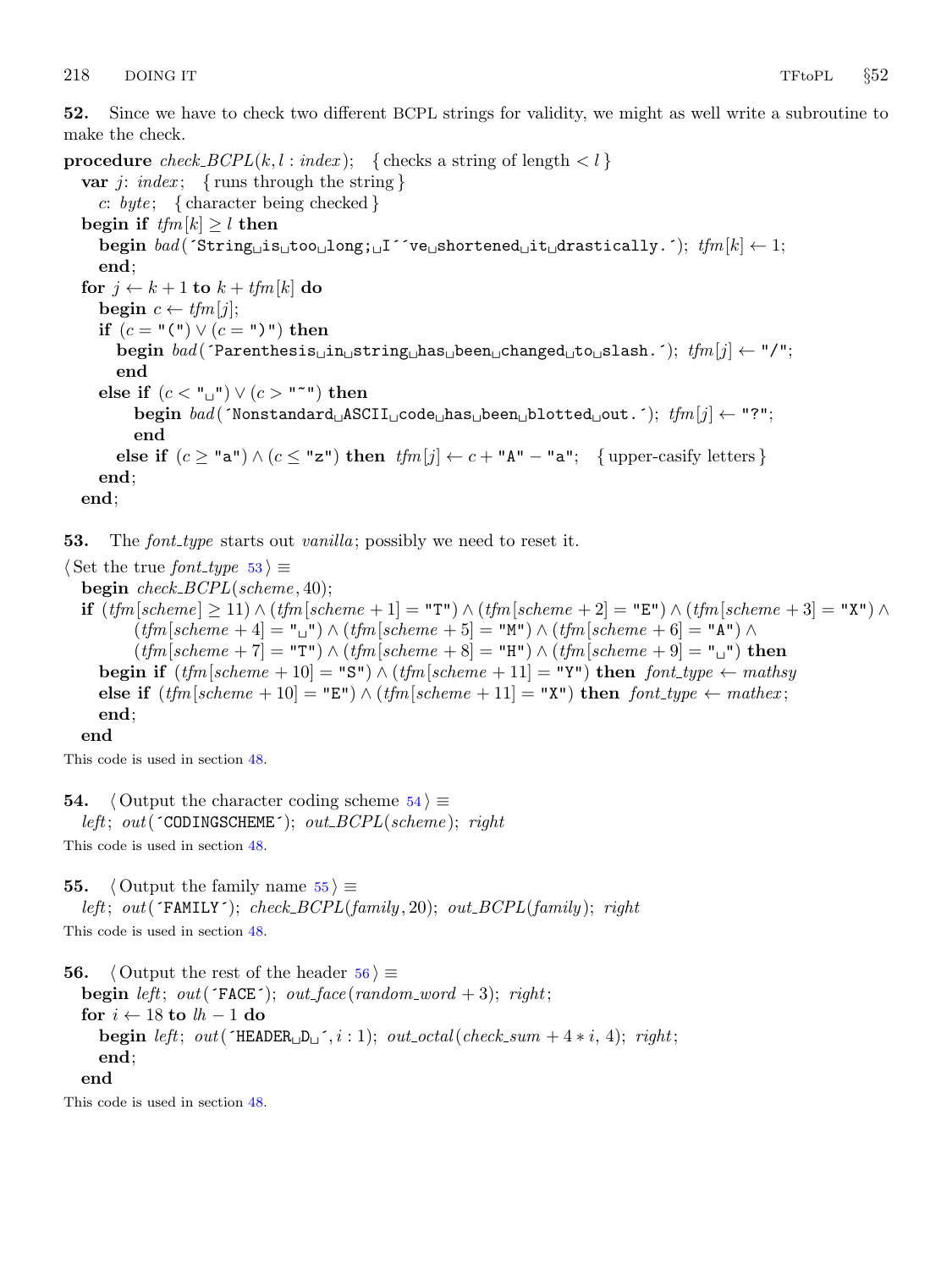<span id="page-18-0"></span>57. This program does not check to see if the *seven bit safe flag* has the correct setting, i.e., if it really reflects the seven-bit-safety of the TFM file; the stated value is merely put into the PL file. The PLtoTF program will store a correct value and give a warning message if a file falsely claims to be safe.

 $\langle$  Output the seven bit safe flag 57  $\rangle \equiv$ **if**  $(lh > 17) \land (tfm[random\_word] > 127)$  then begin left; out( $\text{SEVENBITSAFFLAG}$ TRUE $\text{C}$ ); right; end

This code is used in section [48](#page-16-0).

58. The next thing to take care of is the list of parameters.

 $\langle$  Do the parameters 58  $\rangle \equiv$ if  $np > 0$  then begin  $left$ ; out( $'$ FONTDIMEN $')$ ; out\_ln; for  $i \leftarrow 1$  to  $np$  do  $\langle$  Check and output the *i*th parameter 60 $\rangle$ ; right; end;

 $\langle$  Check to see if np is complete for this font type  $59$ ;

This code is used in section [97](#page-31-0).

59.  $\langle$  Check to see if np is complete for this font type 59  $\rangle \equiv$ if  $(font\_type = \text{math} ) \wedge (np \neq 22)$  then  $print\_ln($  (Unusual number of fortdimen parameters for a math symbols font ( $\zeta$ ,  $np : 1$ ,  $(not<sub>u</sub>22).')$ else if  $(font\_type = \text{mathex}) \wedge (np \neq 13)$  then  $print\_ln($  (Inusual number of fortdimen parameters for an extension font ( $\zeta$ , np : 1,  $\sim$  not<sub> $(13)$ </sub>. This code is used in section 58.

60. All *fix word* values except the design size and the first parameter will be checked to make sure that they are less than 16.0 in magnitude, using the *check-fix* macro:

define  $check\_fix\_tail(\#) \equiv bad(\#,[\cdot]_i, i : 1, [\cdot]_i, \text{is\_to}_i)$ ; print $\text{ln}([\cdot]_i)$ have $\text{ln}(\cdot)$ gero. $\cdot$ ; end define  $check\_fix$  (#)  $\equiv$ **if**  $(tfm|# > 0) \wedge (tfm|# < 255)$  then **begin**  $tfm[\ddot{\bf t}] \leftarrow 0$ ;  $tfm[(\ddot{\bf t}) + 1] \leftarrow 0$ ;  $tfm[(\ddot{\bf t}) + 2] \leftarrow 0$ ;  $tfm[(\ddot{\bf t}) + 3] \leftarrow 0$ ;  $check\_fix\_tail$  $\langle$  Check and output the *i*th parameter 60  $\rangle \equiv$ begin left; **if**  $i = 1$  then out ( $SLANT'$ ) {this parameter is not checked} else begin  $check\_fix(param(i))$ ('Parameter');  $\langle$  Output the name of parameter i [61](#page-19-0) $\rangle$ ; end;  $out\_fix$  (param(i)); right; end

This code is used in section 58.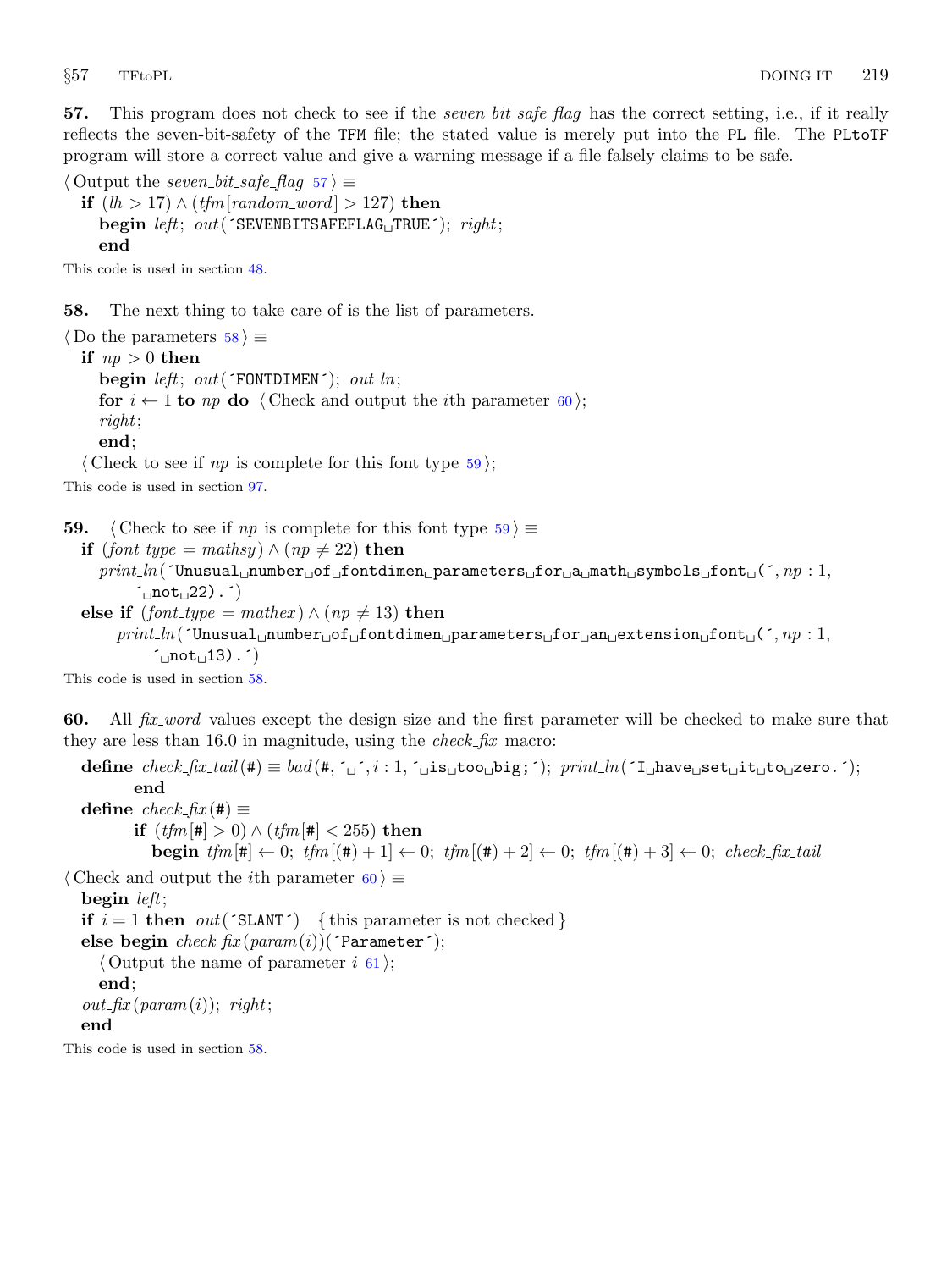```
61. \langle Output the name of parameter i \in \{61\} \equivif i \leq 7 then
    case i of
    2: out('SPACE'); 3: out('STATETCH'); 4: out('SHRINK');5: out('XHEIGHT'); 6: out('QUAD'); 7: out('EXTRASPACE')end
  else if (i \leq 22) \wedge (font\_type = \text{math}case i of
       8: out('NUM1'); 9: out('NUM2'); 10: out('NUM3');11: out('DENOM1'); 12: out('DENOM2');
       13: out('SUP1'); 14: out('SUP2'); 15: out('SUP3');16: out('SUB1'); 17: out('SUB2');18: out('SUPDROP'); 19: out('SUBDROP');20: out('DELIM1'); 21: out('DELIM2');22: out('AXISHEIGHT')end
    else if (i \leq 13) \wedge (font\_type = mathex) then
         if i = 8 then out('DEFAULTRULERHICKNESS')else out('BIGOPSPACENG', i - 8 : 1)else out('PARMETER<sub>u</sub>D<sub>u</sub>^{\prime}, i : 1)
```
This code is used in section [60](#page-18-0).

62. We need to check the range of all the remaining  $fix\_word$  values, and to make sure that  $width[0] = 0$ , etc.

define  $nonzero\_fix$  (#)  $\equiv (tfm[#] > 0) \vee (tfm[# + 1] > 0) \vee (tfm[# + 2] > 0) \vee (tfm[# + 3] > 0)$  $\langle$  Check the *fix word* entries 62  $\rangle \equiv$ if  $nonzero\_fix(4 * width\_base)$  then  $bad('width[0]_Jshould_b]$ e $_J$ zero.´); if  $nonzero\_fix(4 * height\_base)$  then  $bad('height[0] \text{subulgebra}()$ ; if  $nonzero\_fix(4 * depth\_base)$  then  $bad('depth[0] \text{~should} \text{~be} \text{~zero}$ .'); if  $nonzero\_fix(4*italic\_base)$  then  $bad('italic[0] \text{_*should} \text{_*be* \text{_*zero*}.');*$ for  $i \leftarrow 0$  to  $nw - 1$  do check\_fix  $(4 * (width\_base + i))$  ('Width'); for  $i \leftarrow 0$  to  $nh - 1$  do  $check\_fix(4 * (height\_base + i))$ ('Height'); for  $i \leftarrow 0$  to  $nd - 1$  do  $check\_fix(4 * (depth\_base + i))$ ('Depth'); for  $i \leftarrow 0$  to  $ni - 1$  do check  $fix(4 * (italic\_base + i))$ ('Italic<sub>io</sub>correction'); if  $nk > 0$  then for  $i \leftarrow 0$  to  $nk - 1$  do  $check\_fix(kern(i))$ (´Kern´);

This code is used in section [97](#page-31-0).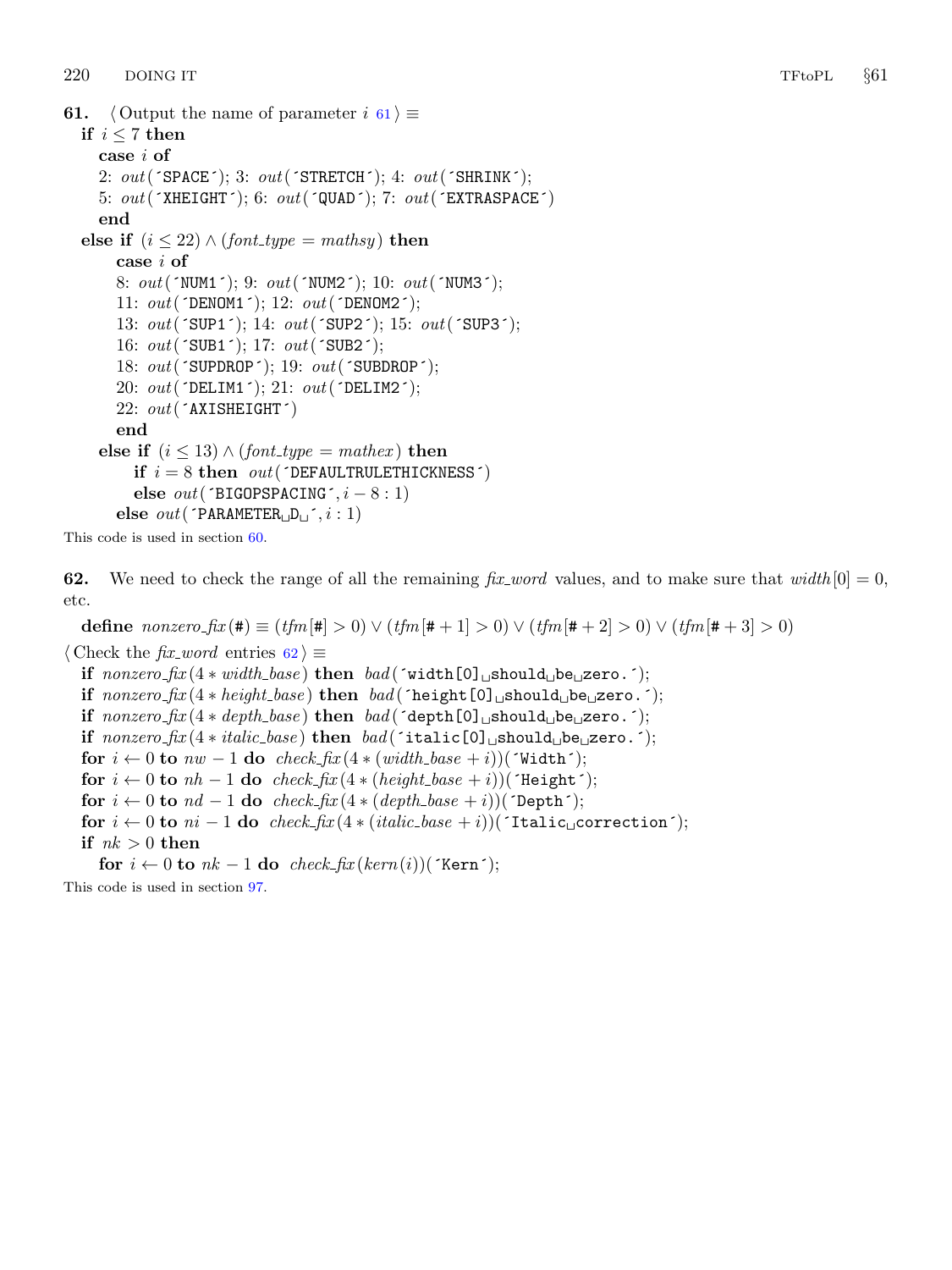<span id="page-20-0"></span>63. The ligature/kerning program comes next. Before we can put it out in PL format, we need to make a table of "labels" that will be inserted into the program. For each character c whose tag is lig-tag and whose starting address is r, we will store the pair  $(c, r)$  in the *label table* array. If there's a boundary-char program starting at r, we also store the pair  $(256, r)$ . This array is sorted by its second components, using the simple method of straight insertion.

```
\langle6 \rangle +≡
label_table: array [0.. 258] of record
    cc: 0.0.256;rr: 0.. lig_size;
    end;
label_ptr: 0 \ldots 257; {the largest entry in label_table }
sort_ptr: 0 \ldots 257; {index into label_table }
boundary char: 0. 256; {boundary character, or 256 if none}
bchar label: 0 \ldots \gamma\gamma\gamma\gamma\gamma; { beginning of boundary character program }
64. \langle Set initial values 7 \rangle + \equivboundary_char \leftarrow 256; bchar_label \leftarrow '77777;
  label\_ptr \leftarrow 0; label\_table[0].rr \leftarrow 0; \{ \text{a sentinel appears at the bottom } \}65. We'll also identify and remove inaccessible program steps, using the activity array.
  define unreachable = 0 \{a program step not known to be reachable \}define pass_through = 1 { a program step passed through on initialization }
  define accessible = 2 { a program step that can be relevant }
\langle6 \rangle +≡
activity: array \; [0..] is a size of <i>unreachable</i>... <i>accessible</i>;ai, acti: 0.. lig\_size; \{ indices into activity \}66. \langle Do the ligatures and kerns 66 \rangle \equivif nl > 0 then
    begin for ai \leftarrow 0 to nl - 1 do activity [ai] \leftarrow unreachable;
    \langle69\rangle;
    end;
  \langle67\rangle;
  if nl > 0 then
    begin left; out('LIGTABLE'); out_ln;
     \langle Compute the activity array 70 \rangle;
     \langle Output and correct the ligature/kern program 71;
    right; \langle Check for ligature cycles 90 \rangle;
    end
```
This code is used in section [99](#page-31-0).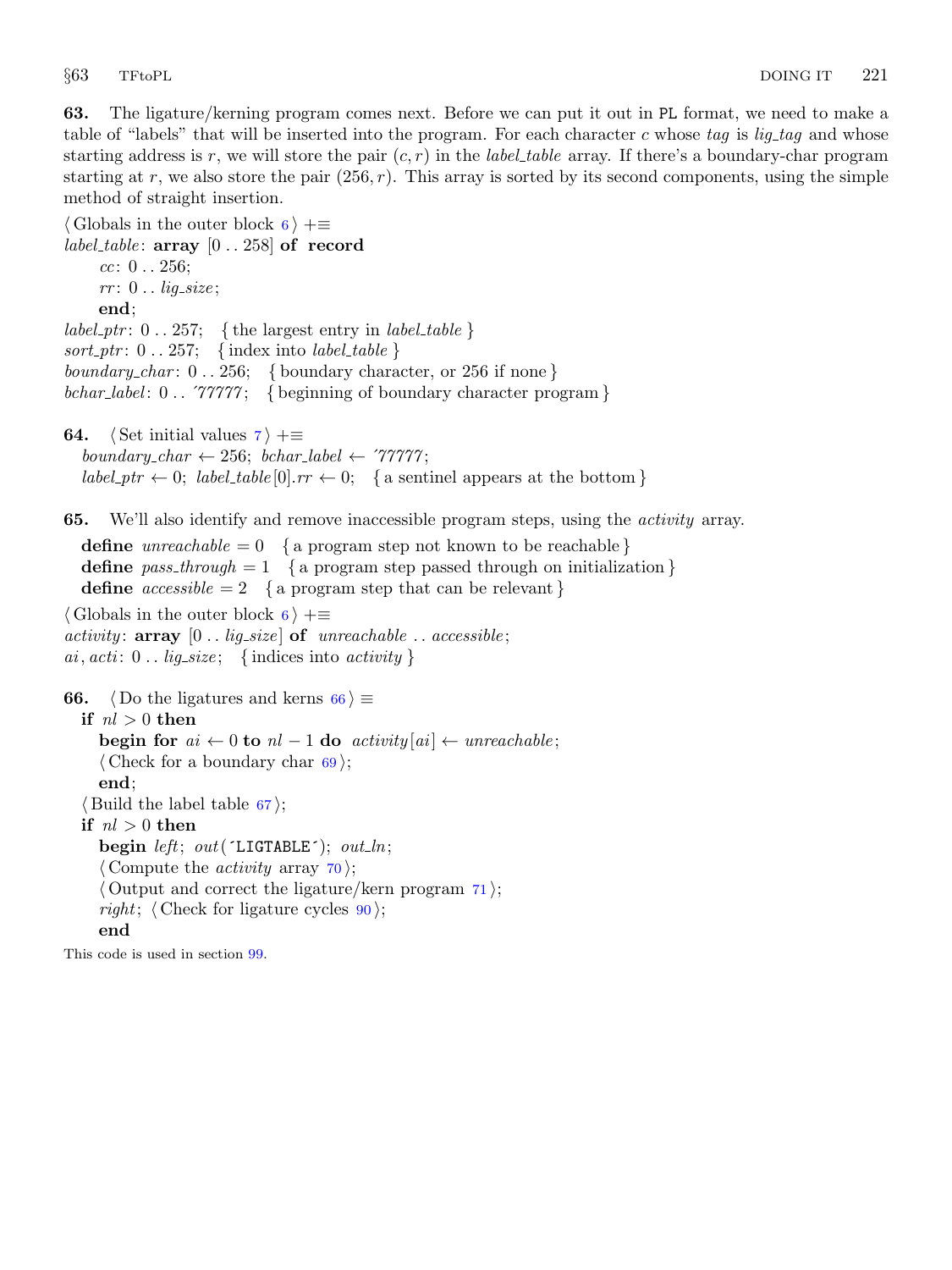<span id="page-21-0"></span>67. We build the label table even when  $nl = 0$ , because this catches errors that would not otherwise be detected.

```
\langle Build the label table 67 \rangle \equivfor c \leftarrow bc to ec do
     if tag (c) = lig\_tag then
        begin r \leftarrow remainder(c);
        if r < nl then
           begin if tfm[lig\_step(r)] > stop\_flag then
              begin r \leftarrow 256 * t/m [lig_step(r) + 2] + tfm [lig_step(r) + 3];
              if r < nl then
                 if activity [remainder (c)] = unreachable then activity [remainder (c)] \leftarrow pass_through;end;
           end;
        if r > nl then
           begin perfect \leftarrow false; print\_ln(\ulcorner \ulcorner);
           print('Ligature/kern_Ustarting_Uindex_Ufor_Ucharacter_U'); print\_octal(c);print\_ln( [\text{is}_\text{u}too\text{else}; ]; print ln( so\text{is}_\text{u} removed\text{is}_\text{u}it. []; reset tag (c);end
        else \langle Insert (c, r) into label_table 68\rangle;
        end;
   label_table [label_ptr + 1].rr \leftarrow lig_size; { put "infinite" sentinel at the end }
This code is used in section 66.
68. \langle Insert (c, r) into label_table 68 \rangle \equivbegin sort_ptr \leftarrow label_ptr; {there's a hole at position sort_ptr + 1}
   while label_table[sort_ptr].rr > r do
     begin label_table [sort_ptr + 1] \leftarrow label_table [sort_ptr]; decr(sort_ptr); { move the hole }
     end;
   label\_table[sort\_ptr + 1].cc \leftarrow c; label\_table[sort\_ptr + 1].rr \leftarrow r; \{fill the hole\}incr (label\_ptr); activity[r] \leftarrow accessible;
  end
This code is used in section 67.
69. (Check for a boundary char 69) \equivif tfm[lig\_step(0)] = 255 then
     begin left; out(\text{TDUNDARYCHAR}); boundary_char \leftarrow \text{tfm}[\text{lig\_step}(0) + 1]; out_char(boundary_char);
     right; activity [0] \leftarrow pass\_through;end;
  if tfm[lig\_step(nl - 1)] = 255 then
     begin r ← 256 * tfm[lig_step(nl - 1) + 2] + tfm[lig_step(nl - 1) + 3];
     if r \geq nl then
        begin perfect \leftarrow false; print\_ln(\uparrow \downarrow \uparrow);
        \it print('Lighture/kern_\sqcup starting_\sqcup index_\sqcup for_\sqcup boundarychar_\sqcup is_\sqcup too_\sqcup large\,;~');print\_ln( so<sub>\sqcupI\sqcupremoved\sqcupit. \qquad;</sub>
        end
     else begin label_ptr \leftarrow 1; label_table [1].cc \leftarrow 256; label_table [1].rr \leftarrow r; bchar_label \leftarrow r;
        activity[r] \leftarrow accessible;end;
     activity[nl-1] \leftarrow pass\_through;end
This code is used in section 66.
```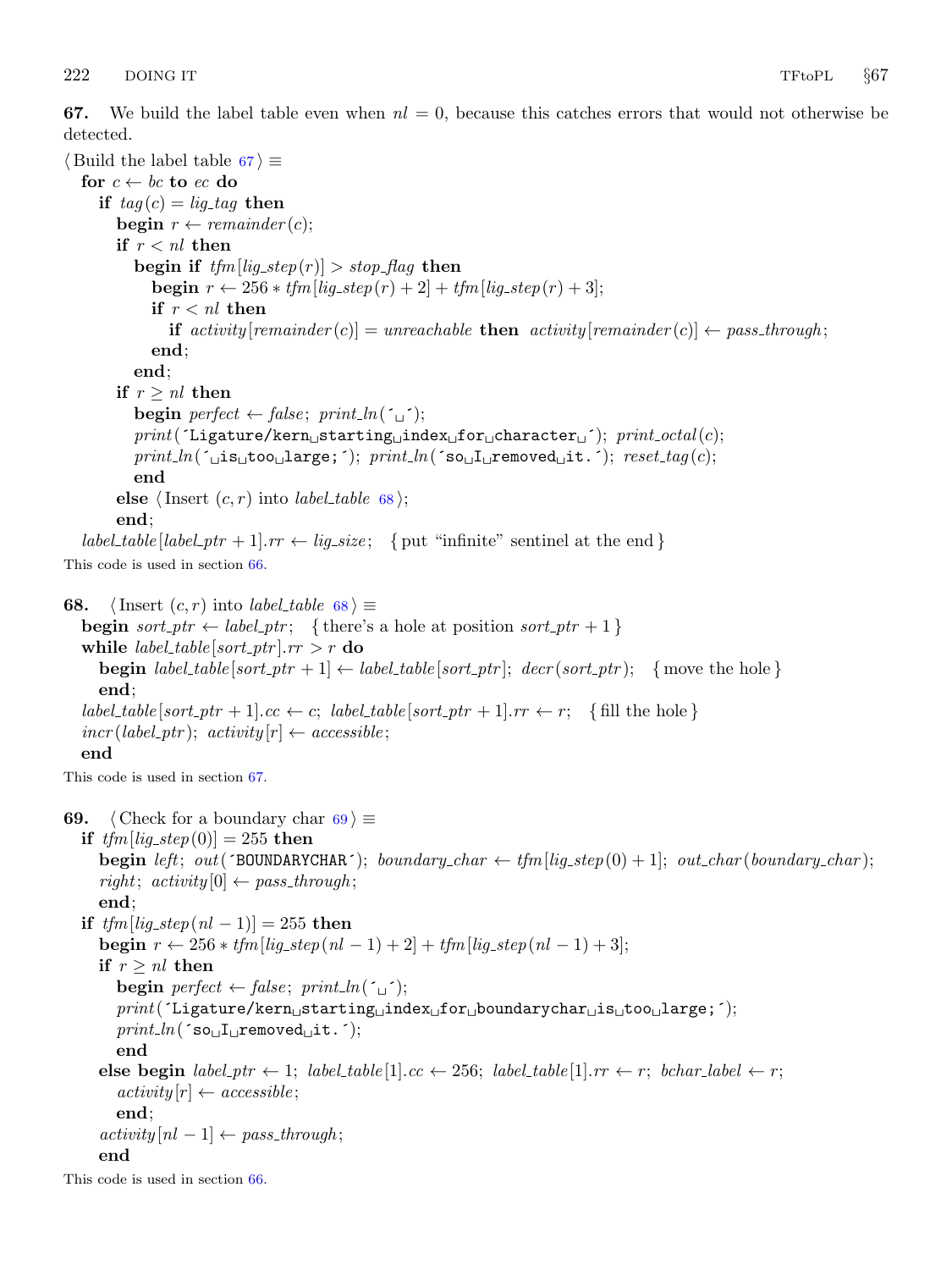```
70. \langle Compute the activity array 70 \rangle \equivfor ai \leftarrow 0 to nl - 1 do
      if activity[ai] = accessible then
          begin r \leftarrow tfm[lig_step(ai)];
          if r < stop-flag then
             begin r \leftarrow r + ai + 1;
             if r \geq nl then
                 begin bad(\text{Ligature/kern}_{\sqcup}step\sqcup, ai: 1, \text{Lskips}_{\sqcup}too\sqcupfar;\land);
                 print\_ln(\lceil \text{I}_{\sqcup} \text{made}_{\sqcup} \text{it}_{\sqcup} \text{stop}.\lceil \text{I}_{\sqcup} \text{ifm}[\text{lig}_\neg \text{step}(ai)] \leftarrow stop\_flag;end
             else activity[r] \leftarrow accessible;end;
          end
```
This code is used in section [66](#page-20-0).

71. We ignore *pass\_through* items, which don't need to be mentioned in the PL file.

```
\langle Output and correct the ligature/kern program 71\rangle \equivsort\_ptr \leftarrow 1; { point to the next label that will be needed }
  for acti \leftarrow 0 to nl - 1 do
     if activity[acti] \neq pass\_through then
       begin i \leftarrow acti; \langle Take care of commenting out unreachable steps 73\rangle;
        \langle Output any labels for step i 72\rangle;
        \langle Output step i of the ligature/kern program 74;
       end;
  if level = 2 then right { the final step was unreachable}
```
This code is used in section [66](#page-20-0).

```
72. \langle Output any labels for step i 72 \rangle \equivwhile i = label_table[sort\_ptr].rr do
     begin left; out(\inLABEL\in);
     if label_table[sort_ptr].cc = 256 then out(\DeltaBOUNDARYCHAR\Delta)
     else out\_char(label\_table[sort\_ptr].cc);right; incr(sort_ptr);
     end
```
This code is used in section 71.

```
73. \langle Take care of commenting out unreachable steps 73 \rangle \equivif activity[i] = unreachable then
      begin if level = 1 then
          \text{begin } let; out(\text{COMMENT} \sqcup \text{HIS} \sqcup \text{PART} \sqcup \text{OF} \sqcup \text{THE} \sqcup \text{PROGRAM} \sqcup \text{IS} \sqcup \text{NEVER} \sqcup \text{SED}! \;'); \; out\_ln;end
      end
   else if level = 2 then right
```
This code is used in section 71.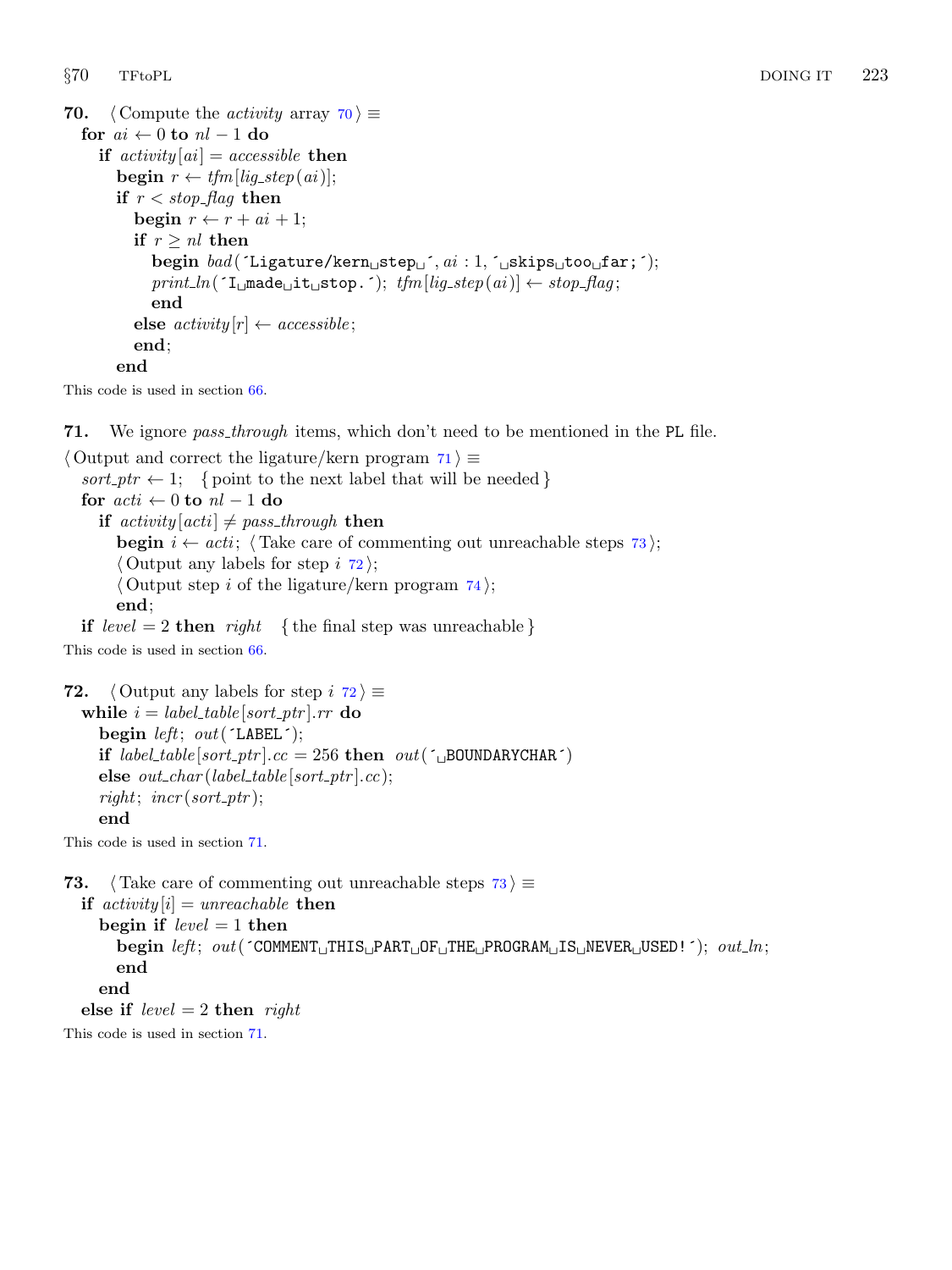```
74. \langle Output step i of the ligature/kern program 74\rangle \equivbegin k \leftarrow lig\_step(i);if tfm[k] > stop\_flag then
     begin if 256 * tfm[k + 2] + tfm[k + 3] \geq nl then
        \mathit{bad}(\lq\text{-}Ligature\_unconditional\_stop\_command\_address\_is\_iso\_big..);end
  else if tfm[k+2] \geq \text{kern}\text{-flag} then \langle Output a kern step 76 \rangleelse \langle77\rangle;
  if tfm[k] > 0 then
     if level = 1 then \langle Output either SKIP or STOP 75\rangle;
  end
```
This code is used in sections [71](#page-22-0) and [83](#page-25-0).

75. The SKIP command is a bit tricky, because we will be omitting all inaccessible commands.

```
\langle Output either SKIP or STOP 75 \rangle \equivbegin if tfm[k] \geq stop\_{flag} then out('(\text{STOP})')else begin count \leftarrow 0;
     for ai \leftarrow i + 1 to i + tfm[k] do
        if activity[ai] = accessible then incr(count);out(\text{'(SKIP<sub>LI</sub>D<sub>LI</sub>', count : 1, ')}'); { possibly count = 0, so who cares }
     end;
  out\_ln;
  end
This code is used in section 74.
76. \langle Output a kern step 76 \rangle \equivbegin if nonexistent(tfm[k + 1]) then
     if tfm[k+1] \neq boundary_{char} then correct bad char (´Kern step for´)(k + 1);
```

```
left; out('KRN'); out char (t/m[k+1]); r \leftarrow 256 * (t/m[k+2] - kern flag ) + t/m[k+3];
if r > nk then
  begin bad('Kern_\text{L}index_\text{L}too_\text{L}large.');\ out('_\text{L}R_\text{L}0.0');end
else out\_fix(kern(r));right;
end
```
This code is used in section 74.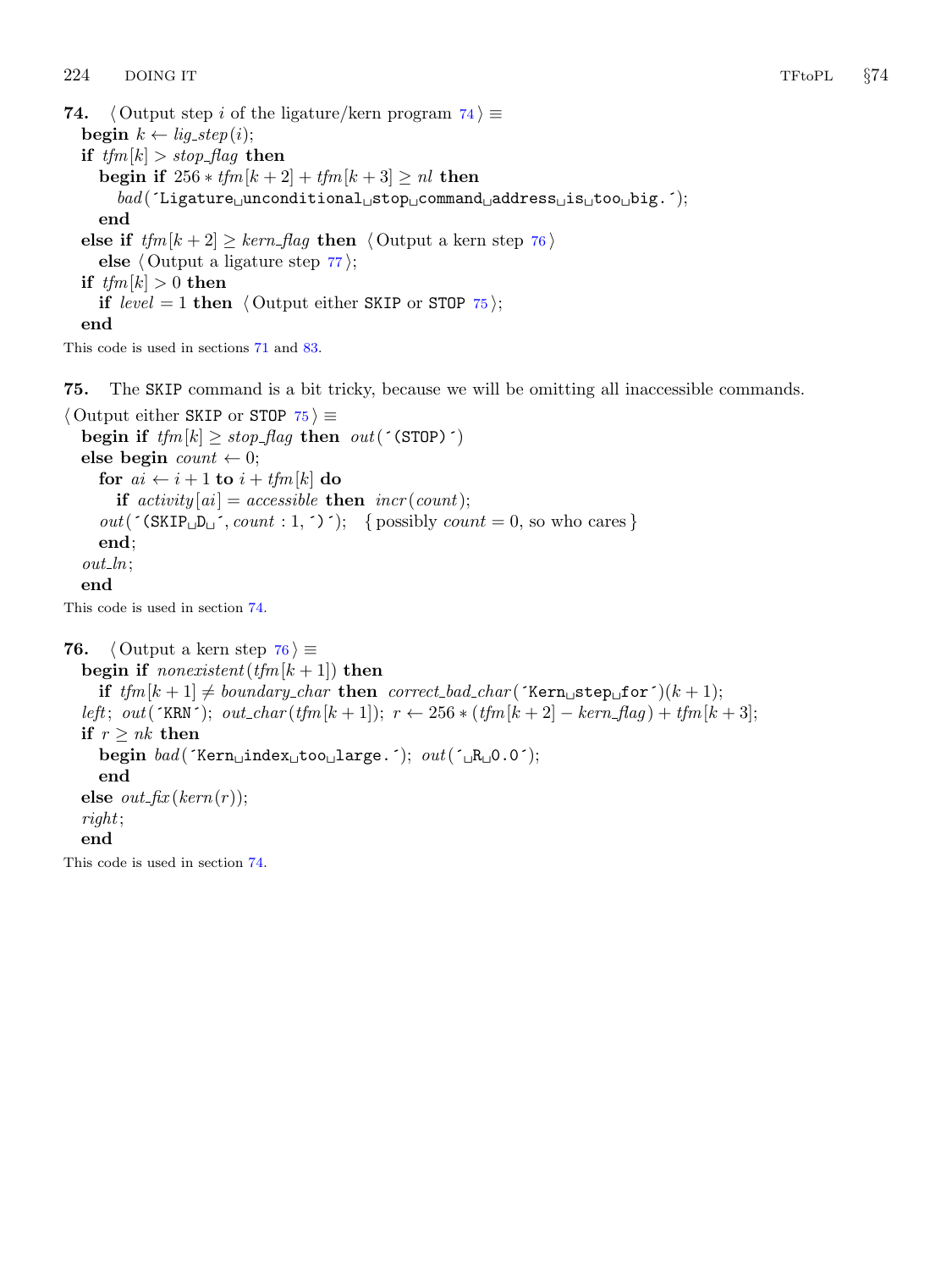```
77. \langle Output a ligature step 77 \rangle \equivbegin if nonexistent (tfm[k + 1]) then
     if tfm[k+1] \neq boundary_{char} then correct bad char (\text{Ligature}_{\text{u}}\text{step}_{\text{u}}\text{for}^{\star})(k+1);
  if nonexistent(tfm[k + 3]) then correct bad char(\tilde{\text{Ligature}} step produces the \tilde{\text{L}}(k+3);
  left; r \leftarrow tfm[k+2];
  if (r = 4) ∨ ((r > 7) ∧ (r ≠ 11)) then
     begin print\_ln( 'Ligature step with nonstandard code changed to LIG'); r \leftarrow 0; tfm[k+2] \leftarrow 0;
     end;
  if r mod 4 > 1 then out('');
  out('LIG');if odd(r) then out('/;
  while r > 3 do
     begin out(\leq); r \leftarrow r - 4;
     end;
  out\_char(tfm[k+1]); out\_char(tfm[k+3]); right;
  end
```
This code is used in section [74](#page-23-0).

**78.** The last thing on TFtoPL's agenda is to go through the list of *char-info* and spew out the information about each individual character.

```
\langle Do the characters 78 \rangle \equivsort\_ptr \leftarrow 0; \{ this will suppress 'STOP' lines in lighture comments \}for c \leftarrow bc to ec do
   if width\_index(c) > 0 then
     begin if \text{chars\_on\_line} = 8 then
        begin print ln(\lceil \cdot \rfloor; chars on line \leftarrow 1;
       end
     else begin if chars_on_line > 0 then print('_1');
        incr(chars_0,line);end;
     print\_octal(c); { progress report }
      left; out(\text{CHARACTER'}); out_char(c); out_ln; \text{Output} the character's width 79);
     if height index (c) > 0 then \langle80\rangle;
     if depth\_index(c) > 0 then \langle81\rangle;
     if italic_index (c) > 0 then \langle82\rangle;
     case tag(c) of
      no\_tag: do\_nothing;
      lig tag: \langle83\rangle;
      list_tag: \langle84\rangle;
      ext\_tag85);
     end; { there are no other cases }
      right;
     end
This code is used in section 98.
```

```
79. \langle Output the character's width 79 \rangle \equivbegin left; out('CHARMD');if width\_index(c) \geq nw then range\_error('Width')else out\_fix(width(c));right;
  end
```
This code is used in section 78.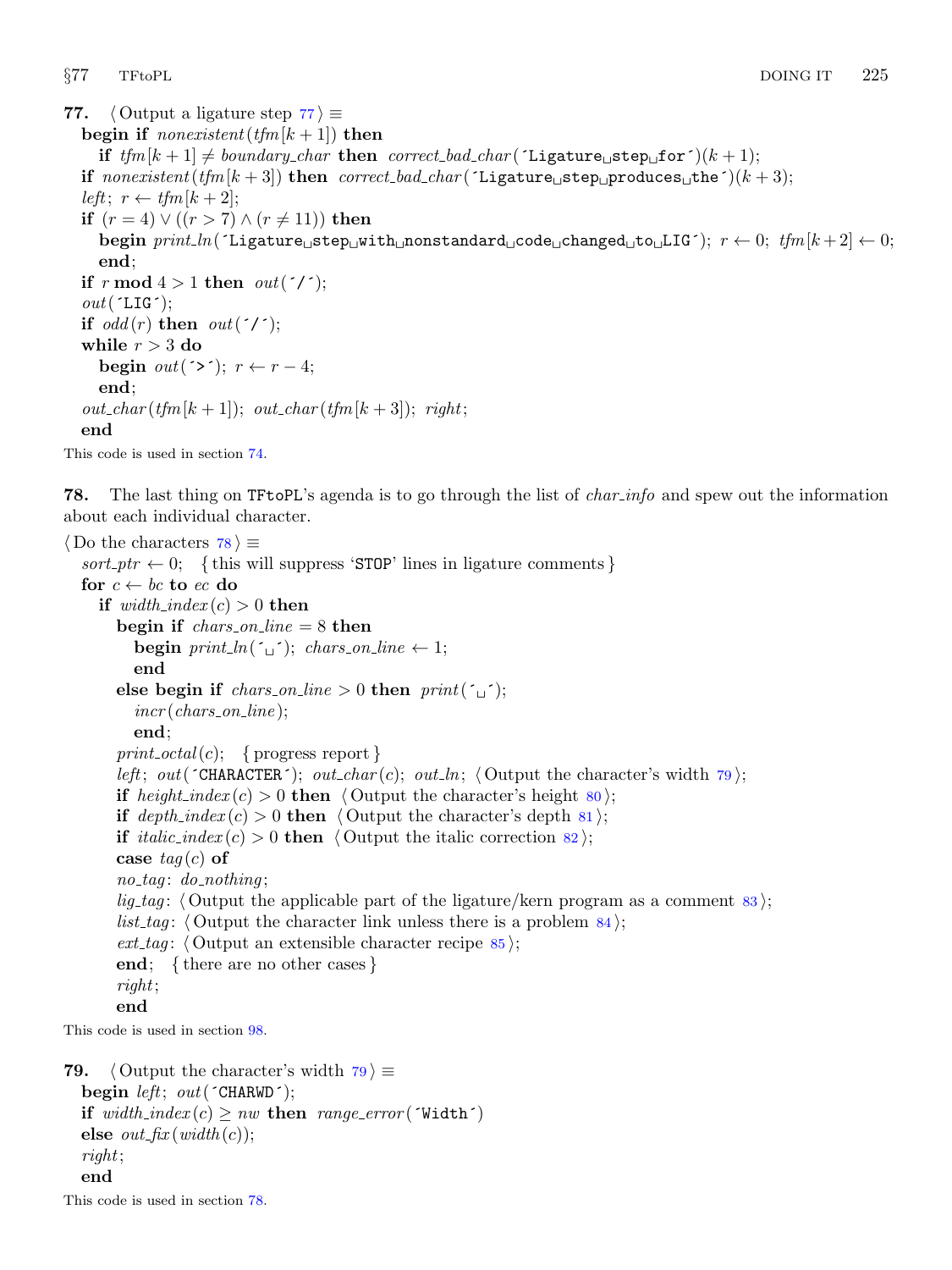<span id="page-25-0"></span>80.  $\langle$  Output the character's height 80  $\rangle \equiv$ if  $height\_index(c) \ge nh$  then range\_error('Height') else begin left; out( $'CHARHT'$ ); out fix (height(c)); right; end

This code is used in section [78](#page-24-0).

81.  $\langle$  Output the character's depth 81  $\rangle \equiv$ if  $depth\_index(c) \geq nd$  then range\_error( $\text{Depth} \uparrow$ ) else begin left; out( $'$ CHARDP $'$ ); out fix (depth (c)); right; end

This code is used in section [78](#page-24-0).

82.  $\langle$  Output the italic correction 82  $\rangle \equiv$ if *italic\_index*(c)  $\geq ni$  then range\_error( $\text{Italic}\_\text{correction}$ ) else begin left; out( $\text{CHARTC}$ ); out\_fix(italic(c)); right; end

This code is used in section [78](#page-24-0).

83.  $\langle$  Output the applicable part of the ligature/kern program as a comment 83  $\rangle \equiv$ begin left; out( $\text{COMMENT}$ ; out\_ln;  $i \leftarrow remainder(c); r \leftarrow lig\_step(i);$ if  $tfm[r] > stop\_flag$  then  $i \leftarrow 256 * tfm[r + 2] + tfm[r + 3];$ repeat  $\langle$  Output step i of the ligature/kern program  $74$ ; if  $tfm[k] \geq stop\_{flag}$  then  $i \leftarrow nl$ else  $i \leftarrow i + 1 + t$ fm $[k]$ ; until  $i \geq nl$ ; right; end

This code is used in section [78](#page-24-0).

84. We want to make sure that there is no cycle of characters linked together by  $list\_tag$  entries, since T<sub>E</sub>X doesn't want to risk endless loops. If such a cycle exists, the routine here detects it when processing the largest character code in the cycle.

```
\langle Output the character link unless there is a problem 84 \rangle \equivbegin r \leftarrow remainder(c);
  if nonexistent(r) then
     begin bad_char(\text{Char}(\text{C}haracter\text{Cl}ist\text{Cl}ink\text{C}to\text{C}); reset_tag(c);
     end
  else begin while (r < c) \wedge (tag(r) = list\_tag) do r \leftarrow remainder(r);
     if r = c then
        begin bad('Cycle\_in\_a \& Cartesian]ist!'); print('Character\_'); print_0; print_0print\_ln( \lceil \text{conv\_ends\_the\_list.} \rceil); reset\_tag (c);
        end
     else begin left; out('NEXTLARGE; out_char(remainder(c)); right;
        end;
     end;
  end
This code is used in section 78.
```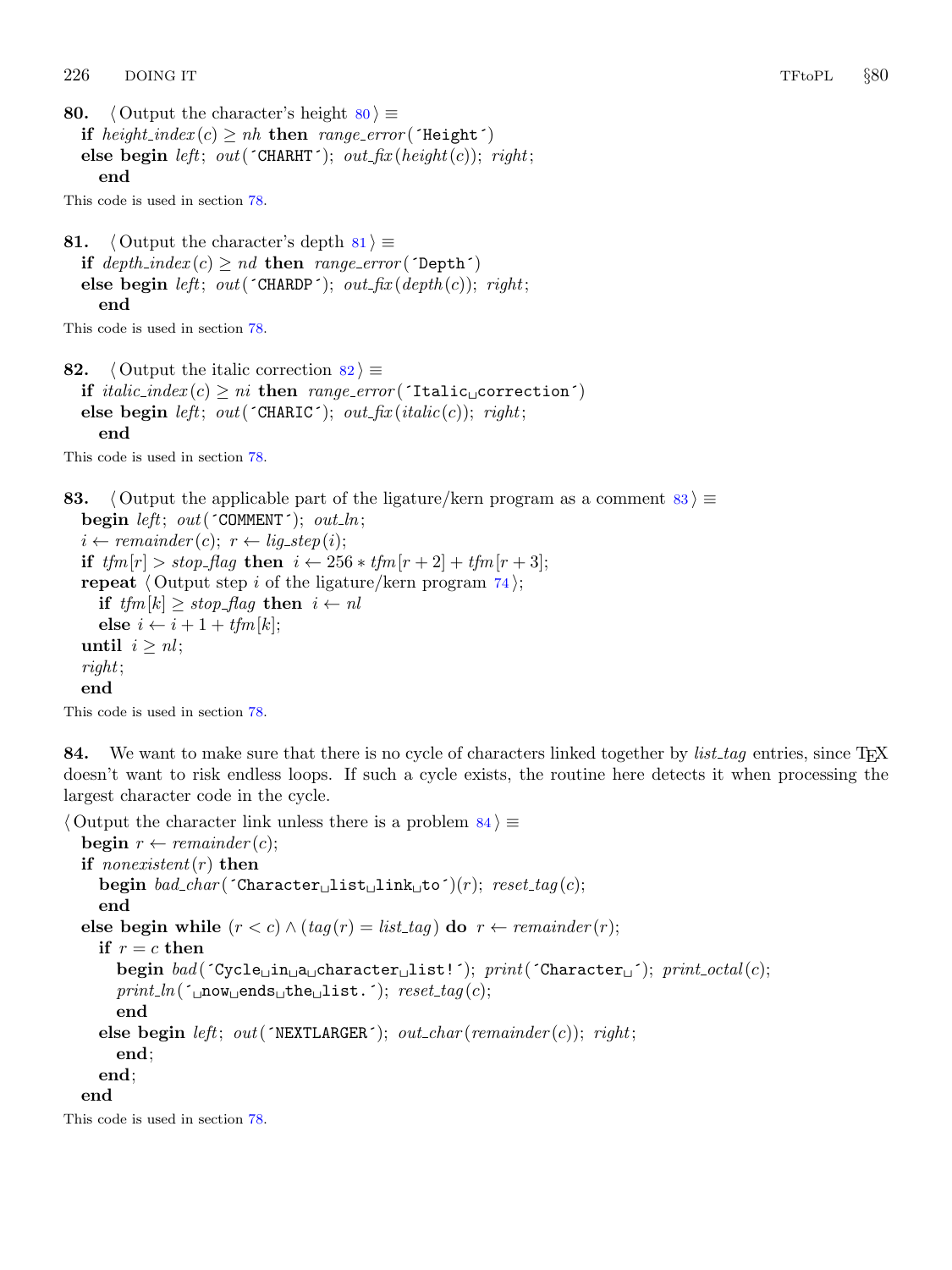```
85. \langle Output an extensible character recipe 85 \rangle \equivif remainder (c) \geq ne then
    begin range_error (Extensible'); reset\_tag(c);
    end
  else begin left; out(´VARCHAR´); out ln; (Output the extensible pieces that exist 86);
    right;
    end
```
This code is used in section [78](#page-24-0).

```
86. \langle Output the extensible pieces that exist 86 \rangle \equivfor k \leftarrow 0 to 3 do
    if (k = 3) \vee (tfm[exten(c) + k] > 0) then
       begin left;
       case k of
       0: out('TOP'); 1: out('MID'); 2: out('BOT'); 3: out('REF')end;
       if nonexistent(tfm[exten(c) + k]) then out_char(c)
       else out\_char(tfm[exten(c) + k]);
       right;
       end
```
This code is used in section 85.

87. Some of the extensible recipes may not actually be used, but T<sub>EX</sub> will complain about them anyway if they refer to nonexistent characters. Therefore TFtoPL must check them too.

```
\langle Check the extensible recipes 87 \rangle \equiv
```

```
if ne > 0 then
   for c \leftarrow 0 to ne - 1 do
     for d \leftarrow 0 to 3 do
        begin k \leftarrow 4 * (exten\_base + c) + d;if (t/m[k] > 0) \vee (d = 3) then
           begin if nonexistent(tfm[k]) then
              begin bad_char(\text{`Extensible}<sub>u</sub>recipe<sub>u</sub>involves<sub>u</sub>the\text{`})(tfm[k]);
              if d < 3 then tfm[k] \leftarrow 0;end;
           end;
        end
```
This code is used in section [99](#page-31-0).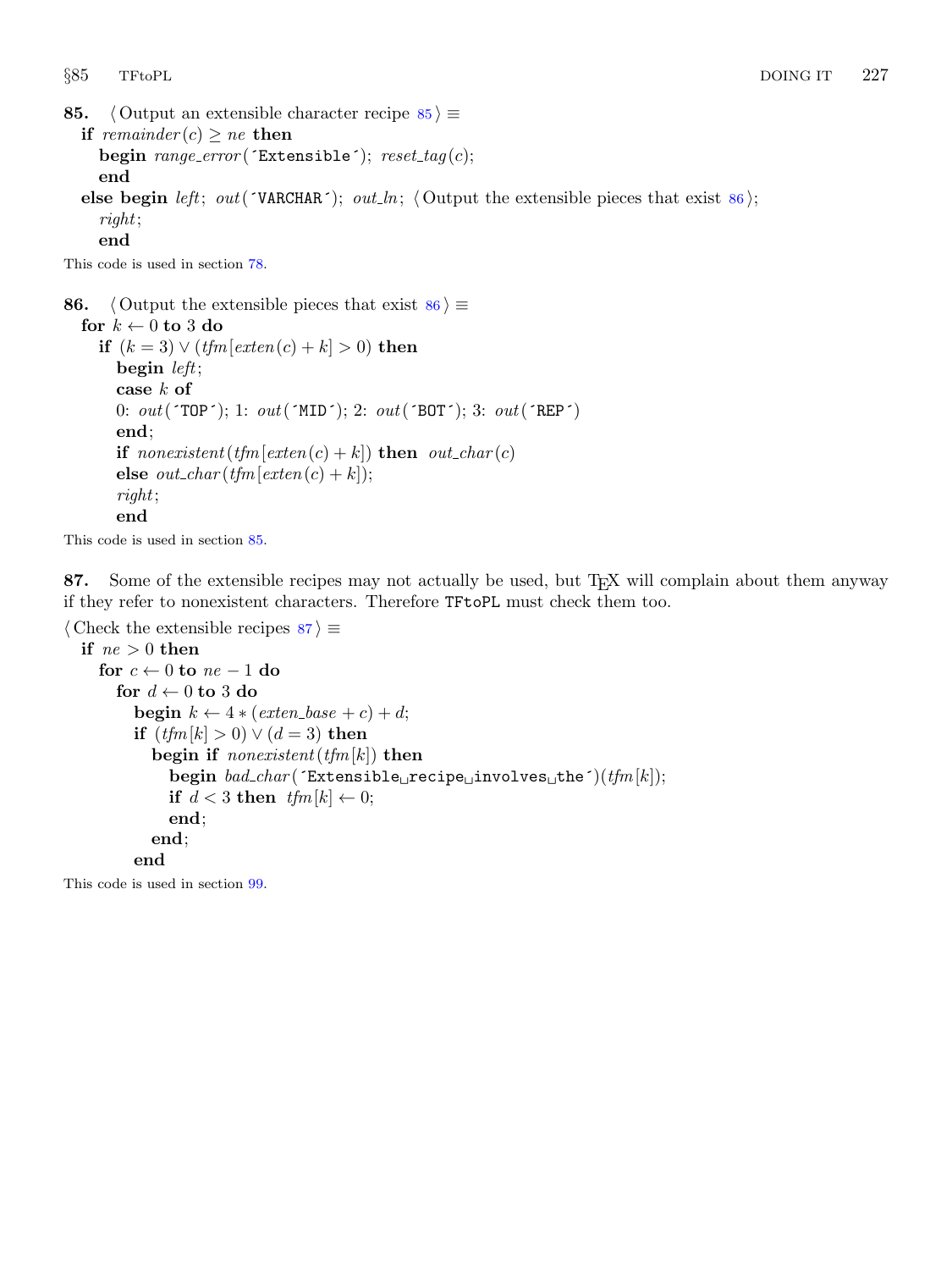<span id="page-27-0"></span>88. Checking for ligature loops. We have programmed almost everything but the most interesting calculation of all, which has been saved for last as a special treat. TEX's extended ligature mechanism allows unwary users to specify sequences of ligature replacements that never terminate. For example, the pair of commands

$$
(\angle LIG \ x \ y) \ (\angle LIG \ y \ x)
$$

alternately replaces character x by character y and vice versa. A similar loop occurs if  $(LIG / z y)$  occurs in the program for x and  $(LIG / z x)$  occurs in the program for y.

More complicated loops are also possible. For example, suppose the ligature programs for x and y are

(LABEL x)(/LIG/  $z \, w$ )(/LIG/>  $w \, y$ )... (LABEL  $y$ ) (LIG  $w$   $x$ ) ...;

then the adjacent characters xz change to xwz, xywz, xxz, xxwz, ..., ad infinitum.

89. To detect such loops, TFtoPL attempts to evaluate the function  $f(x, y)$  for all character pairs x and y, where f is defined as follows: If the current character is x and the next character is y, we say the "cursor" is between x and y; when the cursor first moves past y, the character immediately to its left is  $f(x, y)$ . This function is defined if and only if no infinite loop is generated when the cursor is between x and y.

The function  $f(x, y)$  can be defined recursively. It turns out that all pairs  $(x, y)$  belong to one of five classes. The simplest class has  $f(x, y) = y$ ; this happens if there's no ligature between x and y, or in the cases LIG/ $>$  and /LIG/ $>$ . Another simple class arises when there's a LIG or /LIG $>$  between x and y, generating the character z; then  $f(x, y) = z$ . Otherwise we always have  $f(x, y)$  equal to either  $f(x, z)$  or  $f(z, y)$  or  $f(f(x, z), y)$ , where z is the inserted ligature character.

The first two of these classes can be merged; we can also consider  $(x, y)$  to belong to the simple class when  $f(x, y)$  has been evaluated. For technical reasons we allow x to be 256 (for the boundary character at the left) or 257 (in cases when an error has been detected).

For each pair  $(x, y)$  having a ligature program step, we store  $(x, y)$  in a hash table from which the values z and class can be read.

define  $simple = 0 \{ f(x, y) = z \}$ define  $left_z = 1 \quad \{ f(x, y) = f(z, y) \}$ define  $right_z = 2 \{ f(x, y) = f(x, z) \}$ define  $both\_z = 3 \quad \{f(x,y) = f(f(x,z), y)\}\$ **define** pending  $= 4 \{ f(x, y) \text{ is being evaluated } \}$ 

 $\langle$  Globals in the outer block [6](#page-2-0)  $\rangle$  +≡

hash: **array**  $[0..$  hash\_size **of**  $0..$  66048;  $\{256x + y + 1$  for  $x \le 257$  and  $y \le 255\}$ 

*class:*  $array [0..hash_size]$  of  $simple..pending;$ 

 $lig_z$ : array  $[0..hash_size]$  of  $[0..257]$ ;

hash\_ptr:  $0$ .. hash\_size; {the number of nonzero entries in hash}

hash list: array  $[0 \tcdot \text{hash_size}]$  of  $[0 \tcdot \text{hash_size}]$ ; { list of those nonzero entries }

h, hh:  $0$ .. hash\_size; {indices into the hash table }

 $x_{\text{u}}\rightarrow x_{\text{u}}\rightarrow y_{\text{u}}\rightarrow cycle: 0 \dots 256; \text{ {problematic lighture pair }}$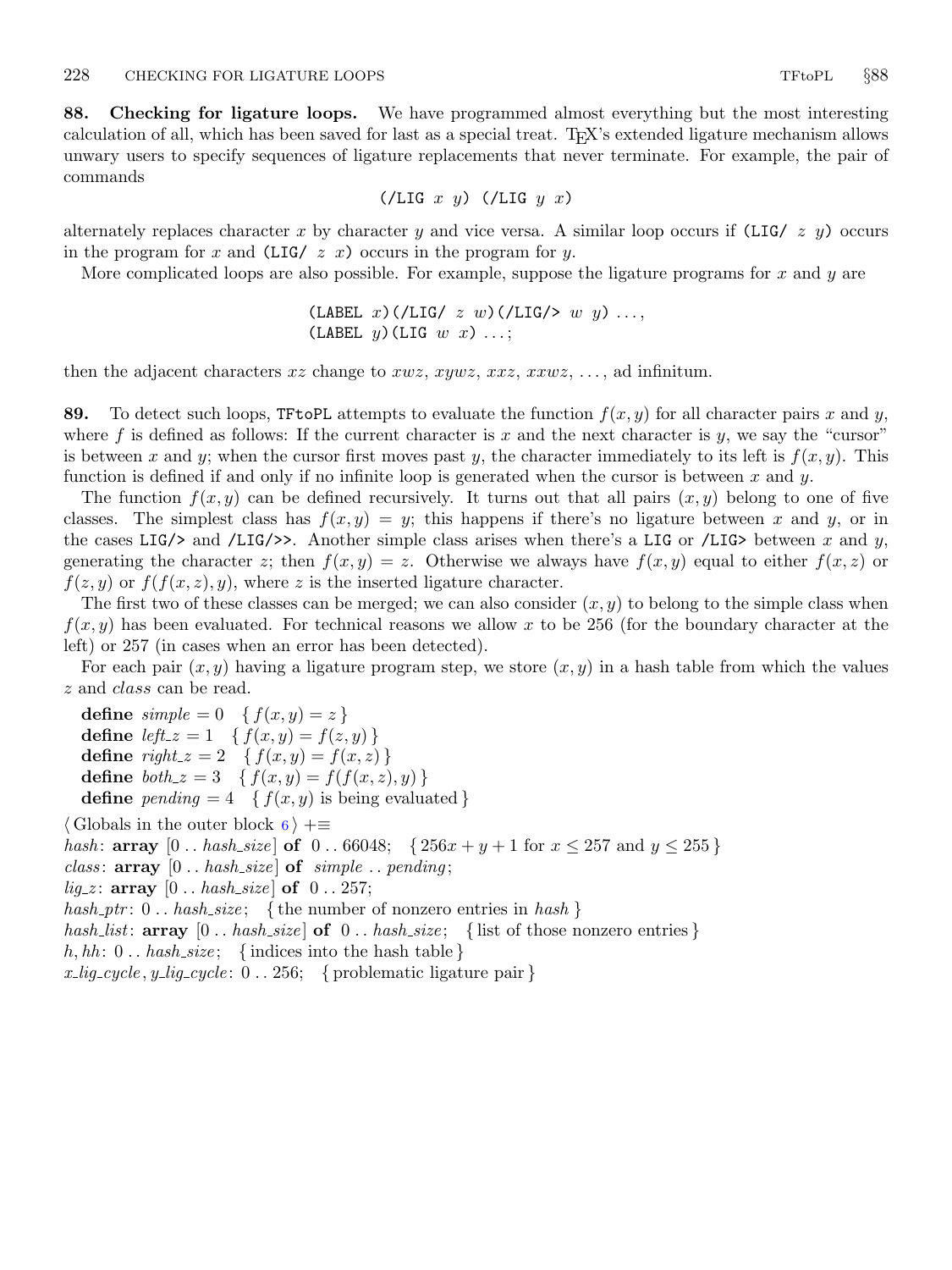<span id="page-28-0"></span>90. (Check for ligature cycles  $90 \ge$  $hash\_ptr \leftarrow 0; y\_lig\_cycle \leftarrow 256;$ for  $hh \leftarrow 0$  to hash size do hash  $[hh] \leftarrow 0$ ; { clear the hash table } for  $c \leftarrow bc$  to ec do if  $tag (c) = lig\_tag$  then **begin**  $i \leftarrow remainder(c)$ ; if  $tfm[lig\_step(i)] > stop\_flag$  then  $i \leftarrow 256 * tfm[lig\_step(i) + 2] + tfm[lig\_step(i) + 3];$ (Enter data for character c starting at location i in the hash table  $91$ ); end; if bchar\_label  $\langle n \rangle$  then begin  $c \leftarrow 256$ ;  $i \leftarrow \text{bchar\_label}$ ;  $\langle$  Enter data for character c starting at location i in the hash table 91 $\rangle$ ; end; if hash\_ptr = hash\_size then begin  $print\_ln($  Sorry,  $\text{I}_\text{L}$ haven  $^{\text{I}}$ t $\text{L}$ room for  $\text{I}$ so many ligature/kern pairs!'); goto final end; end; for  $hh \leftarrow 1$  to hash\_ptr do begin  $r \leftarrow hash\_list[hh];$ if  $class[r] > simple$  then { make sure f is defined }  $r \leftarrow f(r, (hash[r] - 1) \textbf{ div } 256, (hash[r] - 1) \textbf{ mod } 256);$ end; if y\_lig\_cycle  $<$  256 then begin  $print('Infinite_{\cup}ligature_{\cup}loop_{\cup} starting_{\cup}with_{\cup}');$ if x\_lig\_cycle = 256 then print('boundary') else print\_octal(x\_lig\_cycle);  $print(\ulcorner \text{and} \ulcorner)$ ;  $print\_octal(y\_lig\_cycle)$ ;  $print\_ln(\ulcorner ! \ulcorner)$ ;  $out($  (INFINITE LIGATURE LOOP MUST BE BROKEN!) ); goto final end; end

This code is used in section [66](#page-20-0).

91. (Enter data for character c starting at location i in the hash table  $91$ )  $\equiv$ repeat hash\_input;  $k \leftarrow t$ fm[lig\_step(i)]; if  $k \geq stop\_{flag}$  then  $i \leftarrow nl$ else  $i \leftarrow i + 1 + k$ ; until  $i \geq nl$ This code is used in sections 90 and 90.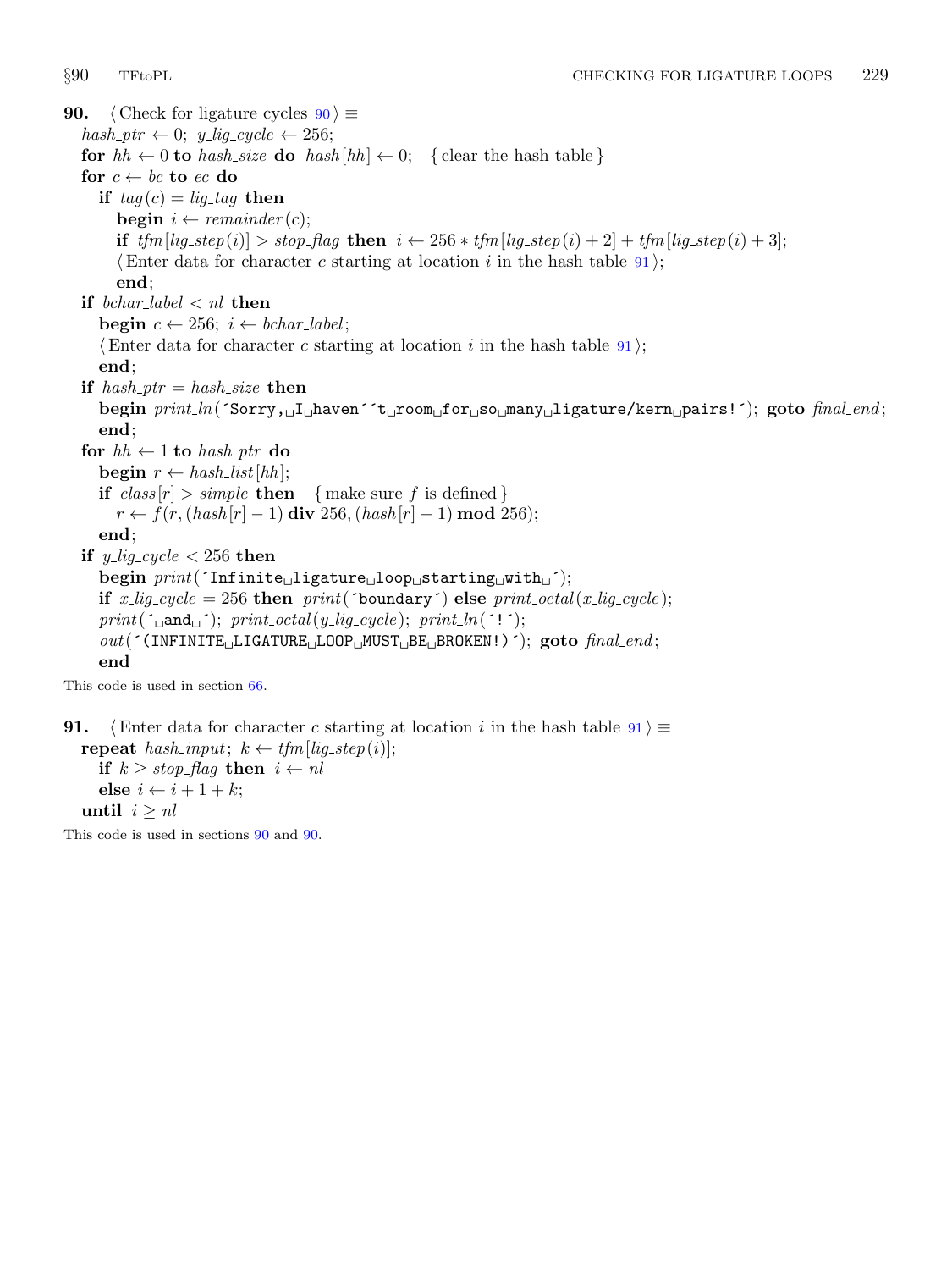<span id="page-29-0"></span>92. We use an "ordered hash table" with linear probing, because such a table is efficient when the lookup of a random key tends to be unsuccessful.

**procedure** hash\_input; { enter data for character c and command i } label 30; { go here for a quick exit } var cc:  $simple$ ...  $both\_z$ ; { class of data being entered }  $zz: 0.255$ ; { function value or ligature character being entered }  $y: 0 \ldots 255; \{ the character after the cursor \}$ key: integer; { value to be stored in hash } t: integer; { temporary register for swapping } begin if  $hash\_ptr = hash\_size$  then goto 30;  $\langle$  Compute the command parameters y, cc, and zz  $\overline{93}$ ;  $key \leftarrow 256*c+y+1; h \leftarrow (1009 * key) \text{ mod } hash\_size;$ while  $hash[h] > 0$  do begin if  $hash[h] \leq key$  then begin if  $hash[h] = key$  then goto 30; {unused ligature command}  $t \leftarrow hash[h]; \; hash[h] \leftarrow key; \; key \leftarrow t; \; \{ \text{do ordered-hash-table insertion} \}$  $t \leftarrow class[h]; \text{ class } [h] \leftarrow cc; \text{ } cc \leftarrow t; \text{ { namely, do a swap }}$  $t \leftarrow lig_z[h]; \, lig_z[h] \leftarrow zz; \, zz \leftarrow t;$ end; if  $h > 0$  then  $decr(h)$  else  $h \leftarrow hash\_size$ ; end;  $hash[h] \leftarrow key; class[h] \leftarrow cc; lig_z[h] \leftarrow zz; incr(hash_ptr); hash_list[hash_ptr] \leftarrow h;$ 

30: end;

93. We must store kern commands as well as ligature commands, because the former might make the latter inapplicable.

 $\langle$  Compute the command parameters y, cc, and  $zz$  93 $\rangle \equiv$  $k \leftarrow lig\_step(i); y \leftarrow tfm[k+1]; t \leftarrow tfm[k+2]; cc \leftarrow simple; zz \leftarrow tfm[k+3];$ if  $t \geq \textit{kern}\text{-}\textit{flag}$  then  $zz \leftarrow y$ else begin case t of 0, 6:  $do\_nothing$ ; {LIG,/LIG>} 5, 11:  $zz \leftarrow y$ ; {LIG/>, /LIG/>>} 1,7:  $cc \leftarrow left_z$ ; {LIG/, /LIG/>} 2:  $cc \leftarrow right\_z; \quad \{ / LIG \}$ 3:  $cc \leftarrow both\_z$ ; {/LIG/} end; { there are no other cases } end

This code is used in section 92.

**94.** Evaluation of  $f(x, y)$  is handled by two mutually recursive procedures. Kind of a neat algorithm, generalizing a depth-first search.

**function**  $f(h, x, y : index)$ : index; forward; {compute f for arguments known to be in hash [h] } **function**  $eval(x, y : index): index; \{ compute f(x, y) with hashtable lookup\}$ **var** key: integer; { value sought in hash table } begin key  $\leftarrow 256*x+y+1; h \leftarrow (1009*key) \mod hash\_size;$ while  $hash[h] > key$  do if  $h > 0$  then  $decr(h)$  else  $h \leftarrow hash\_size$ ; if  $hash[h] < key$  then  $eval \leftarrow y$  { not in ordered hash table } else  $eval \leftarrow f(h, x, y);$ end;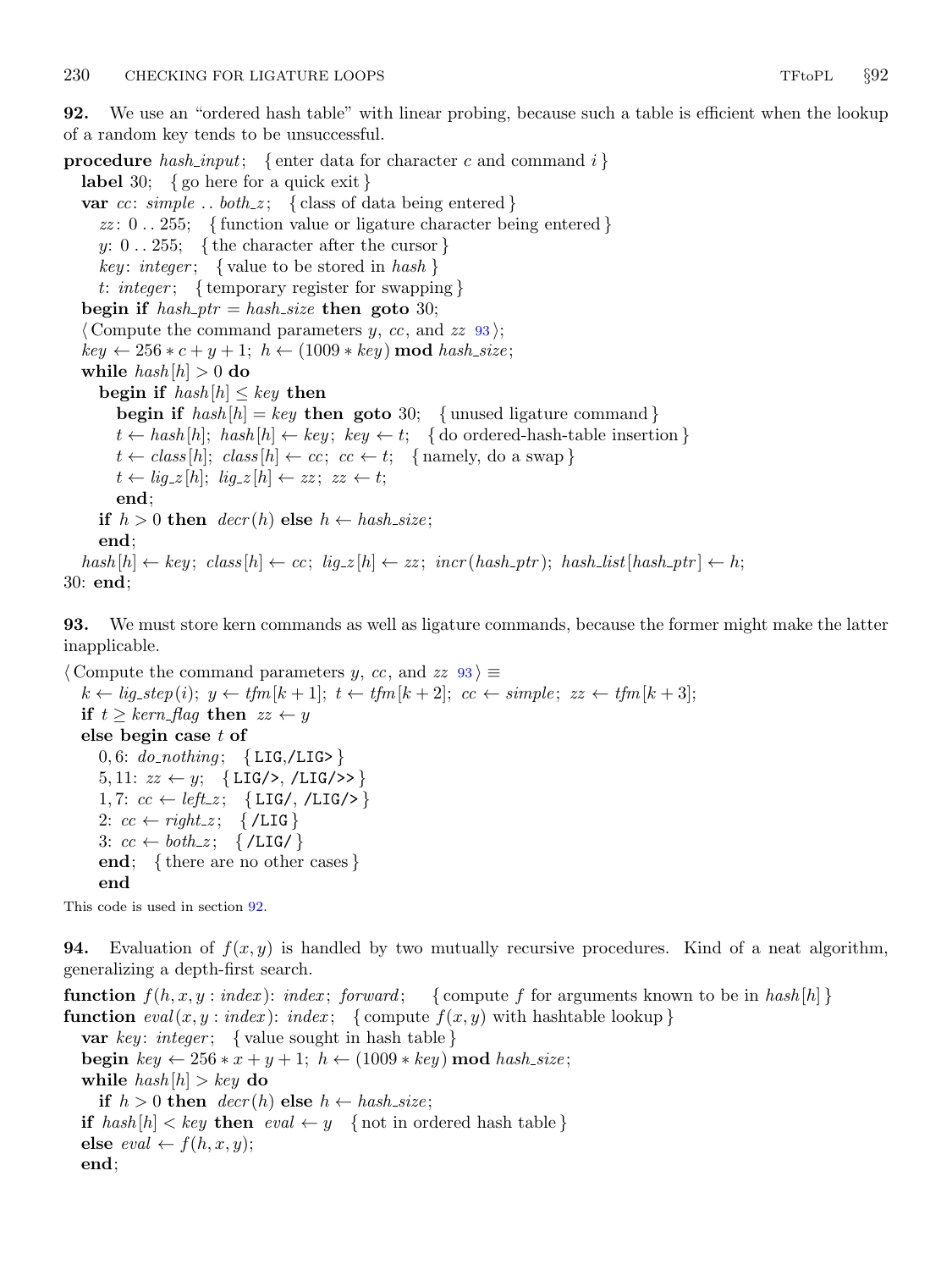<span id="page-30-0"></span>**95.** Pascal's beastly convention for *forward* declarations prevents us from saying function  $f(h, x, y)$ : index ): index here.

## function  $f$ ;

begin case  $class[h]$  of  $simple: do\_nothing;$ left\_z: **begin**  $class[h] \leftarrow pending; lig_z[h] \leftarrow eval(lig_z[h], y); class[h] \leftarrow simple;$ end;  $\mathit{right\_z} \colon \mathbf{begin}\; class[h] \leftarrow \mathit{pending}; \; \mathit{lig\_z}[h] \leftarrow \mathit{eval(x, lig\_z[h])}; \; \mathit{class}[h] \leftarrow \mathit{simple};$ 

end;  $both.z: \text{begin } class[h] \leftarrow pending; lig.z[h] \leftarrow eval(eval(x, lig.z[h]), y); class[h] \leftarrow simple;$ 

end;

pending: **begin**  $x$ -lig-cycle  $\leftarrow x$ ;  $y$ -lig-cycle  $\leftarrow y$ ; lig- $z[h] \leftarrow 257$ ; class  $[h] \leftarrow simple$ ;

end; { the value 257 will break all cycles, since it's not in hash }

end; { there are no other cases }

 $f \leftarrow lig_zz[h];$ 

end;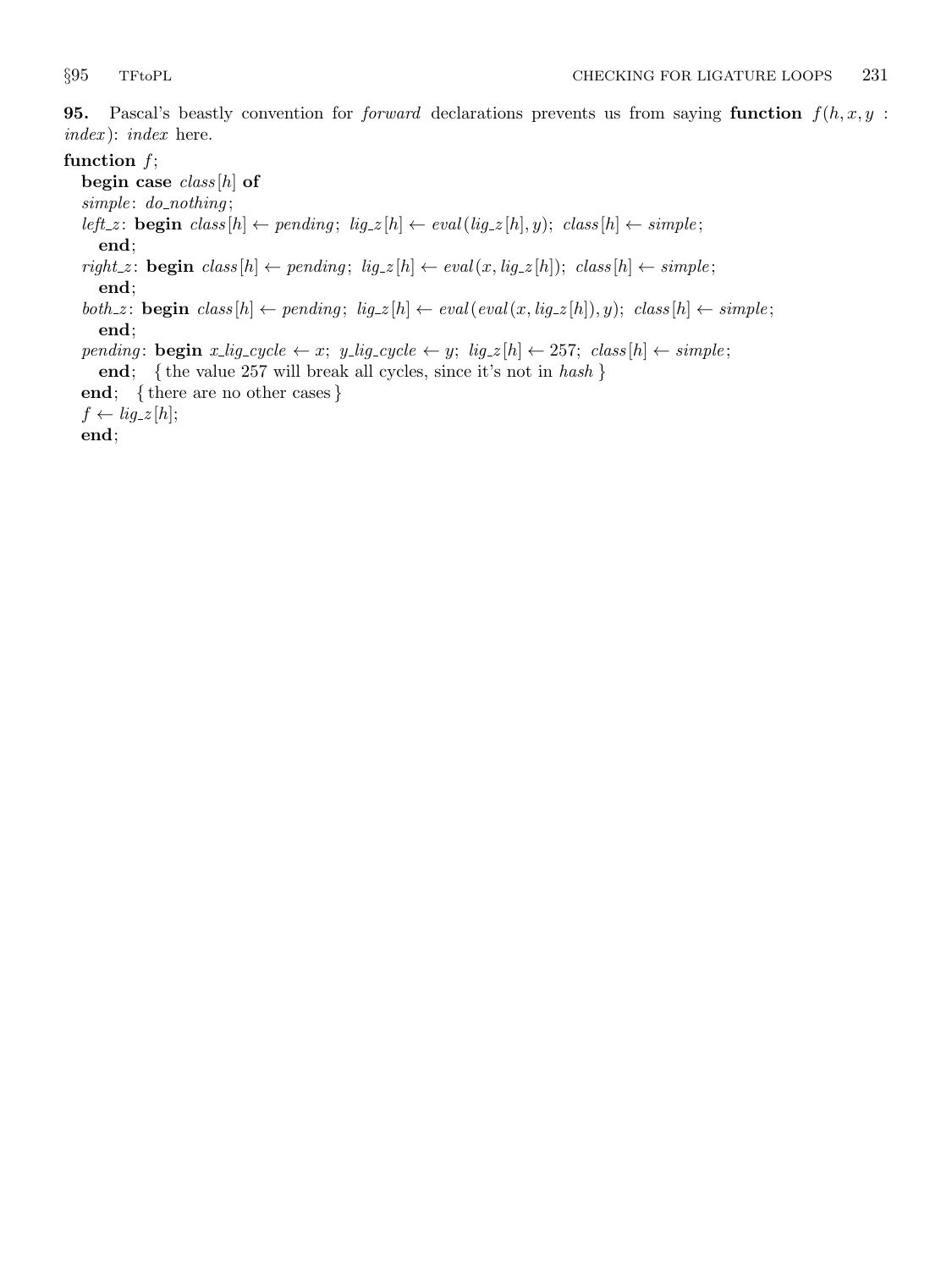<span id="page-31-0"></span>**96.** The main program. The routines sketched out so far need to be packaged into separate procedures, on some systems, since some Pascal compilers place a strict limit on the size of a routine. The packaging is done here in an attempt to avoid some system-dependent changes.

First comes the *organize* procedure, which reads the input data and gets ready for subsequent events. If something goes wrong, the routine returns *false*.

```
function organize: boolean;
```

```
label final\_end, 30;
  var tfm\_ptr: index; \{ \text{an index into } tfm \}begin \langle Read the whole input file 20;
  \langle Set subfile sizes 21 \rangle;\langle23\rangle;
  organize \leftarrow true; goto 30;
final_end: organize \leftarrow false;
30: end;
```
97. Next we do the simple things.

```
procedure do\_simple\_things;var i: 0 \ldots 77777; { an index to words of a subfile }
  begin \langle Do the header 48;
  \langle Do the parameters 58;
  (Check the fix\_word62)
  end;
```
98. And then there's a routine for individual characters.

```
procedure do_characters;
```

```
var c: byte; { character being done }
  k: index; \{ a random index \}ai: 0.. lig_size; {index into activity}
begin \langle78\rangle;
end;
```
99. Here is where TFtoPL begins and ends.

```
begin initialize;
  if \negorganize then goto final end;
   do_simple_things;
   \langle66\rangle;
   \langle Check the extensible recipes 87;
   do{\_}characters;~print{\_}(^{\prime}\cdot\cdot);if level \neq 0 then print\_ln( This program isn i t working! i);
  if \neg perfect then
      \text{begin} \text{out}(\text{'COMMENT} \text{th} \text{THE} \text{th} \text{THE} \text{at} \text{HE} \text{at} \text{MAS} \text{th} \text{BAD}, \text{CMA} \text{C} \text{HAC} \text{HAS} \text{th} \text{BEM} \text{C} \text{HANGED}!)write\_ln(pl\_file);end;
final end: end.
```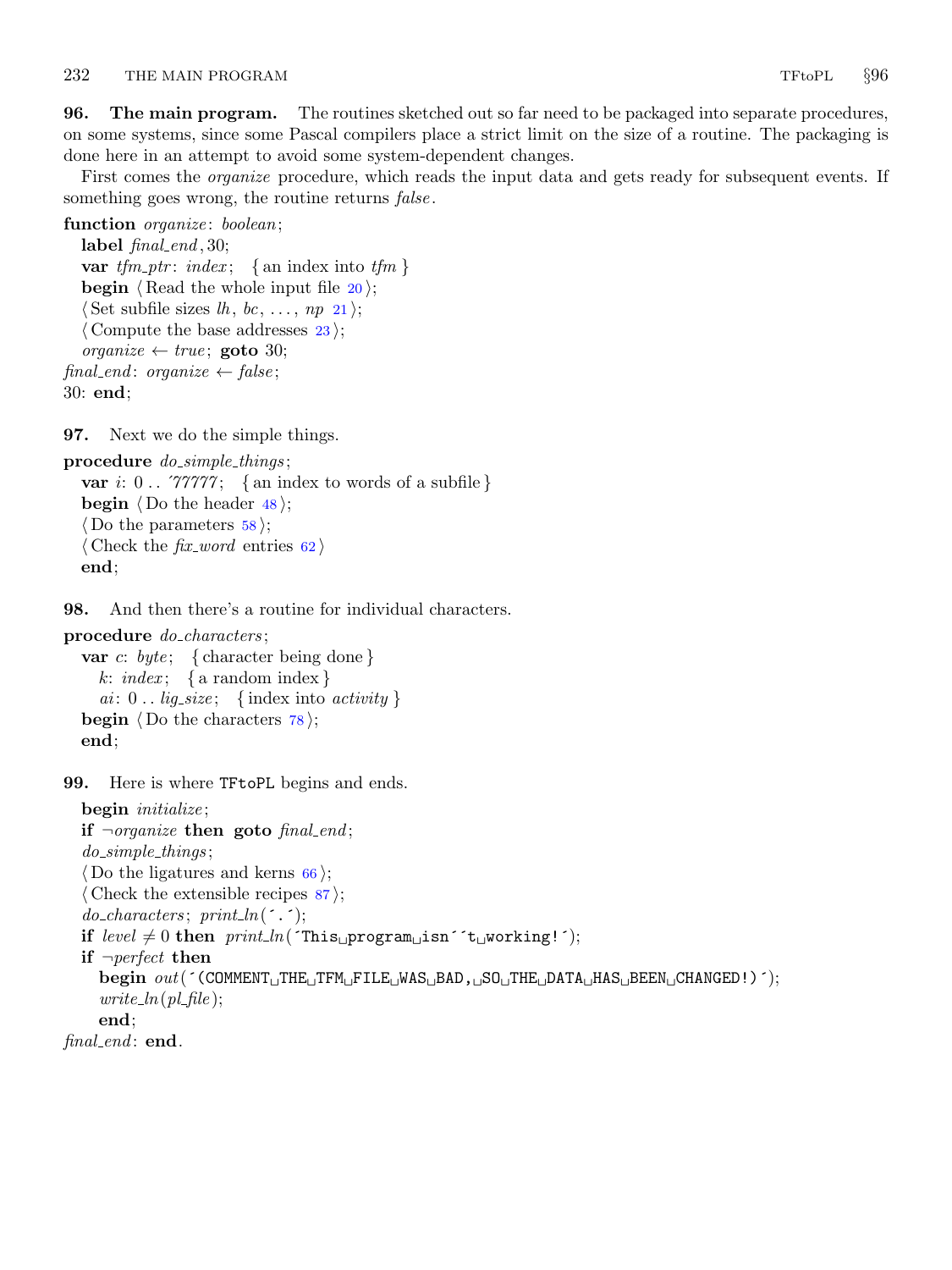<span id="page-32-0"></span>100. System-dependent changes. This section should be replaced, if necessary, by changes to the program that are necessary to make TFtoPL work at a particular installation. It is usually best to design your change file so that all changes to previous sections preserve the section numbering; then everybody's version will be consistent with the printed program. More extensive changes, which introduce new sections, can be inserted here; then only the index itself will get a new section number.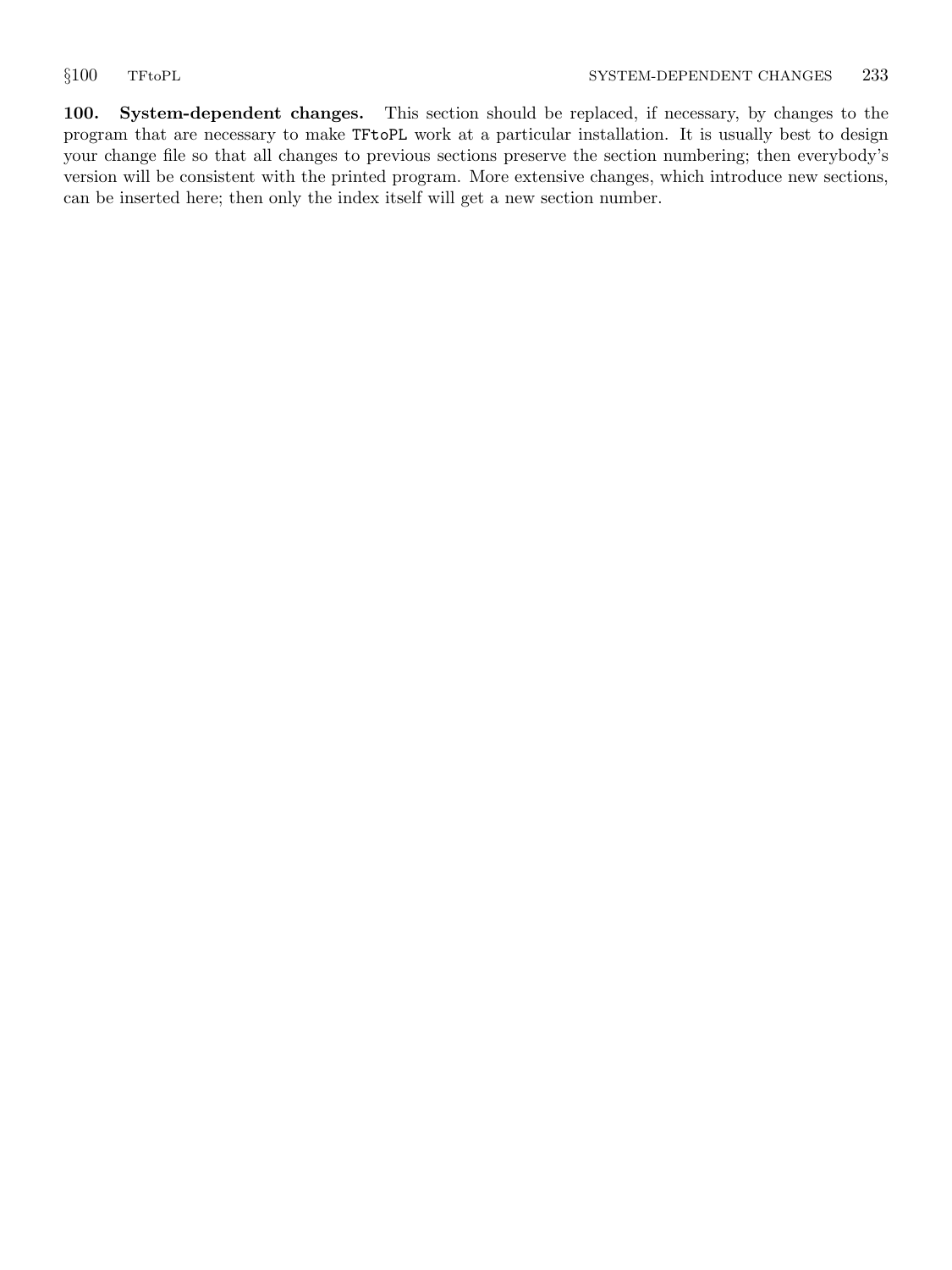<span id="page-33-0"></span>101. Index. Pointers to error messages appear here together with the section numbers where each identifier is used.

 $a: 36, 40.$  $a: 36, 40.$  $a: 36, 40.$  $a: 36, 40.$  $a: 36, 40.$ abort: [20,](#page-8-0) [21](#page-9-0). accessible: [65,](#page-20-0) [68,](#page-21-0) [69](#page-21-0), [70](#page-22-0), [75](#page-23-0). acti: [65](#page-20-0), [71](#page-22-0).  $activity: 65, 66, 67, 68, 69, 70, 71, 73, 75, 98.$  $activity: 65, 66, 67, 68, 69, 70, 71, 73, 75, 98.$  $activity: 65, 66, 67, 68, 69, 70, 71, 73, 75, 98.$  $activity: 65, 66, 67, 68, 69, 70, 71, 73, 75, 98.$  $activity: 65, 66, 67, 68, 69, 70, 71, 73, 75, 98.$  $activity: 65, 66, 67, 68, 69, 70, 71, 73, 75, 98.$  $activity: 65, 66, 67, 68, 69, 70, 71, 73, 75, 98.$  $activity: 65, 66, 67, 68, 69, 70, 71, 73, 75, 98.$  $activity: 65, 66, 67, 68, 69, 70, 71, 73, 75, 98.$  $activity: 65, 66, 67, 68, 69, 70, 71, 73, 75, 98.$  $activity: 65, 66, 67, 68, 69, 70, 71, 73, 75, 98.$  $activity: 65, 66, 67, 68, 69, 70, 71, 73, 75, 98.$  $activity: 65, 66, 67, 68, 69, 70, 71, 73, 75, 98.$  $activity: 65, 66, 67, 68, 69, 70, 71, 73, 75, 98.$  $activity: 65, 66, 67, 68, 69, 70, 71, 73, 75, 98.$  $activity: 65, 66, 67, 68, 69, 70, 71, 73, 75, 98.$  $activity: 65, 66, 67, 68, 69, 70, 71, 73, 75, 98.$  $activity: 65, 66, 67, 68, 69, 70, 71, 73, 75, 98.$  $activity: 65, 66, 67, 68, 69, 70, 71, 73, 75, 98.$  $activity: 65, 66, 67, 68, 69, 70, 71, 73, 75, 98.$  $ai$ : [65](#page-20-0), [66,](#page-20-0) [70,](#page-22-0) [75](#page-23-0), [98.](#page-31-0)  $ASCH_04: 27, 28, 35.$  $ASCH_04: 27, 28, 35.$  $ASCH_04: 27, 28, 35.$  $ASCH_04: 27, 28, 35.$  $ASCH_04: 27, 28, 35.$  $ASCH_04: 27, 28, 35.$  $ASCH_04: 27, 28, 35.$ ASCII-10: [27](#page-11-0), [28,](#page-11-0) [35](#page-12-0), [38](#page-13-0). ASCII<sub>-14</sub>: [27](#page-11-0), [28,](#page-11-0) [35](#page-12-0), [38](#page-13-0). axis height: [15](#page-7-0). b:  $36, 39$  $36, 39$  $36, 39$ . bad: [47](#page-15-0), [50](#page-16-0), [52,](#page-17-0) [60,](#page-18-0) [62](#page-19-0), [70,](#page-22-0) [74,](#page-23-0) [76](#page-23-0), [84](#page-25-0). Bad TFM file : [47.](#page-15-0) bad\_char: [47](#page-15-0), [84,](#page-25-0) [87.](#page-26-0)  $bad\_char\_tail: 47.$  $bad\_char\_tail: 47.$  $bad\_design: 50, 51.$  $bad\_design: 50, 51.$  $bad\_design: 50, 51.$  $bad\_design: 50, 51.$ banner:  $1, 2$  $1, 2$ . bc:  $8, 9, 11, 13, 21, 23, 24, 47, 67, 78, 90.$  $8, 9, 11, 13, 21, 23, 24, 47, 67, 78, 90.$  $8, 9, 11, 13, 21, 23, 24, 47, 67, 78, 90.$  $8, 9, 11, 13, 21, 23, 24, 47, 67, 78, 90.$  $8, 9, 11, 13, 21, 23, 24, 47, 67, 78, 90.$  $8, 9, 11, 13, 21, 23, 24, 47, 67, 78, 90.$  $8, 9, 11, 13, 21, 23, 24, 47, 67, 78, 90.$  $8, 9, 11, 13, 21, 23, 24, 47, 67, 78, 90.$  $8, 9, 11, 13, 21, 23, 24, 47, 67, 78, 90.$  $8, 9, 11, 13, 21, 23, 24, 47, 67, 78, 90.$  $8, 9, 11, 13, 21, 23, 24, 47, 67, 78, 90.$  $8, 9, 11, 13, 21, 23, 24, 47, 67, 78, 90.$  $8, 9, 11, 13, 21, 23, 24, 47, 67, 78, 90.$  $8, 9, 11, 13, 21, 23, 24, 47, 67, 78, 90.$  $8, 9, 11, 13, 21, 23, 24, 47, 67, 78, 90.$  $8, 9, 11, 13, 21, 23, 24, 47, 67, 78, 90.$  $8, 9, 11, 13, 21, 23, 24, 47, 67, 78, 90.$  $8, 9, 11, 13, 21, 23, 24, 47, 67, 78, 90.$  $8, 9, 11, 13, 21, 23, 24, 47, 67, 78, 90.$  $8, 9, 11, 13, 21, 23, 24, 47, 67, 78, 90.$  $8, 9, 11, 13, 21, 23, 24, 47, 67, 78, 90.$  $8, 9, 11, 13, 21, 23, 24, 47, 67, 78, 90.$ bchar label : [63,](#page-20-0) [64](#page-20-0), [69](#page-21-0), [90.](#page-28-0)  $big\_op\_spacing1: 15.$  $big\_op\_spacing1: 15.$ big\_op\_spacing5:  $15$ . boolean: [45](#page-15-0), [96](#page-31-0). bot: [14.](#page-6-0) *both\_z*:  $89, 92, 93, 95.$  $89, 92, 93, 95.$  $89, 92, 93, 95.$  $89, 92, 93, 95.$  $89, 92, 93, 95.$  $89, 92, 93, 95.$  $89, 92, 93, 95.$ boundary char : [63](#page-20-0), [64](#page-20-0), [69](#page-21-0), [76](#page-23-0), [77.](#page-24-0) byte:  $\frac{18}{19}$  $\frac{18}{19}$  $\frac{18}{19}$ , [19,](#page-8-0) [31,](#page-11-0) [38](#page-13-0), [52](#page-17-0), [98.](#page-31-0) c:  $\frac{38}{96}, \frac{47}{96}, \frac{52}{98}.$  $\frac{38}{96}, \frac{47}{96}, \frac{52}{98}.$  $\frac{38}{96}, \frac{47}{96}, \frac{52}{98}.$  $cc: \underline{63}$  $cc: \underline{63}$  $cc: \underline{63}$ , [68,](#page-21-0) [69](#page-21-0), [72,](#page-22-0) <u>92</u>, [93](#page-29-0).  $char: 27.$  $char: 27.$  $char: 27.$  $char\_base: 22, 23, 24.$  $char\_base: 22, 23, 24.$  $char\_base: 22, 23, 24.$  $char\_base: 22, 23, 24.$  $char\_base: 22, 23, 24.$  $char\_base: 22, 23, 24.$ char info: [11](#page-5-0), [22,](#page-9-0) [24](#page-10-0), [78.](#page-24-0)  $char\_info\_word: 9, 11, 12.$  $char\_info\_word: 9, 11, 12.$  $char\_info\_word: 9, 11, 12.$  $char\_info\_word: 9, 11, 12.$  $char\_info\_word: 9, 11, 12.$  $char\_info\_word: 9, 11, 12.$ Character list link... : [84.](#page-25-0)  $chars\_on\_line: 45, 46, 47, 78.$  $chars\_on\_line: 45, 46, 47, 78.$  $chars\_on\_line: 45, 46, 47, 78.$  $chars\_on\_line: 45, 46, 47, 78.$  $chars\_on\_line: 45, 46, 47, 78.$  $chars\_on\_line: 45, 46, 47, 78.$  $chars\_on\_line: 45, 46, 47, 78.$  $chars\_on\_line: 45, 46, 47, 78.$  $chars\_on\_line: 45, 46, 47, 78.$ check sum: [10.](#page-4-0)  $check\_BCPL: \underline{52}, 53, 55.$  $check\_BCPL: \underline{52}, 53, 55.$  $check\_BCPL: \underline{52}, 53, 55.$  $check\_BCPL: \underline{52}, 53, 55.$  $check\_fix$ : [60](#page-18-0), [62](#page-19-0).  $check\_fix\_tail$ : [60.](#page-18-0)  $check\_sum: 24, 49, 56.$  $check\_sum: 24, 49, 56.$  $check\_sum: 24, 49, 56.$  $check\_sum: 24, 49, 56.$  $check\_sum: 24, 49, 56.$  $check\_sum: 24, 49, 56.$  $check\_sum: 24, 49, 56.$  $class: 89, 90, 92, 95.$  $class: 89, 90, 92, 95.$  $class: 89, 90, 92, 95.$  $class: 89, 90, 92, 95.$  $class: 89, 90, 92, 95.$  $class: 89, 90, 92, 95.$  $class: 89, 90, 92, 95.$  $class: 89, 90, 92, 95.$  $class: 89, 90, 92, 95.$ coding scheme: [10.](#page-4-0)  $correct\_bad\_char: \underline{47}, 76, 77.$  $correct\_bad\_char: \underline{47}, 76, 77.$  $correct\_bad\_char: \underline{47}, 76, 77.$  $correct\_bad\_char: \underline{47}, 76, 77.$  $correct\_bad\_char: \underline{47}, 76, 77.$  $correct\_bad\_char\_tail:$  [47](#page-15-0). count: [47,](#page-15-0) [75.](#page-23-0) Cycle in a character list:  $84$ .  $d: 47.$  $d: 47.$  $decr: \quad 5, 30, 34, 35, 37, 43, 68, 92, 94.$  $decr: \quad 5, 30, 34, 35, 37, 43, 68, 92, 94.$  $decr: \quad 5, 30, 34, 35, 37, 43, 68, 92, 94.$  $decr: \quad 5, 30, 34, 35, 37, 43, 68, 92, 94.$  $decr: \quad 5, 30, 34, 35, 37, 43, 68, 92, 94.$  $decr: \quad 5, 30, 34, 35, 37, 43, 68, 92, 94.$  $decr: \quad 5, 30, 34, 35, 37, 43, 68, 92, 94.$  $decr: \quad 5, 30, 34, 35, 37, 43, 68, 92, 94.$  $decr: \quad 5, 30, 34, 35, 37, 43, 68, 92, 94.$  $decr: \quad 5, 30, 34, 35, 37, 43, 68, 92, 94.$  $decr: \quad 5, 30, 34, 35, 37, 43, 68, 92, 94.$  $decr: \quad 5, 30, 34, 35, 37, 43, 68, 92, 94.$  $decr: \quad 5, 30, 34, 35, 37, 43, 68, 92, 94.$  $decr: \quad 5, 30, 34, 35, 37, 43, 68, 92, 94.$  $decr: \quad 5, 30, 34, 35, 37, 43, 68, 92, 94.$  $decr: \quad 5, 30, 34, 35, 37, 43, 68, 92, 94.$  $decr: \quad 5, 30, 34, 35, 37, 43, 68, 92, 94.$  $decr: \quad 5, 30, 34, 35, 37, 43, 68, 92, 94.$ default\_rule\_thickness: [15](#page-7-0).  $delim1: 15.$  $delim1: 15.$  $delim1: 15.$  $delim2: 15.$  $delim2: 15.$  $delim2: 15.$ 

 $delta: 40, 42.$  $delta: 40, 42.$  $delta: 40, 42.$  $delta: 40, 42.$  $denom1: 15.$  $denom1: 15.$  $denom1: 15.$  $denom2: 15.$  $denom2: 15.$  $denom2: 15.$ depth:  $11, 24, 81$  $11, 24, 81$  $11, 24, 81$  $11, 24, 81$ . Depth index for char: [81](#page-25-0). Depth  $n$  is too big:  $62$ . depth\_base:  $22, 23, 24, 62$  $22, 23, 24, 62$  $22, 23, 24, 62$  $22, 23, 24, 62$  $22, 23, 24, 62$  $22, 23, 24, 62$ . depth index:  $11, 24, 78, 81$  $11, 24, 78, 81$  $11, 24, 78, 81$  $11, 24, 78, 81$  $11, 24, 78, 81$  $11, 24, 78, 81$  $11, 24, 78, 81$ . design size: [10](#page-4-0). Design size wrong:  $50$ .  $design\_size: 24, 51.$  $design\_size: 24, 51.$  $design\_size: 24, 51.$  $design\_size: 24, 51.$  $design\_size: 24, 51.$ DESIGNSIZE IS IN POINTS: [51](#page-16-0). dig:  $29, 30, 31, 36, 37, 40, 41.$  $29, 30, 31, 36, 37, 40, 41.$  $29, 30, 31, 36, 37, 40, 41.$  $29, 30, 31, 36, 37, 40, 41.$  $29, 30, 31, 36, 37, 40, 41.$  $29, 30, 31, 36, 37, 40, 41.$  $29, 30, 31, 36, 37, 40, 41.$  $29, 30, 31, 36, 37, 40, 41.$  $29, 30, 31, 36, 37, 40, 41.$  $29, 30, 31, 36, 37, 40, 41.$  $29, 30, 31, 36, 37, 40, 41.$  $29, 30, 31, 36, 37, 40, 41.$  $29, 30, 31, 36, 37, 40, 41.$  $29, 30, 31, 36, 37, 40, 41.$ do characters: [98](#page-31-0), [99.](#page-31-0)  $do\_nothing: 5, 78, 93, 95.$  $do\_nothing: 5, 78, 93, 95.$  $do\_nothing: 5, 78, 93, 95.$  $do\_nothing: 5, 78, 93, 95.$  $do\_nothing: 5, 78, 93, 95.$  $do\_nothing: 5, 78, 93, 95.$  $do\_nothing: 5, 78, 93, 95.$  $do\_nothing: 5, 78, 93, 95.$  $do\_nothing: 5, 78, 93, 95.$  $do\_simple\_things: 97, 99.$  $do\_simple\_things: 97, 99.$  $do\_simple\_things: 97, 99.$  $do\_simple\_things: 97, 99.$  $do\_simple\_things: 97, 99.$  $ec: \underline{8}, 9, 11, 13, 21, 23, 24, 67, 78, 90.$  $ec: \underline{8}, 9, 11, 13, 21, 23, 24, 67, 78, 90.$  $ec: \underline{8}, 9, 11, 13, 21, 23, 24, 67, 78, 90.$  $ec: \underline{8}, 9, 11, 13, 21, 23, 24, 67, 78, 90.$  $ec: \underline{8}, 9, 11, 13, 21, 23, 24, 67, 78, 90.$  $ec: \underline{8}, 9, 11, 13, 21, 23, 24, 67, 78, 90.$  $ec: \underline{8}, 9, 11, 13, 21, 23, 24, 67, 78, 90.$  $ec: \underline{8}, 9, 11, 13, 21, 23, 24, 67, 78, 90.$  $ec: \underline{8}, 9, 11, 13, 21, 23, 24, 67, 78, 90.$  $ec: \underline{8}, 9, 11, 13, 21, 23, 24, 67, 78, 90.$  $ec: \underline{8}, 9, 11, 13, 21, 23, 24, 67, 78, 90.$  $ec: \underline{8}, 9, 11, 13, 21, 23, 24, 67, 78, 90.$  $ec: \underline{8}, 9, 11, 13, 21, 23, 24, 67, 78, 90.$  $ec: \underline{8}, 9, 11, 13, 21, 23, 24, 67, 78, 90.$  $ec: \underline{8}, 9, 11, 13, 21, 23, 24, 67, 78, 90.$  $ec: \underline{8}, 9, 11, 13, 21, 23, 24, 67, 78, 90.$  $ec: \underline{8}, 9, 11, 13, 21, 23, 24, 67, 78, 90.$  $ec: \underline{8}, 9, 11, 13, 21, 23, 24, 67, 78, 90.$  $ec: \underline{8}, 9, 11, 13, 21, 23, 24, 67, 78, 90.$  $ec: \underline{8}, 9, 11, 13, 21, 23, 24, 67, 78, 90.$  $eof: 20.$  $eof: 20.$  $eof: 20.$  $eval: 94, 95.$  $eval: 94, 95.$  $eval: 94, 95.$  $eval: 94, 95.$  $eval: 94, 95.$  $eval\_two\_bytes: 21.$  $eval\_two\_bytes: 21.$  $ext\_tag: 12, 78.$  $ext\_tag: 12, 78.$  $ext\_tag: 12, 78.$  $ext\_tag: 12, 78.$  $ext\_tag: 12, 78.$ exten: [12,](#page-5-0) [24](#page-10-0), [86](#page-26-0). exten<sub>-</sub>base: [22](#page-9-0), [23](#page-9-0), [24,](#page-10-0) [87](#page-26-0). Extensible index for char:  $85$ . Extensible recipe involves...:  $87$ . extensible\_recipe: [9,](#page-3-0) [14](#page-6-0).  $extra\_space: 15.$  $extra\_space: 15.$  $extra\_space: 15.$  $f: \underline{40}, \underline{94}, \underline{95}.$ face:  $10, 27, 39$  $10, 27, 39$  $10, 27, 39$  $10, 27, 39$ . false:  $47, 67, 69, 96$  $47, 67, 69, 96$  $47, 67, 69, 96$  $47, 67, 69, 96$  $47, 67, 69, 96$  $47, 67, 69, 96$  $47, 67, 69, 96$ . family:  $24, 55$  $24, 55$ . family name: [10.](#page-4-0)  $final\_end$ : [3,](#page-1-0) [20](#page-8-0), [90,](#page-28-0) [96,](#page-31-0) [99](#page-31-0). fix word:  $\frac{9}{9}$ , [10,](#page-4-0) [15](#page-7-0), [24](#page-10-0), [40](#page-14-0), [60](#page-18-0), [62](#page-19-0). font identifier: [10](#page-4-0).  $font\_type: \quad 25, 38, 48, 53, 59, 61.$  $font\_type: \quad 25, 38, 48, 53, 59, 61.$  $font\_type: \quad 25, 38, 48, 53, 59, 61.$  $font\_type: \quad 25, 38, 48, 53, 59, 61.$  $font\_type: \quad 25, 38, 48, 53, 59, 61.$  $font\_type: \quad 25, 38, 48, 53, 59, 61.$  $font\_type: \quad 25, 38, 48, 53, 59, 61.$  $font\_type: \quad 25, 38, 48, 53, 59, 61.$  $font\_type: \quad 25, 38, 48, 53, 59, 61.$  $font\_type: \quad 25, 38, 48, 53, 59, 61.$  $font\_type: \quad 25, 38, 48, 53, 59, 61.$  $font\_type: \quad 25, 38, 48, 53, 59, 61.$  $font\_type: \quad 25, 38, 48, 53, 59, 61.$  $forward: 94, 95.$  $forward: 94, 95.$  $forward: 94, 95.$  $forward: 94, 95.$ *h*:  $89, 94$  $89, 94$ . hash: [89](#page-27-0), [90,](#page-28-0) [92](#page-29-0), [94,](#page-29-0) [95](#page-30-0). hash\_input:  $91, 92$  $91, 92$  $91, 92$ . hash\_list: [89](#page-27-0), [90,](#page-28-0) [92](#page-29-0).  $hash_ptr: 89, 90, 92.$  $hash_ptr: 89, 90, 92.$  $hash_ptr: 89, 90, 92.$  $hash_ptr: 89, 90, 92.$  $hash_ptr: 89, 90, 92.$  $hash_ptr: 89, 90, 92.$  $hash_ptr: 89, 90, 92.$ hash\_size:  $\frac{4}{5}$ , [89](#page-27-0), [90](#page-28-0), [92,](#page-29-0) [94.](#page-29-0)  $header: 10.$  $header: 10.$  $header: 10.$ *height*: [11,](#page-5-0)  $\frac{24}{6}$ , [80](#page-25-0). Height index for char...:  $80$ . Height n is too big:  $62$ . height\_base:  $22, 23, 24, 62$  $22, 23, 24, 62$  $22, 23, 24, 62$  $22, 23, 24, 62$  $22, 23, 24, 62$  $22, 23, 24, 62$  $22, 23, 24, 62$ . height index:  $11, 24, 78, 80$  $11, 24, 78, 80$  $11, 24, 78, 80$  $11, 24, 78, 80$  $11, 24, 78, 80$  $11, 24, 78, 80$  $11, 24, 78, 80$ . *hh*:  $89, 90$  $89, 90$  $89, 90$ .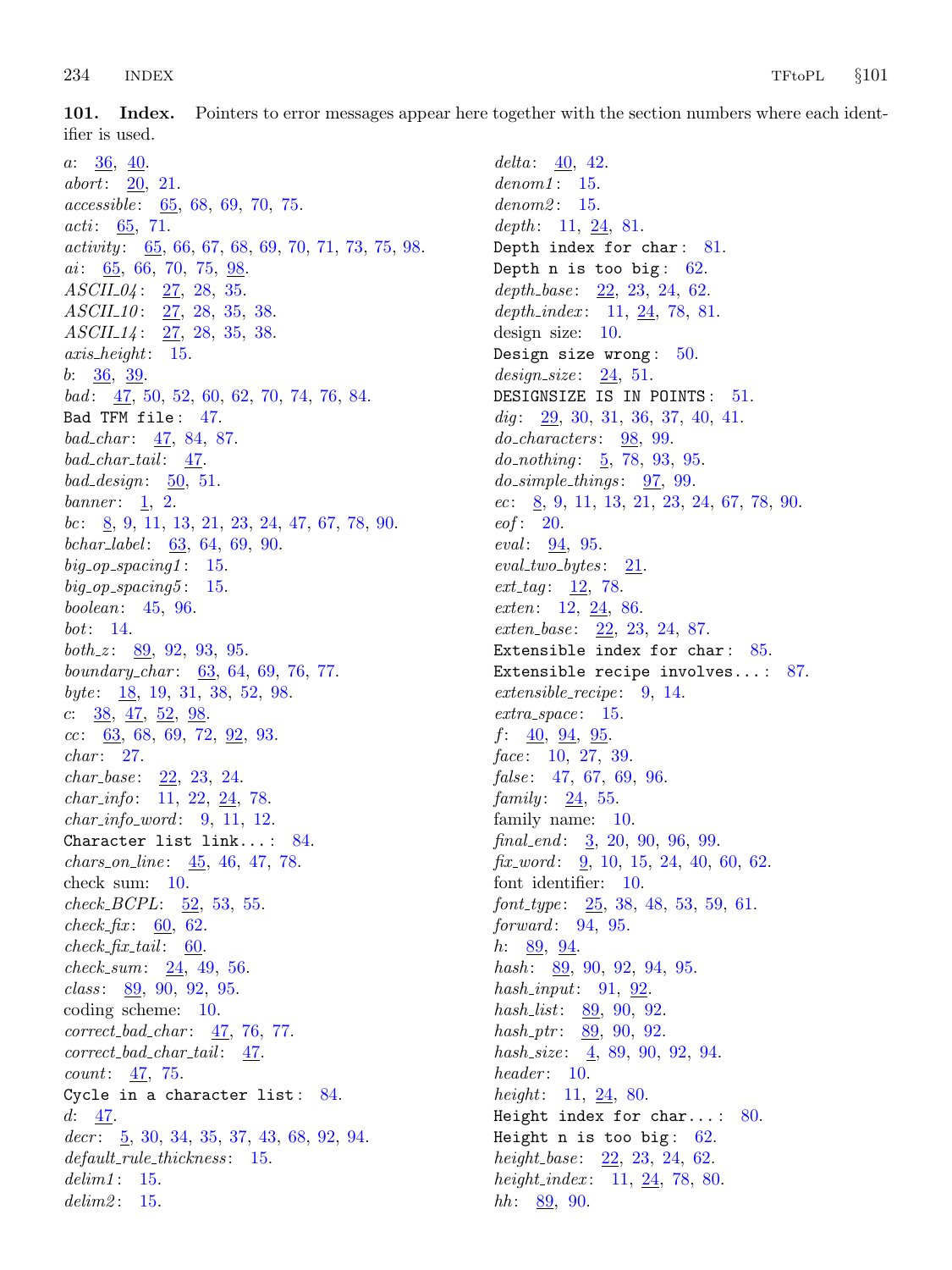i:  $\frac{47}{97}$  $\frac{47}{97}$  $\frac{47}{97}$  $\frac{47}{97}$  $\frac{47}{97}$ . Incomplete subfiles... : [21.](#page-9-0)  $incr$ :  $5, 34, 35, 36, 37, 41, 68, 72, 75, 78, 92.$  $5, 34, 35, 36, 37, 41, 68, 72, 75, 78, 92.$  $5, 34, 35, 36, 37, 41, 68, 72, 75, 78, 92.$  $5, 34, 35, 36, 37, 41, 68, 72, 75, 78, 92.$  $5, 34, 35, 36, 37, 41, 68, 72, 75, 78, 92.$  $5, 34, 35, 36, 37, 41, 68, 72, 75, 78, 92.$  $5, 34, 35, 36, 37, 41, 68, 72, 75, 78, 92.$  $5, 34, 35, 36, 37, 41, 68, 72, 75, 78, 92.$  $5, 34, 35, 36, 37, 41, 68, 72, 75, 78, 92.$  $5, 34, 35, 36, 37, 41, 68, 72, 75, 78, 92.$  $5, 34, 35, 36, 37, 41, 68, 72, 75, 78, 92.$  $5, 34, 35, 36, 37, 41, 68, 72, 75, 78, 92.$  $5, 34, 35, 36, 37, 41, 68, 72, 75, 78, 92.$  $5, 34, 35, 36, 37, 41, 68, 72, 75, 78, 92.$  $5, 34, 35, 36, 37, 41, 68, 72, 75, 78, 92.$  $5, 34, 35, 36, 37, 41, 68, 72, 75, 78, 92.$  $5, 34, 35, 36, 37, 41, 68, 72, 75, 78, 92.$  $5, 34, 35, 36, 37, 41, 68, 72, 75, 78, 92.$  $5, 34, 35, 36, 37, 41, 68, 72, 75, 78, 92.$  $5, 34, 35, 36, 37, 41, 68, 72, 75, 78, 92.$  $5, 34, 35, 36, 37, 41, 68, 72, 75, 78, 92.$  $5, 34, 35, 36, 37, 41, 68, 72, 75, 78, 92.$ index : [18](#page-8-0), [35,](#page-12-0) [36,](#page-12-0) [39,](#page-13-0) [40](#page-14-0), [47](#page-15-0), [52,](#page-17-0) [94,](#page-29-0) [95,](#page-30-0) [96](#page-31-0), [98](#page-31-0). Infinite ligature loop...:  $90.$ initialize:  $2, 99$  $2, 99$  $2, 99$ . integer: [22,](#page-9-0) [30](#page-11-0), [40](#page-14-0), [92,](#page-29-0) [94](#page-29-0). italic: [11](#page-5-0), [24](#page-10-0), [82](#page-25-0). Italic correction index for char...: [82.](#page-25-0) Italic correction n is too big:  $62$ . *italic\_base* :  $22, 23, 24, 62$  $22, 23, 24, 62$  $22, 23, 24, 62$  $22, 23, 24, 62$  $22, 23, 24, 62$  $22, 23, 24, 62$  $22, 23, 24, 62$ . italic index : [11,](#page-5-0) [24,](#page-10-0) [78](#page-24-0), [82.](#page-25-0)  $j: \frac{31}{5}, \frac{36}{5}, \frac{40}{52}.$  $j: \frac{31}{5}, \frac{36}{5}, \frac{40}{52}.$  $j: \frac{31}{5}, \frac{36}{5}, \frac{40}{52}.$  $j: \frac{31}{5}, \frac{36}{5}, \frac{40}{52}.$  $j: \frac{31}{5}, \frac{36}{5}, \frac{40}{52}.$  $j: \frac{31}{5}, \frac{36}{5}, \frac{40}{52}.$  $j: \frac{31}{5}, \frac{36}{5}, \frac{40}{52}.$  $j: \frac{31}{5}, \frac{36}{5}, \frac{40}{52}.$  $j: \frac{31}{5}, \frac{36}{5}, \frac{40}{52}.$  $k: \frac{35}{5}, \frac{36}{5}, \frac{39}{5}, \frac{40}{5}, \frac{47}{5}, \frac{52}{5}, \frac{98}{5}.$  $k: \frac{35}{5}, \frac{36}{5}, \frac{39}{5}, \frac{40}{5}, \frac{47}{5}, \frac{52}{5}, \frac{98}{5}.$  $k: \frac{35}{5}, \frac{36}{5}, \frac{39}{5}, \frac{40}{5}, \frac{47}{5}, \frac{52}{5}, \frac{98}{5}.$  $k: \frac{35}{5}, \frac{36}{5}, \frac{39}{5}, \frac{40}{5}, \frac{47}{5}, \frac{52}{5}, \frac{98}{5}.$  $k: \frac{35}{5}, \frac{36}{5}, \frac{39}{5}, \frac{40}{5}, \frac{47}{5}, \frac{52}{5}, \frac{98}{5}.$  $k: \frac{35}{5}, \frac{36}{5}, \frac{39}{5}, \frac{40}{5}, \frac{47}{5}, \frac{52}{5}, \frac{98}{5}.$  $k: \frac{35}{5}, \frac{36}{5}, \frac{39}{5}, \frac{40}{5}, \frac{47}{5}, \frac{52}{5}, \frac{98}{5}.$  $k: \frac{35}{5}, \frac{36}{5}, \frac{39}{5}, \frac{40}{5}, \frac{47}{5}, \frac{52}{5}, \frac{98}{5}.$  $k: \frac{35}{5}, \frac{36}{5}, \frac{39}{5}, \frac{40}{5}, \frac{47}{5}, \frac{52}{5}, \frac{98}{5}.$ kern: [13,](#page-6-0) [24,](#page-10-0) [62](#page-19-0), [76.](#page-23-0) Kern index too large: [76](#page-23-0). Kern n is too big:  $62$ . Kern step for nonexistent...:  $76$ .  $kern\_base: \quad 22, 23, 24.$  $kern\_base: \quad 22, 23, 24.$  $kern\_base: \quad 22, 23, 24.$  $kern\_base: \quad 22, 23, 24.$  $kern\_base: \quad 22, 23, 24.$  $kern\_base: \quad 22, 23, 24.$  $kern_{mag}: 13, 74, 76, 93.$  $kern_{mag}: 13, 74, 76, 93.$  $kern_{mag}: 13, 74, 76, 93.$  $kern_{mag}: 13, 74, 76, 93.$  $kern_{mag}: 13, 74, 76, 93.$  $kern_{mag}: 13, 74, 76, 93.$  $kern_{mag}: 13, 74, 76, 93.$  $kern_{mag}: 13, 74, 76, 93.$  $key: 92, 94.$  $key: 92, 94.$  $key: 92, 94.$  $key: 92, 94.$  $key: 92, 94.$  $l: \frac{34}{5}, \frac{35}{5}, \frac{36}{52}.$  $label\_ptr:3, 64, 67, 68, 69.$  $label\_ptr:3, 64, 67, 68, 69.$  $label\_ptr:3, 64, 67, 68, 69.$  $label\_ptr:3, 64, 67, 68, 69.$  $label\_ptr:3, 64, 67, 68, 69.$  $label\_ptr:3, 64, 67, 68, 69.$  $label\_ptr:3, 64, 67, 68, 69.$  $label\_ptr:3, 64, 67, 68, 69.$  $label\_ptr:3, 64, 67, 68, 69.$  $label_table$ : [63,](#page-20-0) [64,](#page-20-0) [67](#page-21-0), [68](#page-21-0), [69](#page-21-0), [72](#page-22-0). *left*:  $\frac{34}{49}$ , [49,](#page-16-0) [51](#page-16-0), [54,](#page-17-0) [55](#page-17-0), [56](#page-17-0), [57,](#page-18-0) [58](#page-18-0), [60,](#page-18-0) [66,](#page-20-0) [69](#page-21-0), [72,](#page-22-0) [73,](#page-22-0) [76](#page-23-0), [77](#page-24-0), [78,](#page-24-0) [79,](#page-24-0) [80,](#page-25-0) [81](#page-25-0), [82](#page-25-0), [83,](#page-25-0) [84,](#page-25-0) [85](#page-26-0), [86](#page-26-0). *left\_z*:  $89, 93, 95$  $89, 93, 95$  $89, 93, 95$  $89, 93, 95$  $89, 93, 95$ . *level*:  $\frac{32}{33}$  $\frac{32}{33}$  $\frac{32}{33}$  $\frac{32}{33}$  $\frac{32}{33}$ , 33, [34](#page-12-0), [71](#page-22-0), [73](#page-22-0), [74](#page-23-0), [99](#page-31-0). If :  $8, 18, 20, 21$  $8, 18, 20, 21$  $8, 18, 20, 21$  $8, 18, 20, 21$  $8, 18, 20, 21$  $8, 18, 20, 21$ .  $lh: \underline{8}, 9, 21, 23, 48, 56, 57.$  $lh: \underline{8}, 9, 21, 23, 48, 56, 57.$  $lh: \underline{8}, 9, 21, 23, 48, 56, 57.$  $lh: \underline{8}, 9, 21, 23, 48, 56, 57.$  $lh: \underline{8}, 9, 21, 23, 48, 56, 57.$  $lh: \underline{8}, 9, 21, 23, 48, 56, 57.$  $lh: \underline{8}, 9, 21, 23, 48, 56, 57.$ Lig...skips too far: [70](#page-22-0). lig kern: [4,](#page-1-0) [12,](#page-5-0) [13](#page-6-0).  $lig\_kern\_base: \quad 22, 23, 24.$  $lig\_kern\_base: \quad 22, 23, 24.$  $lig\_kern\_base: \quad 22, 23, 24.$  $lig\_kern\_base: \quad 22, 23, 24.$  $lig\_kern\_base: \quad 22, 23, 24.$  $lig\_kern\_base: \quad 22, 23, 24.$  $lig\_kern\_base: \quad 22, 23, 24.$  $lig\_\textit{kern\_command}: 9, 13.$  $lig\_\textit{kern\_command}: 9, 13.$  $lig\_\textit{kern\_command}: 9, 13.$  $lig\_\textit{kern\_command}: 9, 13.$  $lig\_\textit{kern\_command}: 9, 13.$  $lig\_size:$  [4,](#page-1-0) [21,](#page-9-0) [63,](#page-20-0) [65](#page-20-0), [67](#page-21-0), [98.](#page-31-0)  $lig\_step: \quad 24, 67, 69, 70, 74, 83, 90, 91, 93.$  $lig\_step: \quad 24, 67, 69, 70, 74, 83, 90, 91, 93.$  $lig\_step: \quad 24, 67, 69, 70, 74, 83, 90, 91, 93.$  $lig\_step: \quad 24, 67, 69, 70, 74, 83, 90, 91, 93.$  $lig\_step: \quad 24, 67, 69, 70, 74, 83, 90, 91, 93.$  $lig\_step: \quad 24, 67, 69, 70, 74, 83, 90, 91, 93.$  $lig\_step: \quad 24, 67, 69, 70, 74, 83, 90, 91, 93.$  $lig\_step: \quad 24, 67, 69, 70, 74, 83, 90, 91, 93.$  $lig\_step: \quad 24, 67, 69, 70, 74, 83, 90, 91, 93.$  $lig\_step: \quad 24, 67, 69, 70, 74, 83, 90, 91, 93.$  $lig\_step: \quad 24, 67, 69, 70, 74, 83, 90, 91, 93.$  $lig\_step: \quad 24, 67, 69, 70, 74, 83, 90, 91, 93.$  $lig\_step: \quad 24, 67, 69, 70, 74, 83, 90, 91, 93.$  $lig\_step: \quad 24, 67, 69, 70, 74, 83, 90, 91, 93.$  $lig\_step: \quad 24, 67, 69, 70, 74, 83, 90, 91, 93.$  $lig\_step: \quad 24, 67, 69, 70, 74, 83, 90, 91, 93.$  $lig\_step: \quad 24, 67, 69, 70, 74, 83, 90, 91, 93.$  $lig\_step: \quad 24, 67, 69, 70, 74, 83, 90, 91, 93.$  $lig\_tag$ : [12,](#page-5-0) [63](#page-20-0), [67,](#page-21-0) [78](#page-24-0), [90](#page-28-0).  $lig_z$ : [89](#page-27-0), [92](#page-29-0), [95](#page-30-0). Ligature step for nonexistent...: [77](#page-24-0). Ligature step produces...: [77.](#page-24-0) Ligature unconditional stop... : [74.](#page-23-0) Ligature/kern starting index...:  $67, 69$  $67, 69$  $67, 69$ .  $list\_tag: 12, 78, 84.$  $list\_tag: 12, 78, 84.$  $list\_tag: 12, 78, 84.$  $list\_tag: 12, 78, 84.$  $list\_tag: 12, 78, 84.$  $list\_tag: 12, 78, 84.$  $list\_tag: 12, 78, 84.$ mathex:  $25, 53, 59, 61.$  $25, 53, 59, 61.$  $25, 53, 59, 61.$  $25, 53, 59, 61.$  $25, 53, 59, 61.$  $25, 53, 59, 61.$  $25, 53, 59, 61.$ mathsy:  $25, 53, 59, 61.$  $25, 53, 59, 61.$  $25, 53, 59, 61.$  $25, 53, 59, 61.$  $25, 53, 59, 61.$  $25, 53, 59, 61.$  $25, 53, 59, 61.$  $25, 53, 59, 61.$ MBL\_string: [27,](#page-11-0) [28](#page-11-0), [39.](#page-13-0)  $mid: 14$ . nd:  $8, 9, 21, 23, 62, 81$  $8, 9, 21, 23, 62, 81$  $8, 9, 21, 23, 62, 81$  $8, 9, 21, 23, 62, 81$  $8, 9, 21, 23, 62, 81$  $8, 9, 21, 23, 62, 81$  $8, 9, 21, 23, 62, 81$  $8, 9, 21, 23, 62, 81$  $8, 9, 21, 23, 62, 81$  $8, 9, 21, 23, 62, 81$  $8, 9, 21, 23, 62, 81$ . ne:  $8, 9, 21, 23, 85, 87.$  $8, 9, 21, 23, 85, 87.$  $8, 9, 21, 23, 85, 87.$  $8, 9, 21, 23, 85, 87.$  $8, 9, 21, 23, 85, 87.$  $8, 9, 21, 23, 85, 87.$  $8, 9, 21, 23, 85, 87.$  $8, 9, 21, 23, 85, 87.$  $8, 9, 21, 23, 85, 87.$  $8, 9, 21, 23, 85, 87.$  $8, 9, 21, 23, 85, 87.$  $next\_char: 13.$  $next\_char: 13.$  $next\_char: 13.$  $nh: 8, 9, 21, 23, 62, 80.$  $nh: 8, 9, 21, 23, 62, 80.$  $nh: 8, 9, 21, 23, 62, 80.$  $nh: 8, 9, 21, 23, 62, 80.$  $nh: 8, 9, 21, 23, 62, 80.$  $nh: 8, 9, 21, 23, 62, 80.$  $nh: 8, 9, 21, 23, 62, 80.$  $nh: 8, 9, 21, 23, 62, 80.$  $nh: 8, 9, 21, 23, 62, 80.$  $nh: 8, 9, 21, 23, 62, 80.$  $nh: 8, 9, 21, 23, 62, 80.$  $nh: 8, 9, 21, 23, 62, 80.$  $nh: 8, 9, 21, 23, 62, 80.$  $ni: \underline{8}, 9, 21, 23, 62, 82.$  $ni: \underline{8}, 9, 21, 23, 62, 82.$  $ni: \underline{8}, 9, 21, 23, 62, 82.$  $ni: \underline{8}, 9, 21, 23, 62, 82.$  $ni: \underline{8}, 9, 21, 23, 62, 82.$  $ni: \underline{8}, 9, 21, 23, 62, 82.$  $ni: \underline{8}, 9, 21, 23, 62, 82.$  $ni: \underline{8}, 9, 21, 23, 62, 82.$  $ni: \underline{8}, 9, 21, 23, 62, 82.$  $ni: \underline{8}, 9, 21, 23, 62, 82.$  $ni: \underline{8}, 9, 21, 23, 62, 82.$ 

 $nk: \underline{8}, 9, 21, 23, 62, 76.$  $nk: \underline{8}, 9, 21, 23, 62, 76.$  $nk: \underline{8}, 9, 21, 23, 62, 76.$  $nk: \underline{8}, 9, 21, 23, 62, 76.$  $nk: \underline{8}, 9, 21, 23, 62, 76.$  $nk: \underline{8}, 9, 21, 23, 62, 76.$  $nk: \underline{8}, 9, 21, 23, 62, 76.$  $nk: \underline{8}, 9, 21, 23, 62, 76.$  $nk: \underline{8}, 9, 21, 23, 62, 76.$  $nk: \underline{8}, 9, 21, 23, 62, 76.$  $nk: \underline{8}, 9, 21, 23, 62, 76.$  $nk: \underline{8}, 9, 21, 23, 62, 76.$  $nl: \underline{8}, 9, 13, 21, 23, 66, 67, 69, 70, 71, 74, 83, 90, 91.$  $nl: \underline{8}, 9, 13, 21, 23, 66, 67, 69, 70, 71, 74, 83, 90, 91.$  $nl: \underline{8}, 9, 13, 21, 23, 66, 67, 69, 70, 71, 74, 83, 90, 91.$  $nl: \underline{8}, 9, 13, 21, 23, 66, 67, 69, 70, 71, 74, 83, 90, 91.$  $nl: \underline{8}, 9, 13, 21, 23, 66, 67, 69, 70, 71, 74, 83, 90, 91.$  $nl: \underline{8}, 9, 13, 21, 23, 66, 67, 69, 70, 71, 74, 83, 90, 91.$  $nl: \underline{8}, 9, 13, 21, 23, 66, 67, 69, 70, 71, 74, 83, 90, 91.$  $nl: \underline{8}, 9, 13, 21, 23, 66, 67, 69, 70, 71, 74, 83, 90, 91.$  $nl: \underline{8}, 9, 13, 21, 23, 66, 67, 69, 70, 71, 74, 83, 90, 91.$  $nl: \underline{8}, 9, 13, 21, 23, 66, 67, 69, 70, 71, 74, 83, 90, 91.$  $nl: \underline{8}, 9, 13, 21, 23, 66, 67, 69, 70, 71, 74, 83, 90, 91.$  $nl: \underline{8}, 9, 13, 21, 23, 66, 67, 69, 70, 71, 74, 83, 90, 91.$  $nl: \underline{8}, 9, 13, 21, 23, 66, 67, 69, 70, 71, 74, 83, 90, 91.$  $nl: \underline{8}, 9, 13, 21, 23, 66, 67, 69, 70, 71, 74, 83, 90, 91.$  $nl: \underline{8}, 9, 13, 21, 23, 66, 67, 69, 70, 71, 74, 83, 90, 91.$  $nl: \underline{8}, 9, 13, 21, 23, 66, 67, 69, 70, 71, 74, 83, 90, 91.$  $nl: \underline{8}, 9, 13, 21, 23, 66, 67, 69, 70, 71, 74, 83, 90, 91.$  $nl: \underline{8}, 9, 13, 21, 23, 66, 67, 69, 70, 71, 74, 83, 90, 91.$  $nl: \underline{8}, 9, 13, 21, 23, 66, 67, 69, 70, 71, 74, 83, 90, 91.$  $nl: \underline{8}, 9, 13, 21, 23, 66, 67, 69, 70, 71, 74, 83, 90, 91.$  $nl: \underline{8}, 9, 13, 21, 23, 66, 67, 69, 70, 71, 74, 83, 90, 91.$  $nl: \underline{8}, 9, 13, 21, 23, 66, 67, 69, 70, 71, 74, 83, 90, 91.$  $nl: \underline{8}, 9, 13, 21, 23, 66, 67, 69, 70, 71, 74, 83, 90, 91.$  $nl: \underline{8}, 9, 13, 21, 23, 66, 67, 69, 70, 71, 74, 83, 90, 91.$  $nl: \underline{8}, 9, 13, 21, 23, 66, 67, 69, 70, 71, 74, 83, 90, 91.$  $nl: \underline{8}, 9, 13, 21, 23, 66, 67, 69, 70, 71, 74, 83, 90, 91.$  $nl: \underline{8}, 9, 13, 21, 23, 66, 67, 69, 70, 71, 74, 83, 90, 91.$  $nl: \underline{8}, 9, 13, 21, 23, 66, 67, 69, 70, 71, 74, 83, 90, 91.$  $nl: \underline{8}, 9, 13, 21, 23, 66, 67, 69, 70, 71, 74, 83, 90, 91.$  $no\_tag$ :  $12, 24, 78$  $12, 24, 78$  $12, 24, 78$  $12, 24, 78$ . nonexistent: [24,](#page-10-0) [76](#page-23-0), [77](#page-24-0), [84](#page-25-0), [86](#page-26-0), [87.](#page-26-0) Nonstandard ASCII code... : [52.](#page-17-0) nonzero  $fix: 62$ . np: [8,](#page-2-0) [9](#page-3-0), [21,](#page-9-0) [58,](#page-18-0) [59](#page-18-0).  $num1: 15.$  $num1: 15.$ num2: [15.](#page-7-0) num3: [15.](#page-7-0)  $nw: \quad 8, \, 9, \, 21, \, 23, \, 62, \, 79.$  $nw: \quad 8, \, 9, \, 21, \, 23, \, 62, \, 79.$  $nw: \quad 8, \, 9, \, 21, \, 23, \, 62, \, 79.$  $nw: \quad 8, \, 9, \, 21, \, 23, \, 62, \, 79.$  $nw: \quad 8, \, 9, \, 21, \, 23, \, 62, \, 79.$  $nw: \quad 8, \, 9, \, 21, \, 23, \, 62, \, 79.$  $nw: \quad 8, \, 9, \, 21, \, 23, \, 62, \, 79.$  $nw: \quad 8, \, 9, \, 21, \, 23, \, 62, \, 79.$  $nw: \quad 8, \, 9, \, 21, \, 23, \, 62, \, 79.$  $nw: \quad 8, \, 9, \, 21, \, 23, \, 62, \, 79.$  $nw: \quad 8, \, 9, \, 21, \, 23, \, 62, \, 79.$  $nw: \quad 8, \, 9, \, 21, \, 23, \, 62, \, 79.$  $odd$ : [77.](#page-24-0) One of the subfile sizes...:  $21$ .  $op\_byte: 13$  $op\_byte: 13$ .  $organic: \underline{96}, 99.$  $organic: \underline{96}, 99.$ out: [26,](#page-11-0) [30](#page-11-0), [34,](#page-12-0) [35,](#page-12-0) [36](#page-12-0), [38,](#page-13-0) [39,](#page-13-0) [40](#page-14-0), [42,](#page-14-0) [43,](#page-14-0) [49](#page-16-0), [50,](#page-16-0) [51,](#page-16-0) [54,](#page-17-0) [55,](#page-17-0) [56,](#page-17-0) [57,](#page-18-0) [58,](#page-18-0) [60,](#page-18-0) [61](#page-19-0), [66](#page-20-0), [69](#page-21-0), [72](#page-22-0), [73](#page-22-0), [75](#page-23-0), [76,](#page-23-0) [77,](#page-24-0) [78,](#page-24-0) [79,](#page-24-0) [80,](#page-25-0) [81,](#page-25-0) [82,](#page-25-0) [83](#page-25-0), [84](#page-25-0), [85](#page-26-0), [86](#page-26-0), [90](#page-28-0), [99](#page-31-0). out\_BCPL: [35,](#page-12-0) [54](#page-17-0), [55.](#page-17-0)  $out_{\text{c}} char: 38, 69, 72, 76, 77, 78, 84, 86.$  $out_{\text{c}} char: 38, 69, 72, 76, 77, 78, 84, 86.$  $out_{\text{c}} char: 38, 69, 72, 76, 77, 78, 84, 86.$  $out_{\text{c}} char: 38, 69, 72, 76, 77, 78, 84, 86.$  $out_{\text{c}} char: 38, 69, 72, 76, 77, 78, 84, 86.$  $out_{\text{c}} char: 38, 69, 72, 76, 77, 78, 84, 86.$  $out_{\text{c}} char: 38, 69, 72, 76, 77, 78, 84, 86.$  $out_{\text{c}} char: 38, 69, 72, 76, 77, 78, 84, 86.$  $out_{\text{c}} char: 38, 69, 72, 76, 77, 78, 84, 86.$  $out_{\text{c}} char: 38, 69, 72, 76, 77, 78, 84, 86.$  $out_{\text{c}} char: 38, 69, 72, 76, 77, 78, 84, 86.$  $out_{\text{c}} char: 38, 69, 72, 76, 77, 78, 84, 86.$  $out_{\text{c}} char: 38, 69, 72, 76, 77, 78, 84, 86.$  $out_{\text{c}} char: 38, 69, 72, 76, 77, 78, 84, 86.$  $out_{\text{c}} char: 38, 69, 72, 76, 77, 78, 84, 86.$  $out_{\text{c}} char: 38, 69, 72, 76, 77, 78, 84, 86.$  $out_{\text{c}} char: 38, 69, 72, 76, 77, 78, 84, 86.$ out\_digs: [30](#page-11-0), [36,](#page-12-0) [41.](#page-14-0) out face: [39](#page-13-0), [56](#page-17-0).  $out\_fix$ : [40](#page-14-0), [51,](#page-16-0) [60](#page-18-0), [76](#page-23-0), [79,](#page-24-0) [80,](#page-25-0) [81](#page-25-0), [82](#page-25-0). out  $\ln$ : [34](#page-12-0), [51](#page-16-0), [58,](#page-18-0) [66](#page-20-0), [73,](#page-22-0) [75](#page-23-0), [78,](#page-24-0) [83](#page-25-0), [85.](#page-26-0)  $out\_octal$ :  $\frac{36}{38}$ , [38,](#page-13-0) [39](#page-13-0), [49](#page-16-0), [56.](#page-17-0)  $output: \quad \underline{2}.$ param: [10,](#page-4-0) [15](#page-7-0), [24,](#page-10-0) [60](#page-18-0). param\_base: [22](#page-9-0), [23,](#page-9-0) [24](#page-10-0). Parameter n is too big:  $60$ . Parenthesis...changed to slash:  $52$ . pass\_through: [65,](#page-20-0) [67,](#page-21-0) [69](#page-21-0), [71](#page-22-0). pending:  $89, 95$  $89, 95$  $89, 95$ .  $perfect: \quad \underline{45}$  $perfect: \quad \underline{45}$  $perfect: \quad \underline{45}$ , [46,](#page-15-0) [47,](#page-15-0) [67,](#page-21-0) [69](#page-21-0), [99](#page-31-0). pl file:  $\frac{2}{5}$ ,  $\frac{16}{5}$  $\frac{16}{5}$  $\frac{16}{5}$ , [17](#page-7-0), [26,](#page-11-0) [34,](#page-12-0) [99](#page-31-0). print: [2](#page-1-0), [30](#page-11-0), [31,](#page-11-0) [47](#page-15-0), [67](#page-21-0), [69,](#page-21-0) [78](#page-24-0), [84](#page-25-0), [90.](#page-28-0) print digs:  $30, 31$  $30, 31$ . print  $\ln$ : [2](#page-1-0), [20](#page-8-0), [47](#page-15-0), [50,](#page-16-0) [59,](#page-18-0) [60](#page-18-0), [67](#page-21-0), [69,](#page-21-0) [70,](#page-22-0) [77](#page-24-0), [78,](#page-24-0) [84,](#page-25-0) [90,](#page-28-0) [99](#page-31-0). print\_octal: [31](#page-11-0), [47](#page-15-0), [67](#page-21-0), [78](#page-24-0), [84,](#page-25-0) [90.](#page-28-0) quad:  $15$ . r: [47](#page-15-0).  $random_{word}: 24, 56, 57.$  $random_{word}: 24, 56, 57.$  $random_{word}: 24, 56, 57.$  $random_{word}: 24, 56, 57.$  $random_{word}: 24, 56, 57.$  $random_{word}: 24, 56, 57.$ range\_error: [47](#page-15-0), [79](#page-24-0), [80,](#page-25-0) [81,](#page-25-0) [82,](#page-25-0) [85.](#page-26-0) RCE\_string: [27](#page-11-0), [28,](#page-11-0) [39](#page-13-0). read: [20](#page-8-0). remainder: [11](#page-5-0), [12,](#page-5-0) [13,](#page-6-0) [24](#page-10-0), [67,](#page-21-0) [83,](#page-25-0) [84](#page-25-0), [85,](#page-26-0) [90](#page-28-0). rep: [14](#page-6-0). reset: [7](#page-2-0).  $reset\_tag: 24, 67, 84, 85.$  $reset\_tag: 24, 67, 84, 85.$  $reset\_tag: 24, 67, 84, 85.$  $reset\_tag: 24, 67, 84, 85.$  $reset\_tag: 24, 67, 84, 85.$  $reset\_tag: 24, 67, 84, 85.$  $reset\_tag: 24, 67, 84, 85.$  $reset\_tag: 24, 67, 84, 85.$  $reset\_tag: 24, 67, 84, 85.$ rewrite: [17.](#page-7-0) *RI\_string*:  $27, 28, 39$  $27, 28, 39$  $27, 28, 39$  $27, 28, 39$ .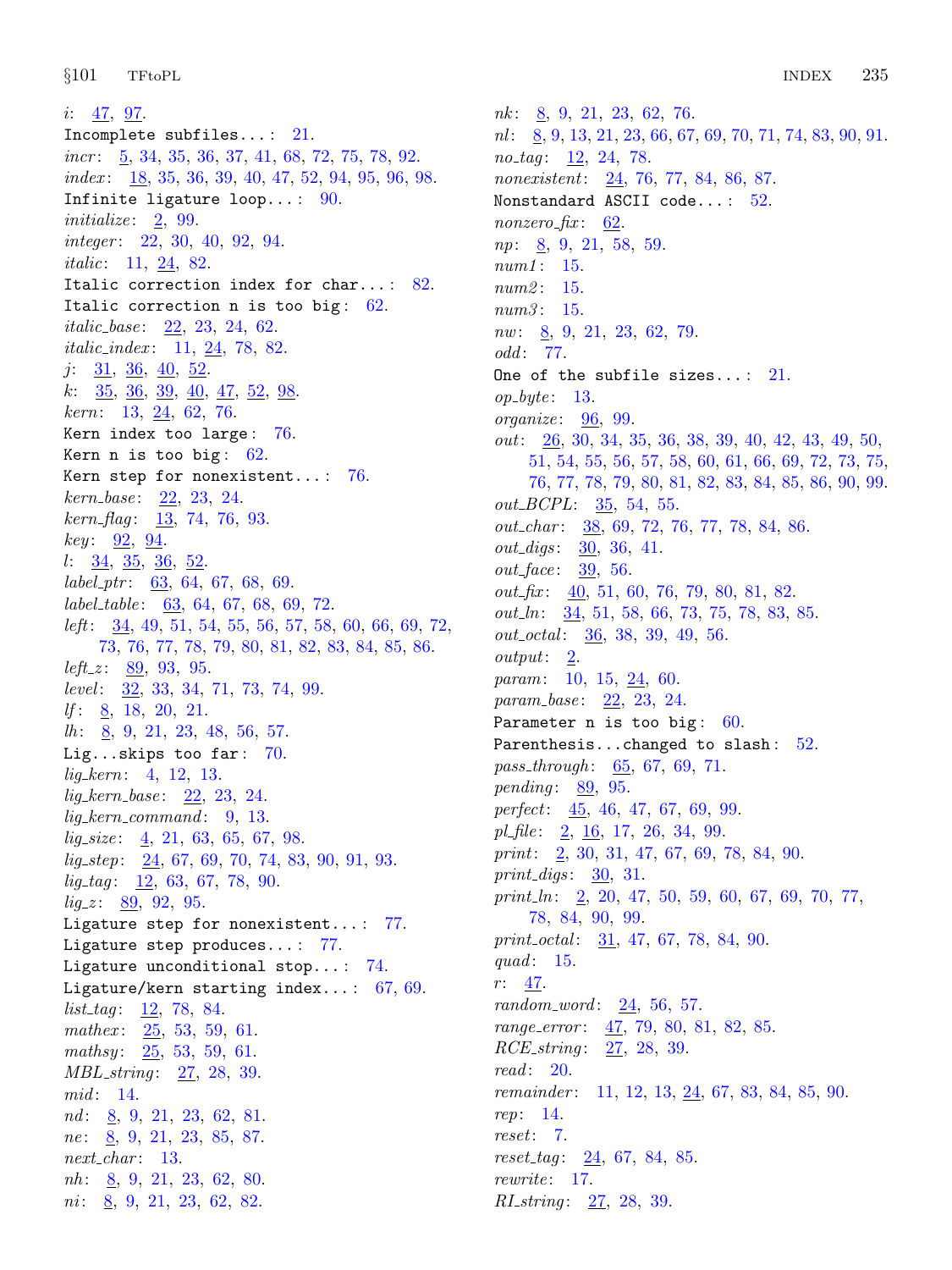$right: \underline{34}$  $right: \underline{34}$  $right: \underline{34}$ , [49](#page-16-0), [51,](#page-16-0) [54,](#page-17-0) [55,](#page-17-0) [56,](#page-17-0) [57,](#page-18-0) [58,](#page-18-0) [60,](#page-18-0) [66,](#page-20-0) [69](#page-21-0), [71](#page-22-0), [72,](#page-22-0) [73,](#page-22-0) [76,](#page-23-0) [77,](#page-24-0) [78,](#page-24-0) [79,](#page-24-0) [80,](#page-25-0) [81,](#page-25-0) [82](#page-25-0), [83](#page-25-0), [84](#page-25-0), [85](#page-26-0), [86](#page-26-0).  $right z: 89, 93, 95.$  $right z: 89, 93, 95.$  $right z: 89, 93, 95.$  $right z: 89, 93, 95.$  $right z: 89, 93, 95.$  $right z: 89, 93, 95.$ rr : [63,](#page-20-0) [64](#page-20-0), [67](#page-21-0), [68,](#page-21-0) [69](#page-21-0), [72.](#page-22-0) s: [39](#page-13-0). scheme:  $24, 53, 54.$  $24, 53, 54.$  $24, 53, 54.$  $24, 53, 54.$  $24, 53, 54.$  $seven\_bit\_safe\_flag: 10, 57.$  $seven\_bit\_safe\_flag: 10, 57.$  $seven\_bit\_safe\_flag: 10, 57.$  $seven\_bit\_safe\_flag: 10, 57.$  $seven\_bit\_safe\_flag: 10, 57.$ should be zero:  $62$ . simple: [89](#page-27-0), [90,](#page-28-0) [92](#page-29-0), [93,](#page-29-0) [95.](#page-30-0)  $skip\_byte: 13.$  $skip\_byte: 13.$ slant: [15.](#page-7-0) Sorry, I haven't room...:  $90$ . sort<sub>-ptr</sub>: [63](#page-20-0), [68,](#page-21-0) [71,](#page-22-0) [72](#page-22-0), [78](#page-24-0). space:  $15$ . space\_shrink: [15.](#page-7-0) space\_stretch: [15.](#page-7-0)  $stop_flag: \quad 13, 67, 70, 74, 75, 83, 90, 91.$  $stop_flag: \quad 13, 67, 70, 74, 75, 83, 90, 91.$  $stop_flag: \quad 13, 67, 70, 74, 75, 83, 90, 91.$  $stop_flag: \quad 13, 67, 70, 74, 75, 83, 90, 91.$  $stop_flag: \quad 13, 67, 70, 74, 75, 83, 90, 91.$  $stop_flag: \quad 13, 67, 70, 74, 75, 83, 90, 91.$  $stop_flag: \quad 13, 67, 70, 74, 75, 83, 90, 91.$  $stop_flag: \quad 13, 67, 70, 74, 75, 83, 90, 91.$  $stop_flag: \quad 13, 67, 70, 74, 75, 83, 90, 91.$  $stop_flag: \quad 13, 67, 70, 74, 75, 83, 90, 91.$  $stop_flag: \quad 13, 67, 70, 74, 75, 83, 90, 91.$  $stop_flag: \quad 13, 67, 70, 74, 75, 83, 90, 91.$  $stop_flag: \quad 13, 67, 70, 74, 75, 83, 90, 91.$  $stop_flag: \quad 13, 67, 70, 74, 75, 83, 90, 91.$  $stop_flag: \quad 13, 67, 70, 74, 75, 83, 90, 91.$  $stop_flag: \quad 13, 67, 70, 74, 75, 83, 90, 91.$  $stop_flag: \quad 13, 67, 70, 74, 75, 83, 90, 91.$ String is too long...:  $52$ . stuff:  $9$ . subdrop: [15](#page-7-0). Subfile sizes don't add up...:  $21$ .  $sub1$ : [15.](#page-7-0)  $sub2: 15.$  $sub2: 15.$ supdrop: [15.](#page-7-0)  $sup1: 15.$  $sup1: 15.$  $sup1: 15.$  $sup2: 15.$  $sup2: 15.$  $sup2: 15.$  $sup3: 15.$  $sup3: 15.$  $sup3: 15.$ system dependencies: [2](#page-1-0), [7](#page-2-0), [38,](#page-13-0) [100.](#page-32-0) t: [92](#page-29-0).  $tag: 11, 12, 24, 63, 67, 78, 84, 90.$  $tag: 11, 12, 24, 63, 67, 78, 84, 90.$  $tag: 11, 12, 24, 63, 67, 78, 84, 90.$  $tag: 11, 12, 24, 63, 67, 78, 84, 90.$  $tag: 11, 12, 24, 63, 67, 78, 84, 90.$  $tag: 11, 12, 24, 63, 67, 78, 84, 90.$  $tag: 11, 12, 24, 63, 67, 78, 84, 90.$  $tag: 11, 12, 24, 63, 67, 78, 84, 90.$  $tag: 11, 12, 24, 63, 67, 78, 84, 90.$  $tag: 11, 12, 24, 63, 67, 78, 84, 90.$  $tag: 11, 12, 24, 63, 67, 78, 84, 90.$  $tag: 11, 12, 24, 63, 67, 78, 84, 90.$  $tag: 11, 12, 24, 63, 67, 78, 84, 90.$  $tag: 11, 12, 24, 63, 67, 78, 84, 90.$  $tag: 11, 12, 24, 63, 67, 78, 84, 90.$  $tag: 11, 12, 24, 63, 67, 78, 84, 90.$  $tag: 11, 12, 24, 63, 67, 78, 84, 90.$ text: [16.](#page-7-0) tfm: [4](#page-1-0), [18](#page-8-0), [19,](#page-8-0) [20](#page-8-0), [21,](#page-9-0) [22](#page-9-0), [24,](#page-10-0) [35](#page-12-0), [36,](#page-12-0) [37](#page-13-0), [38,](#page-13-0) [39](#page-13-0), [40,](#page-14-0) [47,](#page-15-0) [51](#page-16-0), [52,](#page-17-0) [53,](#page-17-0) [57](#page-18-0), [60](#page-18-0), [62,](#page-19-0) [67](#page-21-0), [69](#page-21-0), [70,](#page-22-0) [74,](#page-23-0) [75,](#page-23-0) [76](#page-23-0), [77](#page-24-0), [83,](#page-25-0) [86](#page-26-0), [87,](#page-26-0) [90](#page-28-0), [91](#page-28-0), [93,](#page-29-0) [96](#page-31-0).  $tfm_{\text{m}}$ file:  $2, 6, 7, 18, 20$  $2, 6, 7, 18, 20$  $2, 6, 7, 18, 20$  $2, 6, 7, 18, 20$  $2, 6, 7, 18, 20$  $2, 6, 7, 18, 20$  $2, 6, 7, 18, 20$  $2, 6, 7, 18, 20$ .  $tfm\_ptr$ : [20](#page-8-0), [21,](#page-9-0) [96.](#page-31-0)  $tfm\_size: 4, 18, 19, 20.$  $tfm\_size: 4, 18, 19, 20.$  $tfm\_size: 4, 18, 19, 20.$  $tfm\_size: 4, 18, 19, 20.$  $tfm\_size: 4, 18, 19, 20.$  $tfm\_size: 4, 18, 19, 20.$  $tfm\_size: 4, 18, 19, 20.$  $tfm\_size: 4, 18, 19, 20.$  $TFto PL: 2.$  $TFto PL: 2.$  $TFto PL: 2.$ The character code range...:  $21$ . The file claims...:  $20$ . The file has fewer bytes...:  $20$ . The file is bigger...:  $20$ . The first byte...:  $20$ . The header length...:  $21$ . The input...one byte long:  $20$ . The lig/kern program...:  $21$ . THE TFM FILE WAS BAD...: [99](#page-31-0). There are  $\ldots$  recipes:  $21$ . There's some extra junk...:  $20$ . This program isn't working:  $99$ . top: [14](#page-6-0). true: [46](#page-15-0), [96.](#page-31-0)

unreachable:  $65, 66, 67, 73$  $65, 66, 67, 73$  $65, 66, 67, 73$  $65, 66, 67, 73$  $65, 66, 67, 73$  $65, 66, 67, 73$  $65, 66, 67, 73$ . Unusual number of fontdimen...:  $59$ . vanilla: [25,](#page-10-0) [38,](#page-13-0) [48](#page-16-0), [53.](#page-17-0) width:  $11, 24, 62, 79.$  $11, 24, 62, 79.$  $11, 24, 62, 79.$  $11, 24, 62, 79.$  $11, 24, 62, 79.$  $11, 24, 62, 79.$  $11, 24, 62, 79.$ Width n is too big:  $62$ . width\_base:  $22, 23, 24, 62$  $22, 23, 24, 62$  $22, 23, 24, 62$  $22, 23, 24, 62$  $22, 23, 24, 62$  $22, 23, 24, 62$ . width\_index:  $11, 24, 78, 79$  $11, 24, 78, 79$  $11, 24, 78, 79$  $11, 24, 78, 79$  $11, 24, 78, 79$  $11, 24, 78, 79$  $11, 24, 78, 79$ . write:  $2, 26$  $2, 26$ . write ln: [2,](#page-1-0) [34](#page-12-0), [99](#page-31-0). x: [94](#page-29-0).  $x \text{.} height: 15.$  $x \text{.} height: 15.$  $x \text{.} height: 15.$  $x_{\text{u}}\rightarrow x_{\text{u}}\rightarrow y_{\text{u}}\rightarrow 89, 90, 95.$  $x_{\text{u}}\rightarrow x_{\text{u}}\rightarrow y_{\text{u}}\rightarrow 89, 90, 95.$  $x_{\text{u}}\rightarrow x_{\text{u}}\rightarrow y_{\text{u}}\rightarrow 89, 90, 95.$  $x_{\text{u}}\rightarrow x_{\text{u}}\rightarrow y_{\text{u}}\rightarrow 89, 90, 95.$  $x_{\text{u}}\rightarrow x_{\text{u}}\rightarrow y_{\text{u}}\rightarrow 89, 90, 95.$  $x_{\text{u}}\rightarrow x_{\text{u}}\rightarrow y_{\text{u}}\rightarrow 89, 90, 95.$  $x_{\text{u}}\rightarrow x_{\text{u}}\rightarrow y_{\text{u}}\rightarrow 89, 90, 95.$ y: [92,](#page-29-0) [94](#page-29-0).  $y_{\text{-}}\text{lig\_cycle}$ :  $89, 90, 95$  $89, 90, 95$  $89, 90, 95$  $89, 90, 95$ .  $zz: 92, 93.$  $zz: 92, 93.$  $zz: 92, 93.$  $zz: 92, 93.$